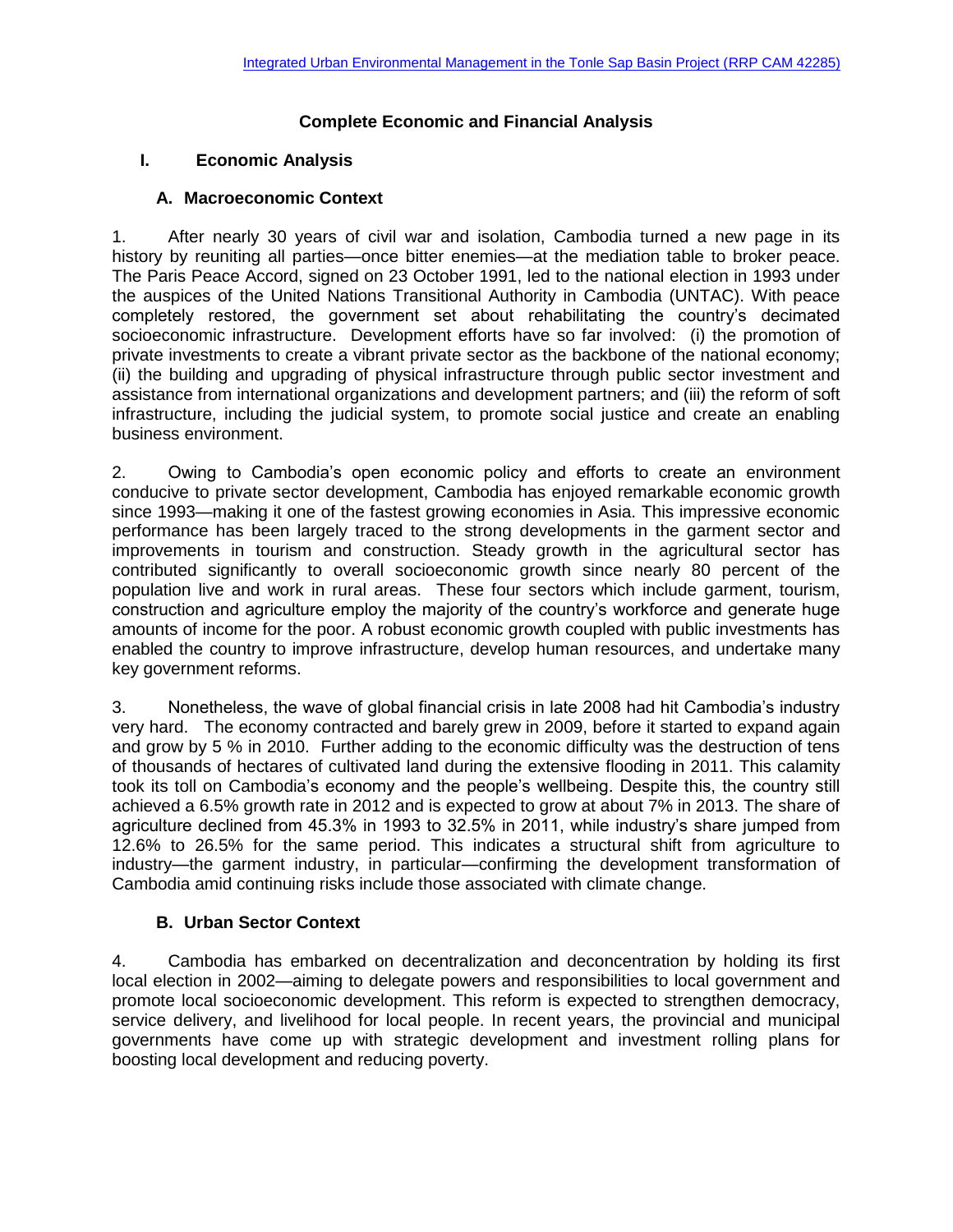5. The economic growth in recent years has been exceptional. However, the benefits have been unevenly shared among the rich and the poor. The 2009 poverty rate in Phnom Penh is nearly 13%, in other urban areas around 19%, and in the rural areas almost 25%.<sup>1</sup> The unequal development between rural and urban areas has prompted rapid movement of migrant workers seeking for jobs in the cities and abroad, leaving their families behind. Migration has been particularly driven by opportunities in education and jobs which are vastly concentrated in the capital city. The garment and tourism sectors are absorbing the most number of workers. The increasing number of habitants into the cities is exerting tremendous pressures on the urban social security and environment. It is also causing higher crime rate and human trafficking.

6. The Tonlé Sap is a combined lake and river system of major importance to Cambodia. It is the largest freshwater lake in Southeast Asia and is an ecological spot that was designated as a UNESCO biosphere in 1997. There are nine provinces along the Tonle Sap including Kampong Chhnang and Pursat. Kampong Chhnang Province, in central Cambodia, is located just west of the Tonle Sap River and is a noted port. Pursat Province is also located along the Tonle Sap River and lies 174 kilometers northwest of Phnom Penh. Both provinces, with their proximity to the capital city and the border towns of Thailand, have been attracting migrants especially in their capital towns, exacerbating pressures on their local governments to address infrastructure deficiencies. At present, the costs of public utilities in the two capital towns remain high, affecting businesses and the local residents, especially the poor. There is poor solid waste management because the dumpsites, along with the drainage and sewage systems, are not constructed or rehabilitated to meet the growing demand. Further, without proper dykes and embankment along Tonle Sap, both towns continue to be highly vulnerable to flooding, causing perennial damages to lives, properties, and businesses.

# **C. Economic Rationale for Government Intervention**

7. Climate-induced changes to the Mekong River and its tributaries will adversely affect wetland ecosystems, such as the Tonle Sap. About 20% of the Mekong River's floodwaters are absorbed by the Tonle Sap, with 62% of the Tonle Sap's water originating from the Mekong River and 38% from the Tonle Sap basin. It is connected to the Mekong River by the 100 kilometer (km) long Tonle Sap River, which reverses its flow seasonally. The average water levels in the Tonle Sap may increase by 0.2 m and peak water levels may increase by up to 0.3 m by 2050; hence, flood durations may be estimated to be 9% longer under anticipated climate change conditions and thus, the probability of river floods is likely to increase.<sup>2</sup>

8. Urban areas are crucial to Cambodia's development and its integration into regional markets and global economies such as the Greater Mekong Subregion (GMS) and the Association of Southeast Asian Nations (ASEAN). Urban areas around the Tonle Sap like Kampong Chhnang (KCH) and Pursat are key economic growth centers and have direct and symbiotic relationships with their rural areas that are predominantly based on agriculture, fisheries and manufacture. Increased prosperity in urban areas and greater climate resilient infrastructure will strengthen rural-urban linkages.

l 1 Cambodia's Poverty Profile 2011

<sup>&</sup>lt;sup>2</sup> C.T. Hoanh, K. Jirayoot, G. Lacombe, V. Srineter. 2010. Impacts of climate change and development on Mekong flow regime. First assessment–2009. *MRC Technical Paper No. 29 (June)*. Mekong River Commission, Vientiane; and K. Västilä, M. Kummu, C. Sangmanee and S. Chinvanno. 2010. Modeling Climate Change Impacts on the Flood Pulse in the Lower Mekong Floodplains. *Journal of Water and Climate Change*. Vol.1, No.1: 67-86.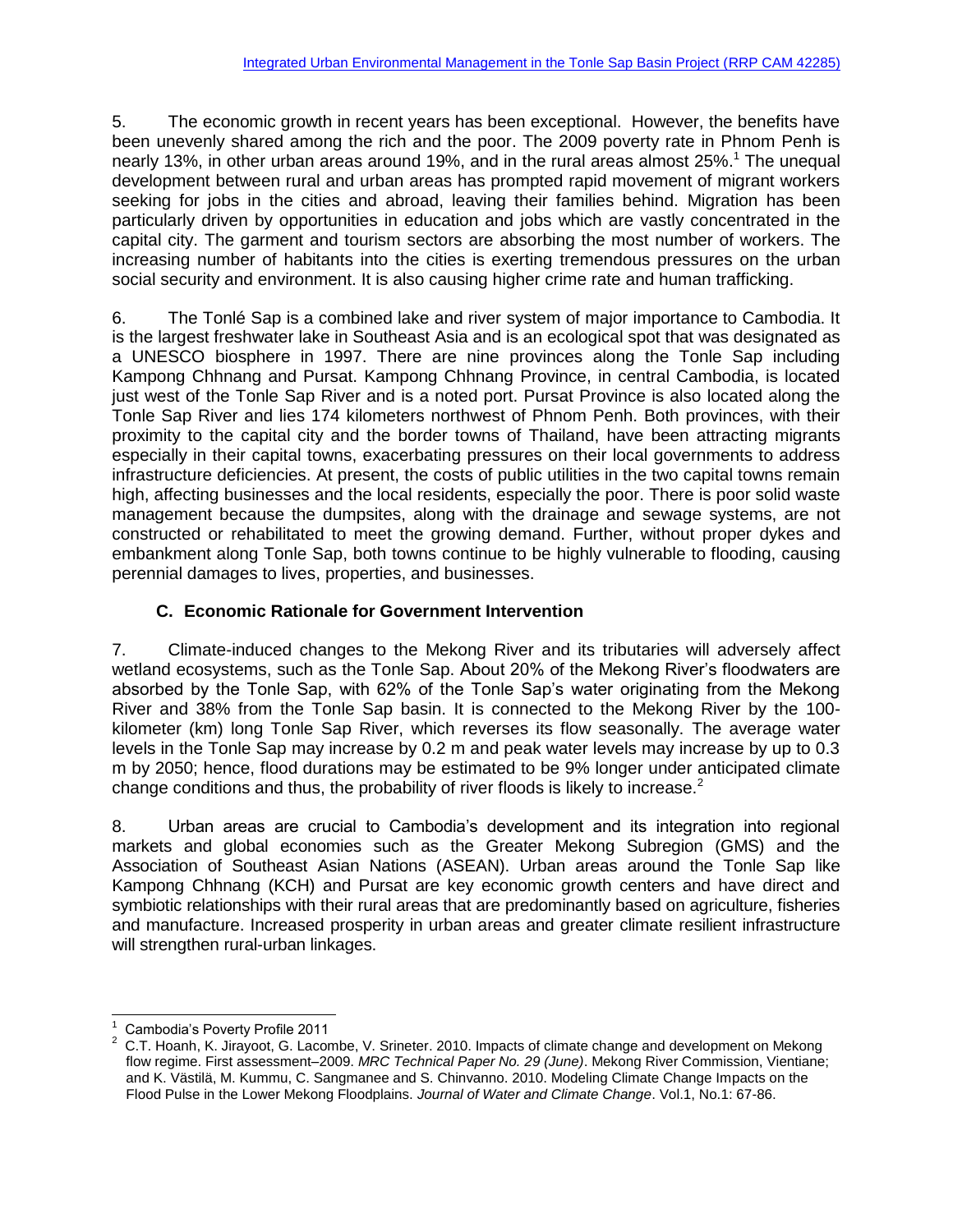9. The Tonle Sap Urban Areas Development Framework (TSUADF) is an urban planning document, which guides sustainable growth and climate resilient infrastructure development of urban areas in the Tonle Sap. It seeks to protect the Tonle Sap ecosystems from environmental pollution and potential threats due to unregulated growth and urbanization through an agreed vision and approach. It identifies KCH and PST municipalities as first priority for further urban planning and investments due to its strategic importance (location and economic importance), climate change risk and environment protection needs, and synergies with ADB projects on agriculture and rural development.

10. KCH and PST government agencies listed poor environmental sanitation as their town's biggest infrastructure issue. Lack of climate resilient infrastructure, especially around the Tonle Sap, leaves residents vulnerable from flooding and climate-induced disasters. Limited solid waste collection and poor management is a major environmental issue in flood-prone areas of the Tonle Sap and health concern for communities. The embankment in KCH, for instance, is imperative for resident to have continued access to social services and economic activities in the town area (e.g., rice processing mills). Improved flood protection will assist farmers in the eastern part of the municipality increase agricultural production from two to three crops per year.<sup>3</sup> The town drainage will improve and strengthen the stormwater drainage system to accommodate more intensive rainfall. It will support increased economic activities in the town (e.g., marble process and carvings), and facilitate residents' continued access to social services.<sup>4</sup>

11. Public works infrastructure and services (e.g., flood management and drainage) are areas where the private sector is not readily found due to the nature of the assets, potential for revenue and profit and type of public services. The net benefits generated from these services will spill over to a broader segment of society also help to justify some form of public subsidy for capital investments (e.g., drainage and sanitation). In addition, limited private sector participation in solid waste management (SWM) has resulted in the need for the government to take a greater role and ownership in collection and management services in order to avoid the potential of jeopardizing the towns' economic prospects and activities and their people's welfare. The project will explore private sector involvement; in cases where private sector interest is found, the project will help to strengthen the government's ability in developing and managing these contracts.

# **D. Economic Analysis of Subprojects**

12. The economic analyses of the subprojects were conducted in accordance with ADB's *Guidelines for the Economic Analysis of Projects, Framework for the Economic and Financial Appraisal of Urban Development Sector Projects* and *Handbook for Integrating Risk Analysis in the Economic Analysis of Projects.*<sup>5</sup>

13. In each subproject, there was only one option that was technically viable.<sup>6</sup> Benefits and costs were arrived at through comparison of the 'without project' and 'with project' conditions. Benefits and costs were estimated over each subproject's estimated economic life at constant 2015 price. An average exchange rate of KR4,115 per \$1.00 was used in the analysis. Annual benefits and costs for each subproject were evaluated for a period up to 2045, allowing for 5-year

 $\overline{a}$  $3$  Output 1 complements JICA's drainage project in KCH and GIZ's support for the development of urban master plan.

<sup>4</sup> Output 2 complements the GMS Flood and Drought Risk Management and Mitigation Project, which provides

support to the Dhamnak Chheukrom Irrigation System Rehabilitation (located about 40 km upstream). 5 ADB. 1994. *Framework for the Economic and Financial Appraisal of Urban Development Sector Projects*. Manila; and ADB. 1997. *Guidelines for the Economic Analysis of Projects*. Manila.

 $6$  Technical feasibility reports available in Appendix 2, Supplementary Documents 27 to 30.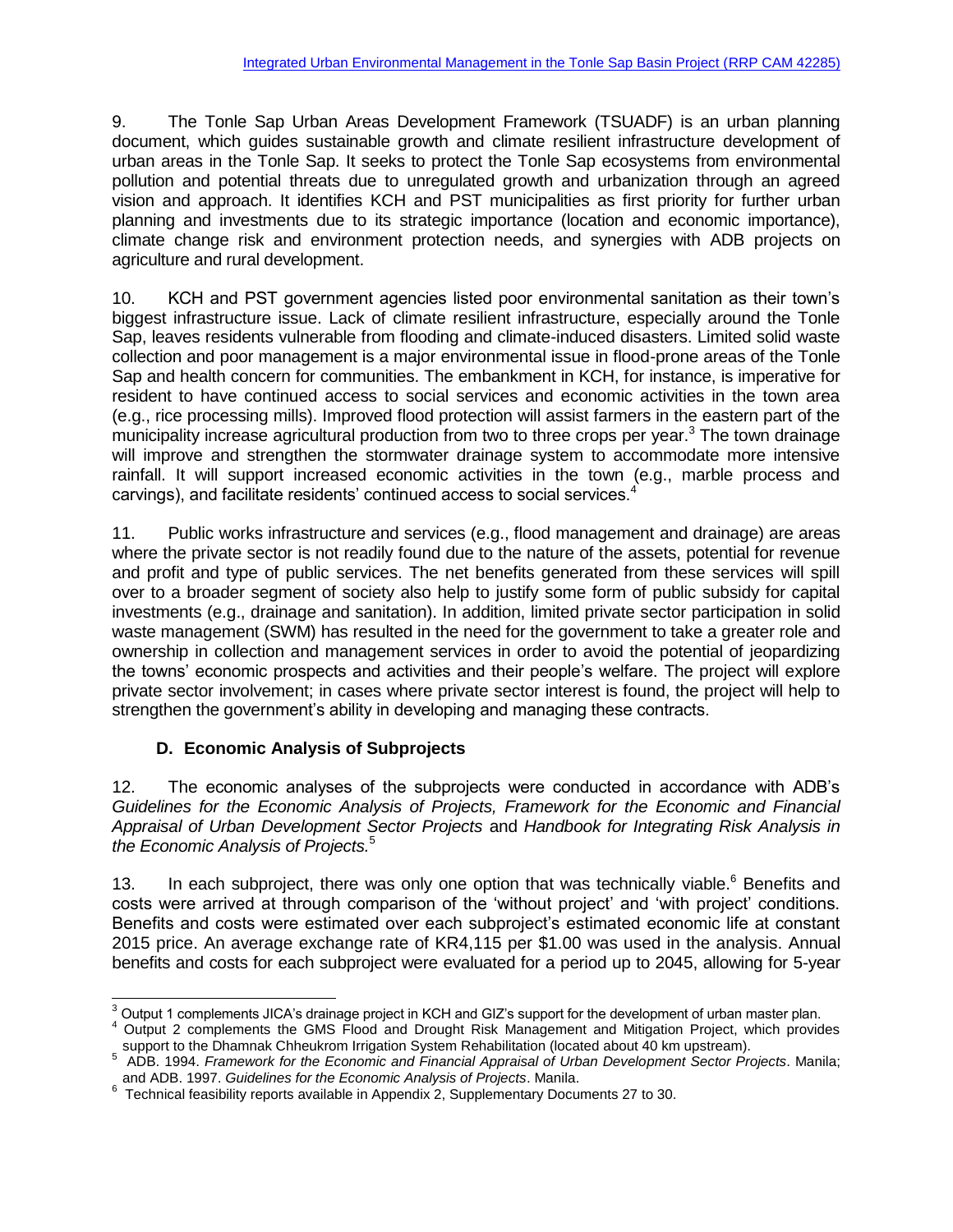construction period starting in 2016, followed by a benefit period of 25 years. All costs were valued using the domestic price numeraire. Economic costs were derived from the technical team's financial estimates of capital and operation and maintenance (O&M) costs and adjusted for transfer payments and any other market distortions. Taxes and duties were excluded because they represent transfer payments. Traded goods, net of taxes and duties, were adjusted by the shadow exchange rate factor of 1.10 while a factor of 1.0 was applied for non-traded goods and skilled labor. The shadow wage rate factor of 0.75 was used for unskilled labor. These parameters are consistent with those used in recently approved ADB-financed projects in Cambodia.<sup>7</sup> The economic value of land acquired was estimated based on its net economic benefit<sup>8</sup> over the life of the project. Economic opportunity cost of capital (EOCC) of 12% was assumed for the analysis.

# **1. Drainage and Flood Protection**

14. For the flood control subproject in KCH, the benefits were derived mainly from the following sources: (i) savings from household property damages avoided, and (ii) income from recovered agricultural and industrial land. In PST, a combined economic analysis was conducted due to the difficulty of explicitly delineating the areas to be benefited by the proposed drainage and river embankment subprojects, as both prevent flooding. The economic benefits were calculated by quantifying the following: (i) savings from household property damages avoided, and (ii) savings from the agricultural and commercial losses averted.

15. **KCH flood protection.** Town officials indicated that there were about 1,882 households heavily affected by annual flooding while there were about 1,255 households moderately affected. Town officials estimated the average annual costs of repairs and cleaning over the recent five year period at \$250 per household for those heavily affected and \$50 per household for those moderately affected, stated in economic price.

16. With the flood protection improvements, about 720 hectares (ha) of agricultural land and about 705 ha of industrial land would be recovered due to the subproject. The benefits from the recovered agricultural land were valued in terms of income from rice farming of the recovered agricultural land. Income from rice farming was calculated based on 3 crop harvests each year. Average yields per hectare were assumed at 4 tons in dry season, 4 tons in early wet season and 3.5 tons in wet season. The net economic revenues each year, calculated based on a rice crop budget model, were estimated at \$233 thousand in dry season, \$191 thousand in early wet season and \$212 thousand in wet season. Details of the model are shown in Supplementary Table 3a. The economic unit prices of output and inputs used in the model were based on a recently approved ADB project in Cambodia involving rice.<sup>9</sup> Supplementary Table 3b shows the details of the economic prices of output and inputs used.

17. The benefits from the 705 ha recovered industrial land were estimated at \$4,935 thousand each year, quantified in terms of the prevailing average monthly lease fee estimated at \$583 per hectare, stated in economic price.

 $\overline{a}$ 7 ADB. 2012. *Report and Recommendations of the President to the Board of Directors on a Proposed Loan to the Kingdom of Cambodia: GMS Southern Economic Corridor Towns Development Project.* Manila.

<sup>8</sup> Rice crop budget model was used in the estimation of net economic benefit. Net economic benefits were \$778 each year for KCH and \$1,156 each year for PST over the life of the project.<br><sup>9</sup> ADB 2013, Benert and Recommendations of the Prosident to the Recry

ADB. 2013. *Report and Recommendations of the President to the Board of Directors on Proposed Loans and Administration of Grants and Loan to the Kingdom of Cambodia: Climate-Resilient Rice Commercialization Sector Development Program.* Manila.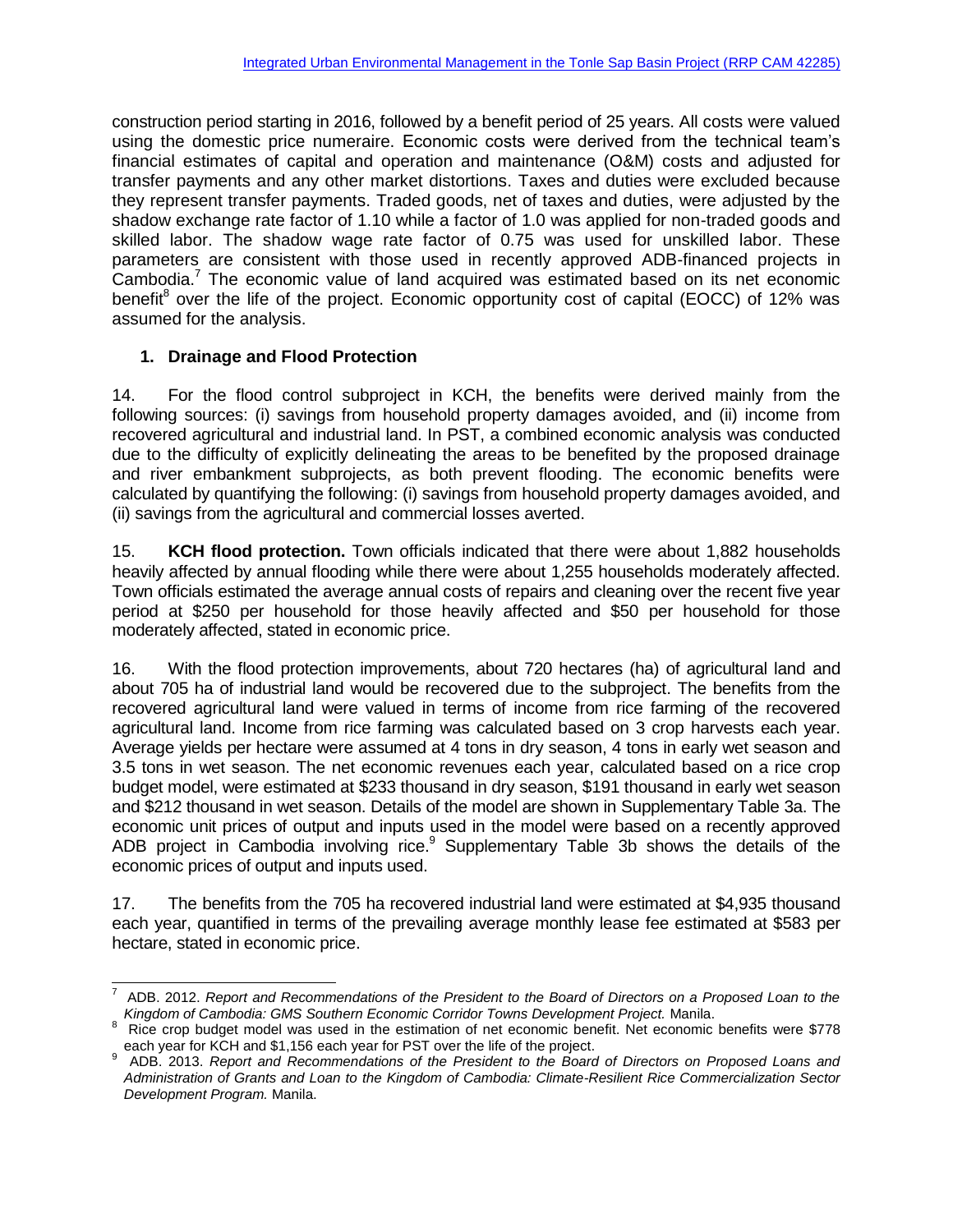18. **PST flood protection**. Town officials indicated that there were about 980 households heavily affected by annual flooding while there were about 245 households moderately affected. Town officials estimated the average annual costs of repairs and cleaning over the recent five year period at \$250 per household for those heavily affected and \$50 per household for those moderately affected, stated in economic price.

19. With the flood protection improvements, agricultural and commercial losses would be averted. Avoided agricultural losses were derived based on the following assumptions: (i) average yield per hectare at 3.5 tons of rice; (ii) 2,376 ha heavily affected with harvest completely destroyed; and (iii) 5,544 ha moderately affected with harvest reduced by about 50%. The avoided net economic losses each year, calculated based on a rice crop budget model, were estimated at \$701 thousand in the areas heavily affected and \$818 thousand in the areas moderately affected. Details of the model are shown in Supplementary Table 4a. The economic unit prices of output and inputs used were the same as in KCH.

20. Avoided commercial losses from the public market's temporary closure due to flooding were assumed at 10% of the projected annual net economic revenues of the various business establishments involved. Revenues of the various business establishments involved were estimated based on the data provided by town officials.

21. **Evaluation results**. The resulting base case EIRR of 18.22% for KCH and 16.88% for PST are higher than the ADB's 12% economic opportunity cost of capital (EOCC). This demonstrates the economic contribution of the proposed subprojects to the affected towns and communities. Sensitivity analysis conducted suggested that the EIRRs will be more vulnerable to changes in the anticipated benefits from the subprojects. Capital costs will have to increase by 33.3% to 40.2%, while benefits will require only a reduction of 25.2% to 35.7% for the EIRRs to drop to the EOCC (Table 1). These results, however, are most likely underestimated since the benefits from severe floods in addition to the annual flooding were not accounted for in the analysis as they are not easily quantifiable and to avoid double counting. The derivations of detailed economic costs for these two subprojects are shown in Supplementary Tables ST1 and ST2. The benefit estimations are presented in Supplementary Tables ST3 to ST4. The EIRR calculations and sensitivity analyses for the subprojects are shown in Supplementary Tables ST5 and ST6.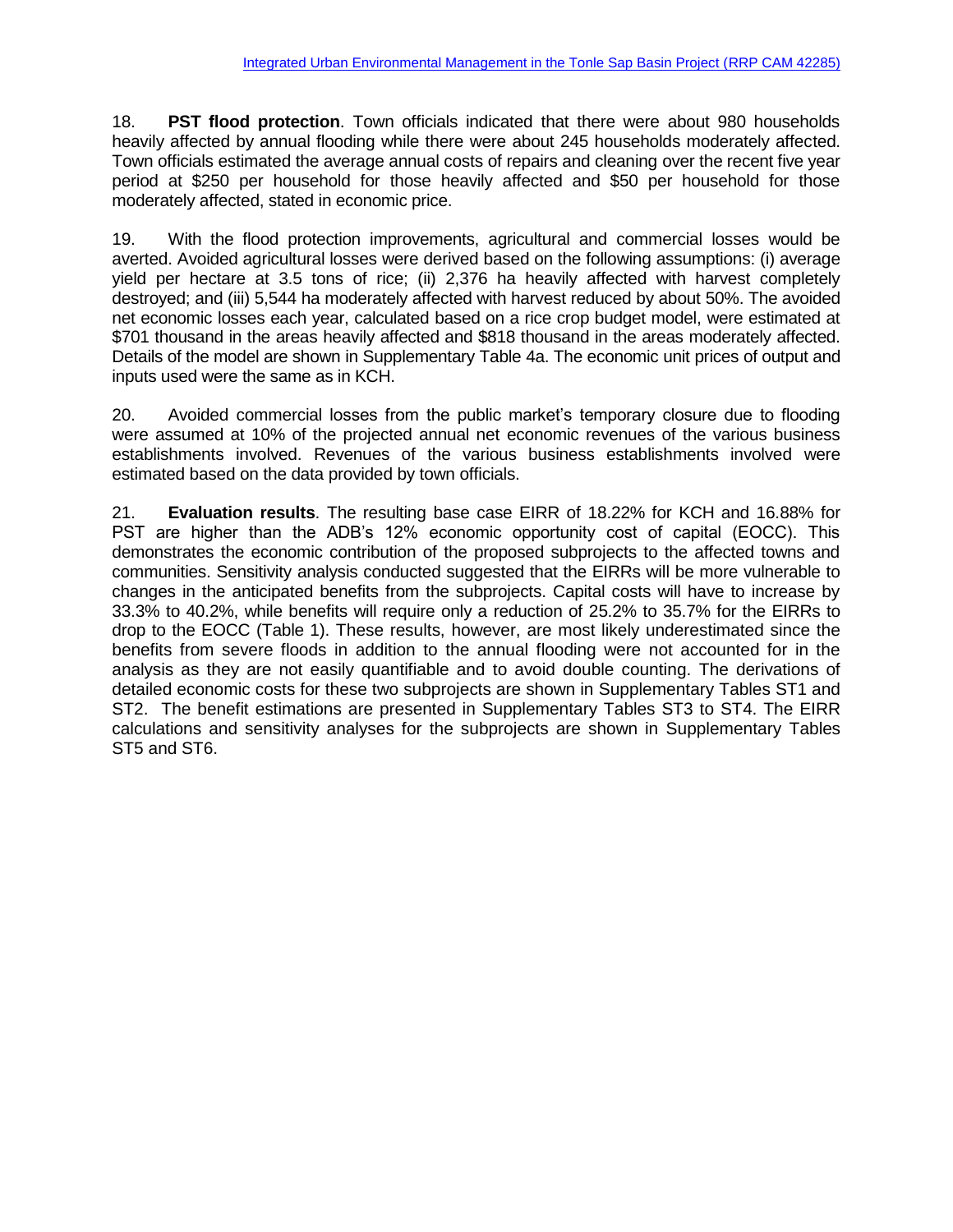| <b>Base Case/Sensitivity Scenarios</b> | <b>Kampong Chhnang</b><br><b>Flood Protection</b> | <b>Pursat Drainage</b><br>and River Embankment |
|----------------------------------------|---------------------------------------------------|------------------------------------------------|
| Economic Cost (US\$ Thousand)          | 21,616                                            | 8,926                                          |
| Net Present Value (US\$ Thousand)      | 9,257                                             | 2,953                                          |
| Base Case EIRR (%)                     | 18.22%                                            | 16.88%                                         |
| Sensitivity Tests:                     |                                                   |                                                |
| Case 1: Capital Cost + 10%             |                                                   |                                                |
| <b>EIRR</b>                            | 16.67%                                            | 15.41%                                         |
| <b>Switching Value</b>                 | 40.2                                              | 33.3                                           |
| Sensitivity Indicator                  | 2.49                                              | 3.00                                           |
| Case 2: O & M Cost + 10%               |                                                   |                                                |
| <b>EIRR</b>                            | 18.19%                                            | 16.61%                                         |
| <b>Switching Value</b>                 | 1,921                                             | 181                                            |
| Sensitivity Indicator                  | 0.05                                              | 0.55                                           |
| Case 3: Benefits - 10%                 |                                                   |                                                |
| <b>EIRR</b>                            | 16.48%                                            | 14.94%                                         |
| <b>Switching Value</b>                 | 35.7                                              | 25.2                                           |
| Sensitivity Indicator                  | 2.80                                              | 3.97                                           |
| Case 4: Combination of Cases 1,2 & 3   |                                                   |                                                |
| <b>EIRR</b>                            | 15.00%                                            | 13.28%                                         |
| NPV (US\$ Thousand)                    | 4,712                                             | 813                                            |
| % Drop in NPV                          | 49.1                                              | 72.5                                           |
| Case 5: Benefits delayed by one year   |                                                   |                                                |
| <b>EIRR</b>                            | 15.77%                                            | 14.35%                                         |
| NPV (US\$ Thousand)                    | 6,163                                             | 1,576                                          |
| % Drop in NPV                          | 33.4                                              | 46.6                                           |

EIRR=economic internal rate of return, NPV=net present value, O&M=operations and maintenance. Source: Asian Development Bank.

### **2. Solid Waste Management**

22. The economic benefits quantified for the solid waste management (SWM) subprojects in both towns were reduced health risks from poor SWM as measured through reduction in the Disability Adjusted Life Years (DALYs).<sup>10</sup> It was observed that the lack of proper SWM in both project towns prompted many households to result in burning their trash—one of the major causes of outdoor pollution in developing countries. Likewise, residents indiscriminately dispose of their solid wastes anywhere such as public roads, drains, house yards, vacant land plots, Tonle Sap River and the banks, thus clogging the drainage systems and polluting the water.

23. The World Health Organization (WHO) estimated the total DALYs of Cambodia at 38,451 per 100,000 population.<sup>11</sup> The WHO also estimated that 10% of the total DALYs of Cambodia was water, sanitation and hygiene related<sup>12</sup> and 1.3% was attributable to outdoor air pollution<sup>13</sup>. The economic analysis assumes that 1% of the total DALYs in each town is due to poor SWM. As a result of the subprojects, the DALYs attributable to the poor SWM in each town are assumed to reduce by 75%.

l <sup>10</sup> A DALY is an indicator of life expectancy combining mortality and morbidity into one summary measure of population health to account for the number of years lived in less than optimum health. The approach was developed by Harvard University for the World Bank in 1990 for a study that provided a comprehensive assessment of mortality and disability from diseases, injuries and risk factors. The World Health Organization (WHO) adopted the method in 1996. DALY determination is continually revised by the WHO.

<sup>&</sup>lt;sup>11</sup> World Health Organization. 2004. World Health Report. Geneva.

<sup>12</sup> WHO. 2007. Environmental Burden of Disease Series No. 15 (Water, Sanitation and Hygiene). Geneva.

<sup>&</sup>lt;sup>13</sup> WHO. 2004. Environmental Burden of Disease Series No. 5 (Outdoor Air Pollution). Geneva.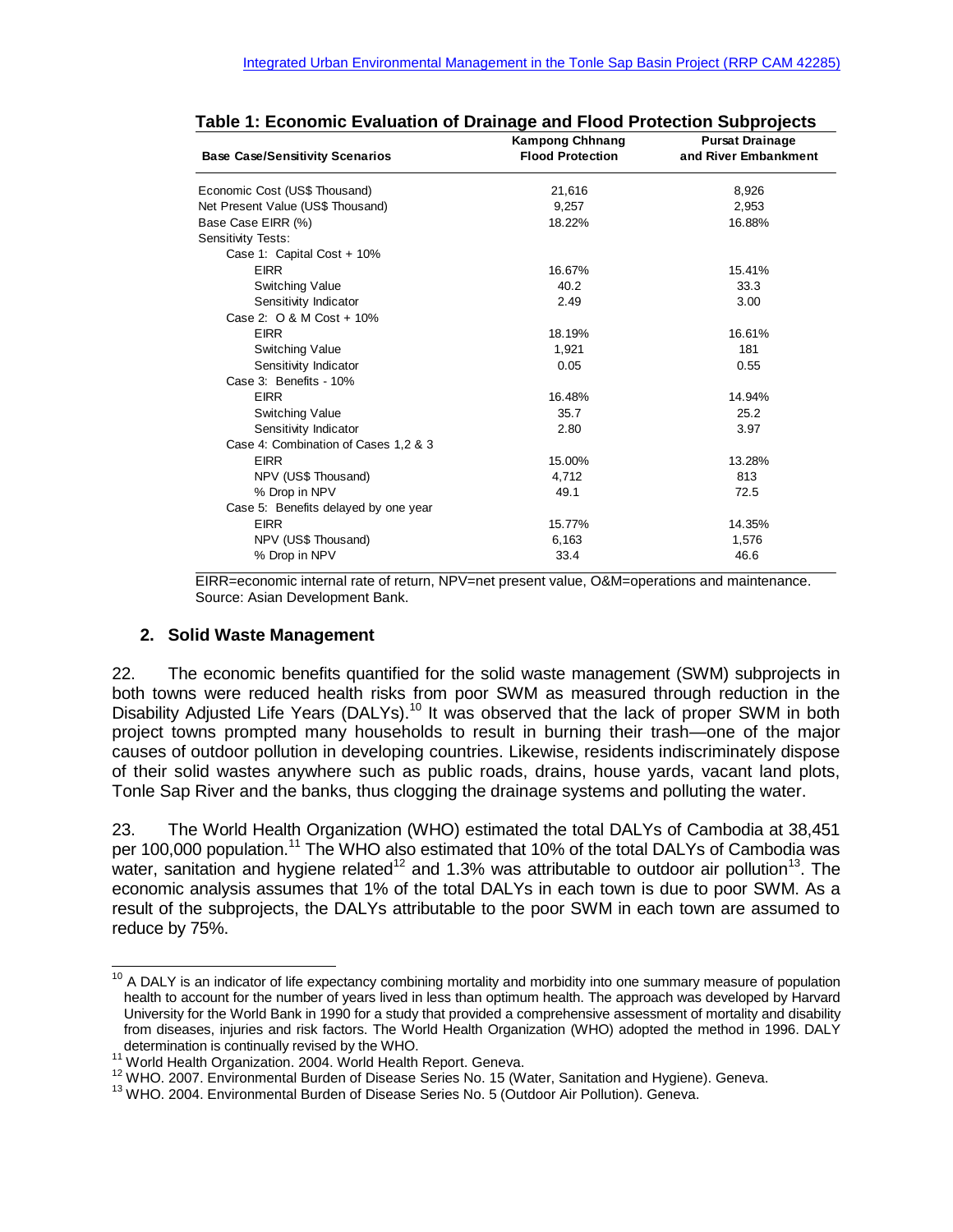24. The approach of the WHO in calculating the annual economic value of a DALY to be equivalent to a country's gross national income (GNI) per capita was adopted.<sup>14</sup> Cambodia's estimated GNI per capita in 2012 was \$2,690.<sup>15</sup> The analysis conservatively assumes a GNI per capita growth of 2% per annum.

25. **Evaluation results**. The resulting base case EIRR of 16.64% for KCH and 14.50% for PST are higher than the ADB's 12% economic opportunity cost of capital (EOCC). This demonstrates the economic contribution of the proposed subprojects to the affected towns and communities. Sensitivity analysis conducted suggested that the EIRRs will be more vulnerable to changes in the anticipated benefits from the subprojects. Capital costs will have to increase by 12.7% to 27.1%, while benefits will require only a reduction of 10% to 13.8% for the EIRRs to drop to the EOCC (Table 2). The derivations of detailed economic costs for these two subprojects are shown in Supplementary Tables ST7 and ST8. The benefit estimations are presented in Supplementary Tables ST9 to ST10. The EIRR calculations and sensitivity analyses for the subprojects are shown in Supplementary Tables ST11 and ST12.

|--|

| <b>Base Case/Sensitivity Scenarios</b> | <b>Kampong Chhnang</b><br><b>Solid Waste Management</b> | <b>Pursat</b><br>Solid Waste Management |
|----------------------------------------|---------------------------------------------------------|-----------------------------------------|
| Economic Cost (US\$ Thousand)          | 1,564                                                   | 2,354                                   |
| Net Present Value (US\$ Thousand)      | 760                                                     | 637                                     |
| Base Case EIRR (%)                     | 16.64%                                                  | 14.50%                                  |
| Sensitivity Tests:                     |                                                         |                                         |
| Case 1: Capital Cost + 10%             |                                                         |                                         |
| <b>EIRR</b>                            | 13.00%                                                  | 13.58%                                  |
| <b>Switching Value</b>                 | 12.7                                                    | 27.1                                    |
| Sensitivity Indicator                  | 7.86                                                    | 3.69                                    |
| Case 2: 0 & M Cost + 10%               |                                                         |                                         |
| <b>EIRR</b>                            | 13.04%                                                  | 13.82%                                  |
| Switching Value                        | 12.9                                                    | 36.8                                    |
| Sensitivity Indicator                  | 7.76                                                    | 2.72                                    |
| Case 3: Benefits - 10%                 |                                                         |                                         |
| <b>EIRR</b>                            | 12.02%                                                  | 12.69%                                  |
| Switching Value                        | 10.0                                                    | 13.8                                    |
| Sensitivity Indicator                  | 9.96                                                    | 7.25                                    |
| Case 4: Combination of Cases 1,2 & 3   |                                                         |                                         |
| <b>EIRR</b>                            | 10.44%                                                  | 11.10%                                  |
| NPV (US\$ Thousand)                    | (290)                                                   | (235)                                   |
| % Drop in NPV                          | 138.2                                                   | 137.0                                   |
| Case 5: Benefits delayed by one year   |                                                         |                                         |
| <b>EIRR</b>                            | 12.30%                                                  | 12.30%                                  |
| NPV (US\$ Thousand)                    | 57                                                      | 81                                      |
| % Drop in NPV                          | 92.5                                                    | 87.3                                    |

EIRR=economic internal rate of return, NPV=net present value, O&M=operations and maintenance. Source: Asian Development Bank.

### **II. Financial Analysis**

l

26. A financial analysis of the Integrated Urban Environment Management in the Tonle Sap Basin Project has been undertaken in accordance with ADB's *Guidelines on Financial Management and Analysis of Projects and Financial Due Diligence*: *A Methodology Note.* The analysis focused on the financial viability of two output of the project—the Kampong Chhnang

<sup>15</sup> World Bank. 2012. World Development Indicators. Washington D.C.

<sup>&</sup>lt;sup>14</sup> The WHO Commission of Macroeconomics and Health assumes that each DALY can be valued at one year of per capita GNI to arrive at a conservative estimate of the economic value of a DALY.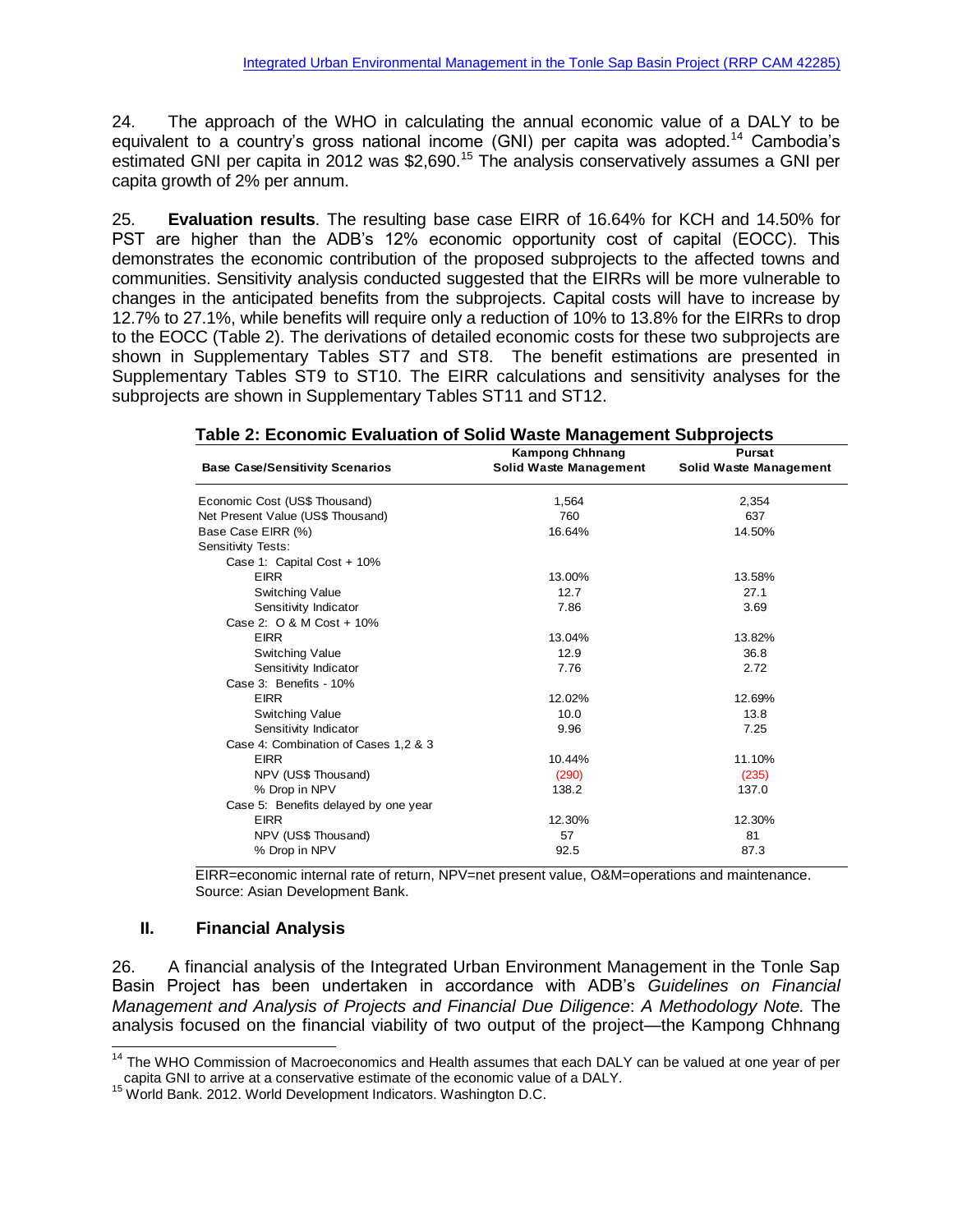and Pursat Urban Area Improvements. These two outputs included both revenue and nonrevenue generating subprojects aimed at improving flood protection, drainage and solid waste management around the Tonle Sap Basin.

# **A. Financial Analysis for Revenue-Generating Subprojects**

27. Financial internal rates of return (FIRRs) were prepared for the solid waste management subprojects in Kampong Chhnang and Pursat. Table 1 presents the major indicators of the financial viability of the proposed solid waste management subproject in Kampong Chhnang. The base case FIRR of 5.98% exceeded the weighted average cost of capital (WACC) which was calculated at 2.33%. Sensitivity tests indicated that on the average, the FIRR will be most susceptible to a 10% reduction in the projected revenues or user charges and fees to be collected and paralleled by 10% increase in capital and O & M costs.

### **Table 1: Financial Evaluation of Solid Waste Management in Kampong Chhnang**

| <b>Base Case/Sensitivity</b><br><b>Scenarios</b>                      | <b>FIRR</b><br>(%) | <b>NPV</b><br>(\$'000)<br>(at 2.33%) | Switching<br>Value | <b>Sensitivity</b><br><b>Indicator</b> |
|-----------------------------------------------------------------------|--------------------|--------------------------------------|--------------------|----------------------------------------|
| <b>Base Case</b><br><b>Scenario</b><br><b>Sensitivity Tests:</b>      | 5.98               | 2,998                                |                    |                                        |
| Case 1: 10% Increase in Investment<br>Cost<br>Case 2: 10% Increase in | 5.70               | 2.849                                | 202.36             | 0.49                                   |
| <b>O&amp;M Costs</b><br>Case 3: 10% Decline in                        | 5.18               | 2,367                                | 71.23              | 1.40                                   |
| Revenues<br>Case 4: Combination of Cases 1, 2                         | 4.81               | 1,919                                | 48.95              | 2.04                                   |
| and 3<br>Case 4: Revenues Delayed                                     | 3.75               | 1.139                                |                    |                                        |
| by 1 Year                                                             | 4.59               | 1,771                                |                    |                                        |

FIRR=financial internal rate of return, NPV=net present value Source: Asian Development Bank.

28. Table 2 summarizes the major indicators of the financial viability of the proposed solid waste management subproject in Pursat. The base case FIRR of 9.59% is greater than the WACC of 2.33%. The FIRR is also highly sensitive to reductions in revenues underscoring the need for project management to pay close attention to the effective and efficient collection of the targeted revenues and adhering to projected capital and O & M costs with the planned establishment of Utility.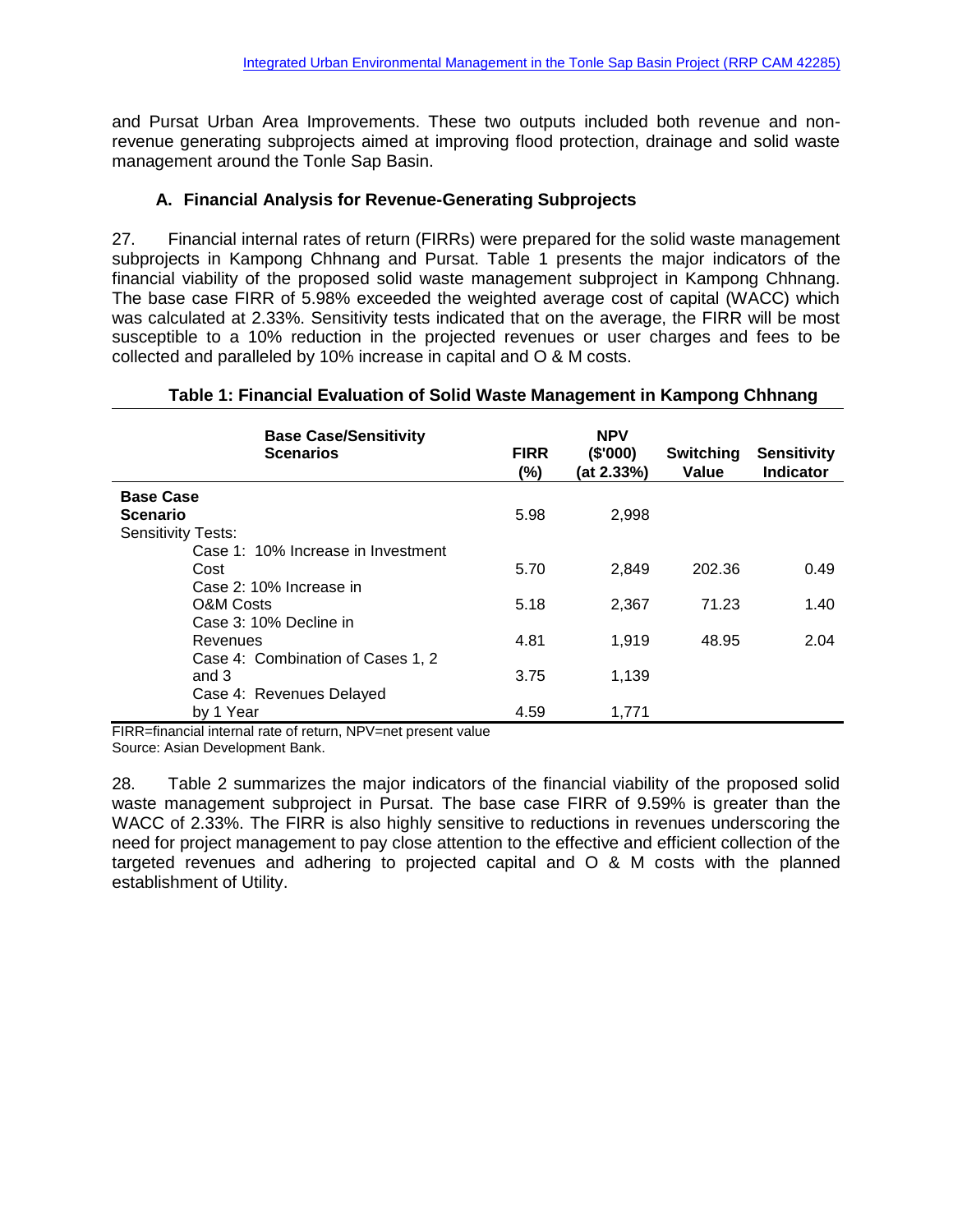| <b>Base Case/Sensitivity</b><br><b>Scenarios</b> | <b>FIRR</b><br>(%) | <b>NPV</b><br>(\$'000)<br>(at 2.33%) | Switching<br>Value | <b>Sensitivity</b><br><b>Indicator</b> |
|--------------------------------------------------|--------------------|--------------------------------------|--------------------|----------------------------------------|
| <b>Base Case</b>                                 |                    |                                      |                    |                                        |
| <b>Scenario</b>                                  | 9.59%              | 9.757                                |                    |                                        |
| <b>Sensitivity Tests:</b>                        |                    |                                      |                    |                                        |
| Case 1: 10% Increase in Investment Cost          | 8.00%              | 7.563                                | 58.57              | 1.71                                   |
| Case 2: 10% Increase in                          |                    |                                      |                    |                                        |
| O&M Costs                                        | 9.04%              | 9.068                                | 171.93             | 0.58                                   |
| Case 3: 10% Decline in                           |                    |                                      |                    |                                        |
| Revenues                                         | 8.45%              | 7.789                                | 82.18              | 1.22                                   |
| Case 4: Combination of Cases 1, 2 and 3          | 7.44%              | 6.796                                |                    |                                        |
| Case 4: Revenues Delayed                         |                    |                                      |                    |                                        |
| by 1 Year                                        | 8.21%              | 7,689                                |                    |                                        |

### **Table 2: Financial Evaluation of Solid Waste Management in Pursat**

FIRR=financial internal rate of return, NPV=net present value Source: Asian Development Bank.

29. In calculating the FIRRs for both subprojects, two primary sources of revenues were considered. The first is garbage collection fees for the residential households. Currently, an average tariff of KR 4,000 or approximately \$1.0 per month is imposed for garbage to be collected from individual households. Average household size assumed is 5.16, consistent with the information presented in the resettlement plan. For the purpose of the analysis and in consideration of the affordable limits of the target households, this rate was increased by 5% to \$1.05 and maintained during the period 2019-2021, increasing by 5% every three (3) years thereafter. The estimated collection services was assumed at 5% based on current range of 3% to 10% of households being serviced by private entities in both towns. It was assumed that community awareness activities will increase the collection efficiency during the project implementation period, assumed to reach 20% by 2019 and increasing to 85% over the 30-year forecast period.

30. Under the project, Urban Services Units (USUs) will be established in Pursat and Kampong Chhnang and will be responsible for solid waste management, inclusive of the operation and maintenance of sanitary landfill and garbage collection. These entities will also manage for Pursat the town center drainage including the pumping station, wastewater stabilization ponds and the embankment, and the flood control river embankment works in Kampong Chhnang. In the event the proposed creation and training of these entities do not materialize, the Provincial Department of Public Works and Transport (PDPWT) will assume the responsibility for the town center drainage in Pursat, and together with the Provincial Department for Water Resources and Meteorology (PDWRAM) will cover the flood control river embankment—in Kampong Chhnang.

31. The second major source of revenues considered was the collection charges on business firms which was estimated to range from \$75/year to \$500/year depending on the nature and size of the firm paying. For ease of collection, these charges will be linked to the annual approval and release of their business licenses. These charges were projected to increase by 8-10% per annum in order to mobilize revenues sufficient to cross subsidize the poorer households in the towns. Both charges are consistent with the polluter pays principle which encourages the imposition of taxes to parties directly responsible for producing the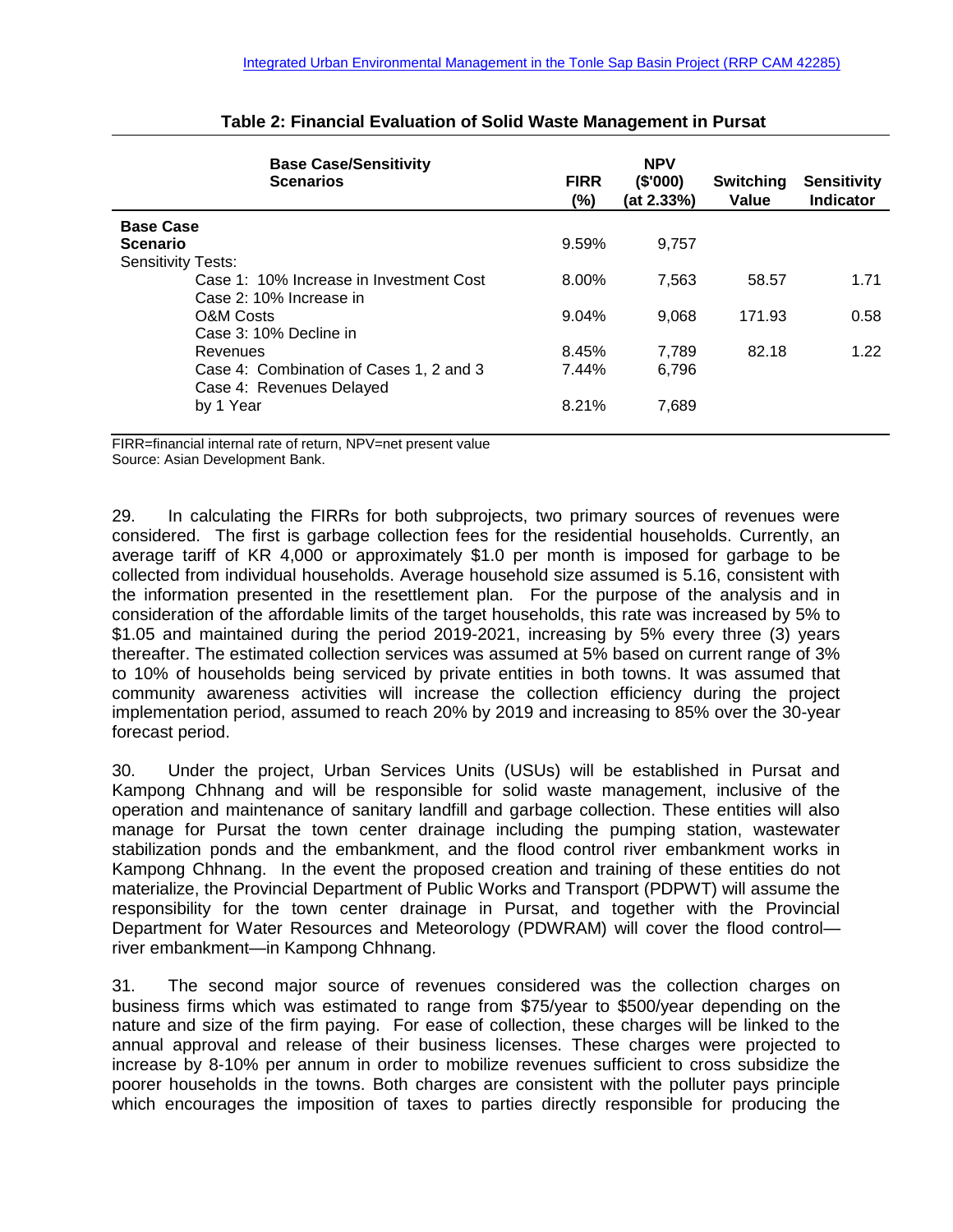pollution.<sup>16</sup> The derivations of the WACC for these two subprojects are shown in Supplementary Tables ST13 and ST14. The financial revenues estimations are presented in Supplementary Tables ST15 to ST16. The FIRR calculations and sensitivity analyses for the subprojects are shown in Supplementary Tables ST17 and ST18.

# **B. Financial Sustainability Analysis**

32. Financial projections for the towns of Kampong Chhnang and Pursat were also prepared to confirm that with a properly phased and executed collection of charges on drainage and/or flood protection services plus other user charges and fees, the PIUs in each town will be able to transition to become semi-autonomous USUs.

33. Supplementary Tables ST21 and ST22 present the results of the financial projections conducted for each PIU. Initially, particularly during the project implementation phase and about five years thereafter, the PIUs will be financially dependent on the government for their funding needs. This will include financing for both their capital and operating requirements. Simultaneously, they will be expected to mobilize their own revenues, starting modestly then gradually accelerating their efforts. With revenue generation commencing in 2019, both Pursat and the Kampong Chhnang will cease to require government subsidies within 10 years or in 2029-2030 as projected revenues will be sufficient to cover O& M and incremental administration for the SWM and drainage/flood control subprojects.

34. For the purpose of the projections undertaken, the revenues considered included the following: (i) solid waste management garbage collection fees and charges; (ii) drainage and/or flood control service charges; and (iii) other charges and fees on urban services which will be formulated and levied over the life of the project. The assumptions used to calculate the solid waste management and garbage collection fees and charges are discussed in para. 4.

35. Initial collection efficiency was assumed at 20% and gradually increasing to 85% towards the end of the 30-year period. Annual price indices were applied to the projected revenues and costs of O & M and incremental administration for the subprojects.

36. For the drainage and flood control service charges, each household will be levied a minimal fee of KR 1500 or \$0.38 per month beginning 2019, increasing by 5% every three years. Business entities will be charged higher within the range of \$50 to \$300 per annum depending on classification (capitalization and type of business operation).

37. Other fees and surcharges were estimated at 20-25% of revenues mobilized from SWM and drainage and/or flood protection services to augment funds for O & M expenditures. Community-led improvements will likewise help promote ecologically sustainable activities. Examples of charges which could be implemented or increased include steering fees on effluents, pollution and other hazardous wastes.

l Tipping fees were also considered because they are typically associated with cost recovery mechanisms for landfill sites. However, a review of the literature and current practices of local governments suggested that charging tipping fees in developing countries like Thailand, Viet Nam, the Philippines, and potentially Cambodia, encouraged illegal dumping in order to avoid paying the tipping fees.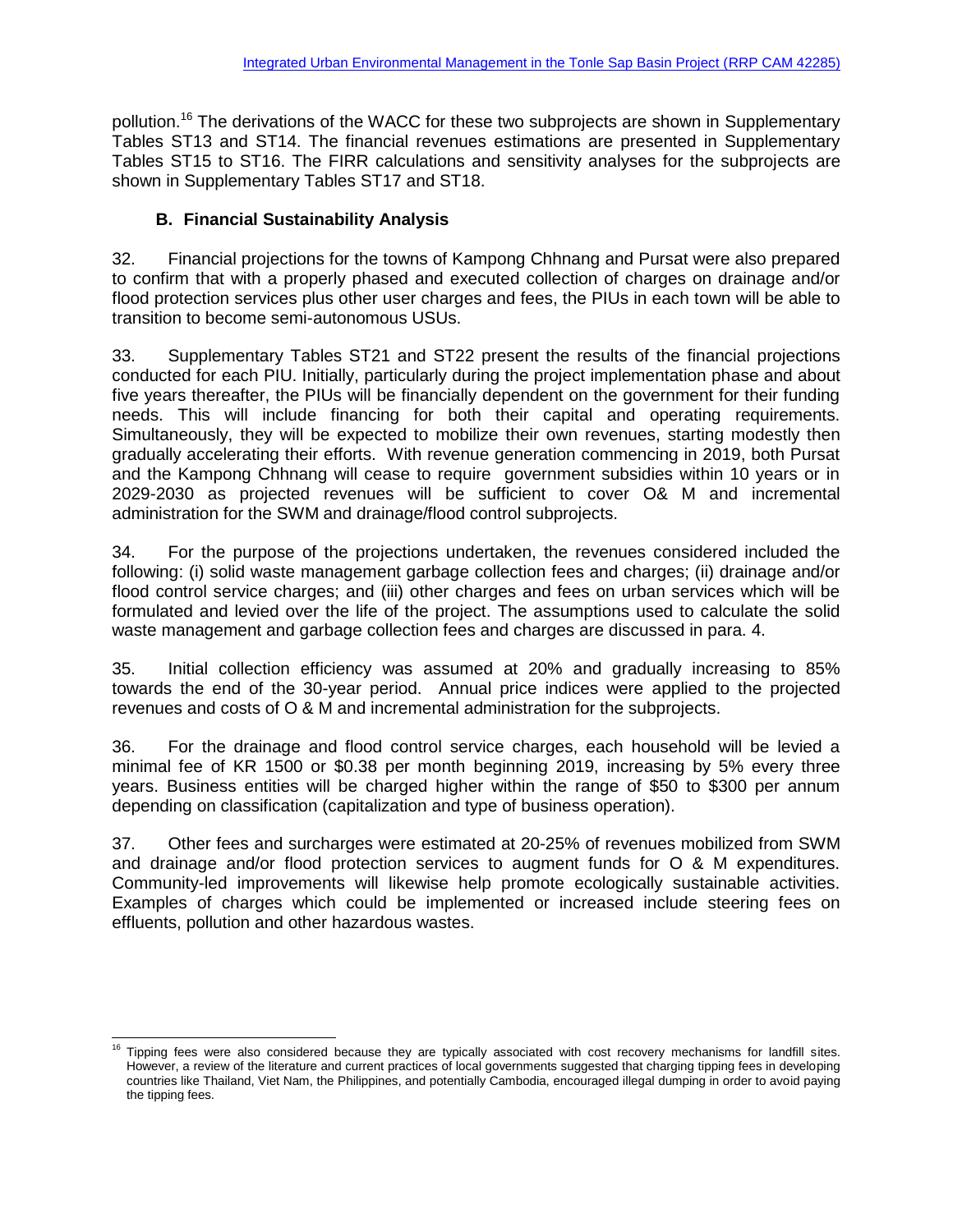# **C. Affordability Analysis**

38. Considering the household income of the bottom 3% and 6% of the residents in Kampong Chhnang and Pursat, respectively, the garbage collection tariff for households of KR 4,000 is approximately 1.2% of their average monthly income. For drainage and flood control services, the tariff of KR 1,500 (\$0.38) per month is approximately 0.45% of their monthly income. Jointly, the fees for SWM and drainage and flood control comprises about 1.65% of the household income.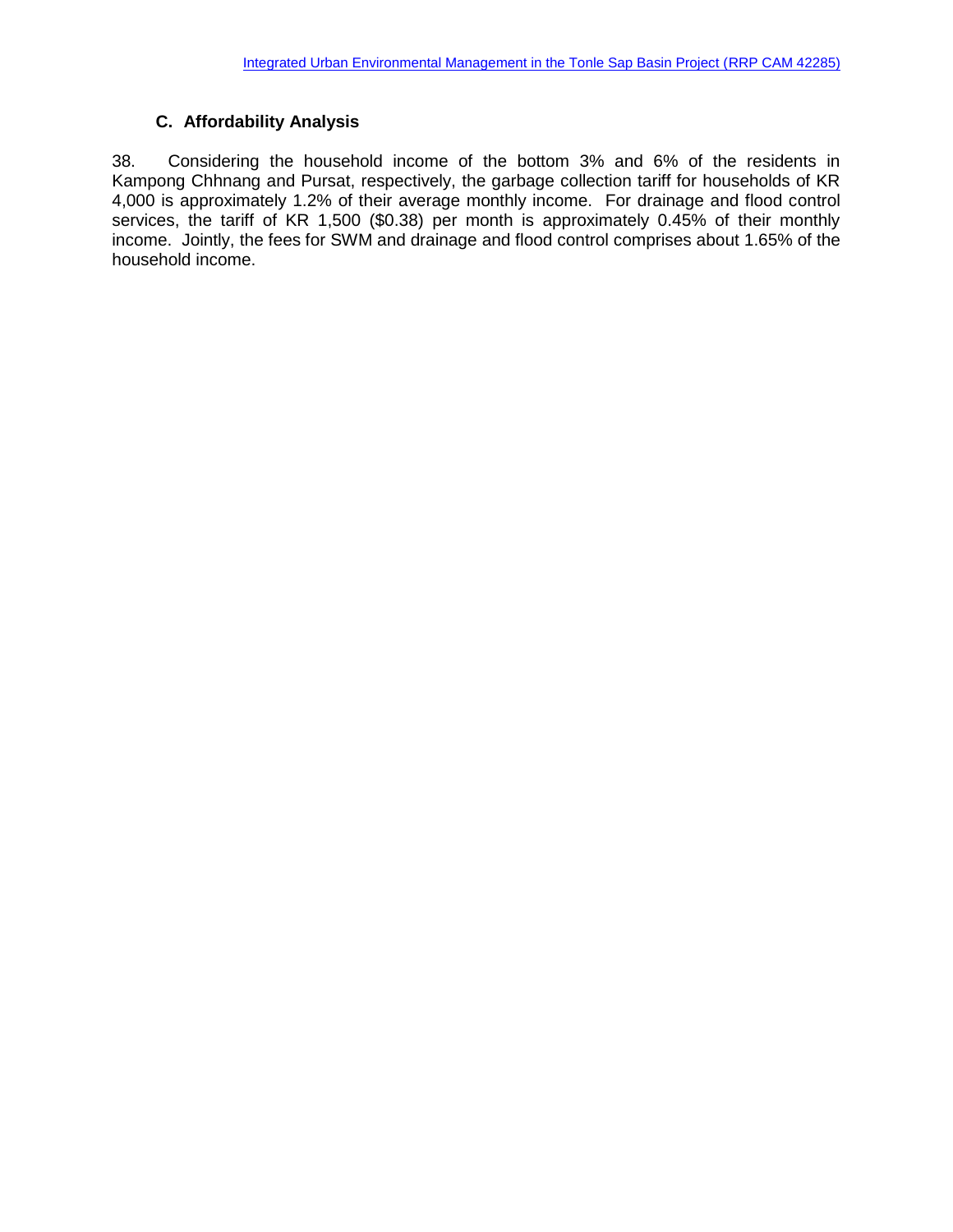### **Table ST1: Calculation of Economic Costs—Kampong Chnnang Flood Protection Subproject (in constant 2015 prices, US\$'000)**

| <b>INVESTMENT COSTS (Constants 2015 prices, in US\$ '000)</b> |                  |                         |                                      |       |  |       |   |       |   |       |                                                               |
|---------------------------------------------------------------|------------------|-------------------------|--------------------------------------|-------|--|-------|---|-------|---|-------|---------------------------------------------------------------|
|                                                               |                  | <b>FINANCIAL</b>        | <b>FINANCIAL COSTS EXCLUDING TAX</b> |       |  |       |   |       |   |       |                                                               |
|                                                               | <b>TOTAL</b>     | WITHOUT Unskilled Labor |                                      |       |  |       |   |       |   |       | <b>Skilled Labor Local Materials Foreign Costs   ECONOMIC</b> |
| <b>PROJECT COST ITEM</b>                                      | <b>FINANCIAL</b> | <b>TAX</b>              | %                                    | Total |  | Total | % | Total | % | Total | <b>COSTS</b>                                                  |

|                                      | .      |                                                                       |     | .     | $\overline{\phantom{a}}$ | $\cdot$ | $\overline{\phantom{a}}$ | .     | $\cdot$ | .     |             |  |
|--------------------------------------|--------|-----------------------------------------------------------------------|-----|-------|--------------------------|---------|--------------------------|-------|---------|-------|-------------|--|
|                                      |        |                                                                       |     |       |                          |         |                          |       |         |       |             |  |
| 1 Site clearance works               | 290    | 264                                                                   | 15% | 40    | 15%                      | 40      | 30%                      | 79    | 40%     | 105   | 264         |  |
| 2 Foundation works                   | 2,593  | 2,357                                                                 | 10% | 236   | 20%                      | 471     | 30%                      | 707   | 40%     | 943   | 2,393       |  |
| 3 Earth works                        | 5,475  | 4,977                                                                 | 10% | 498   | 20%                      | 995     | 30%                      | 1493  | 40%     | 1991  | 5,052       |  |
| 4 Concrete wall structures           | 6,111  | 5,555                                                                 | 10% | 556   | 20%                      | 1111    | 30%                      | 1667  | 40%     | 2222  | 5,639       |  |
| 5 Geotextile                         | 456    | 415                                                                   | 10% | 41    | 20%                      | 83      | 30%                      | 124   | 40%     | 166   | 421         |  |
| <b>6 Gabion mattress</b>             | 1,778  | 1,616                                                                 | 10% | 162   | 20%                      | 323     | 30%                      | 485   | 40%     | 647   | 1,641       |  |
| 7 Amor rock                          | 477    | 434                                                                   | 10% | 43    | 20%                      | 87      | 30%                      | 130   | 40%     | 173   | 440         |  |
| 8 Grass slope protection             | 367    | 334                                                                   | 10% | 33    | 20%                      | 67      | 30%                      | 100   | 40%     | 133   | 339         |  |
| 9 Toe trench work                    | 19     | 17                                                                    | 10% |       | 20%                      | 3       | 30%                      | 5     | 40%     |       | 18          |  |
| 10 Road base course                  | 449    | 408                                                                   | 10% | 41    | 20%                      | 82      | 30%                      | 122   | 40%     | 163   | 414         |  |
| 11 Road pavement                     | 2,446  | 2,224                                                                 | 10% | 222   | 20%                      | 445     | 30%                      | 667   | 40%     | 889   | 2,257       |  |
| 12 Sidewalk                          | 185    | 168                                                                   | 10% | 17    | 20%                      | 34      | 30%                      | 50    | 40%     | 67    | 171         |  |
| 13 Lighting and Safety               | 132    | 120                                                                   | 10% | 12    | 20%                      | 24      | 30%                      | 36    | 40%     | 48    | 122         |  |
| 14 Tree Planting                     | 127    | 115                                                                   | 10% | 12    | 20%                      | 23      | 30%                      | 35    | 40%     | 46    | 117         |  |
| 13 Sluice gate                       | 350    | 318                                                                   | 5%  | 16    | 25%                      | 80      | 30%                      | 95    | 40%     | 127   | 327         |  |
| 14 Manual Equipment for Maintenance  | 40     | 36                                                                    | 5%  | 2     | 25%                      | 9       | 30%                      | 11    | 40%     | 15    | 37          |  |
| Subtotal Infrastructure Works        | 21,295 | 19,359                                                                | 10% | 1,931 | 20%                      | 3,876   | 30%                      | 5,808 | 40%     | 7,744 | 19,651      |  |
| <b>Total BASELINE COSTS</b>          | 21,295 | 19,359                                                                | 10% | 1,931 | 20%                      | 3,876   | 30%                      | 5,808 | 40%     | 7,744 | 19,651      |  |
| 10%<br><b>Physical Contingencies</b> | 2,130  | 1,936                                                                 | 10% | 193   | 20%                      | 388     | 30%                      | 581   | 40%     | 774   | 1,965       |  |
| <b>TOTAL DIRECT COST</b>             | 23,425 | 21,295                                                                | 10% | 2,125 | 20%                      | 4,264   | 30%                      | 6,389 | 40%     | 8,518 | 21,616      |  |
| Allocated costs                      | 7,059  |                                                                       |     |       |                          |         |                          |       |         |       | 6,514       |  |
| Costs inclusive of allocated costs   |        |                                                                       |     |       |                          |         |                          |       |         |       | 28,129      |  |
| Land acquisition                     | 46     | NPV of economic opportunity cost of land over the life of the project |     |       |                          |         |                          |       |         |       |             |  |
| <b>TOTAL SUBPROJECT COST</b>         | 30,529 |                                                                       |     |       |                          |         |                          |       |         |       | 6<br>28,136 |  |
|                                      |        |                                                                       |     |       |                          |         |                          |       |         |       |             |  |

**RECURRENT COSTS (Constants 2015 prices, in US\$ '000)**

|                                  |                  | <b>FINANCIAL</b> |      | <b>FINANCIAL COSTS EXCLUDING TAX</b> |     |                      |              |                                      |          | <b>TOTAL</b> |                 |
|----------------------------------|------------------|------------------|------|--------------------------------------|-----|----------------------|--------------|--------------------------------------|----------|--------------|-----------------|
|                                  | <b>TOTAL</b>     | <b>WITHOUT</b>   |      | <b>Unskilled Labor</b>               |     | <b>Skilled Labor</b> |              | <b>Local Materials Foreign Costs</b> |          |              | <b>ECONOMIC</b> |
| <b>PROJECT COST ITEM</b>         | <b>FINANCIAL</b> | <b>TAX</b>       | $\%$ | Total                                | O/L | Total                | $O_{\alpha}$ | Total                                | $\alpha$ | Total        | <b>COSTS</b>    |
| <b>Operation and Maintenance</b> | 150              | 130              | 10%  | 13 <sub>1</sub>                      | 20% | 26                   | 20%          | 26                                   | 50%      | $\sim$<br>65 | 134             |

#### **SHADOW PRICING INDICES**

| 0.75 |
|------|
| 1.00 |
| 1.00 |
| 1.10 |
|      |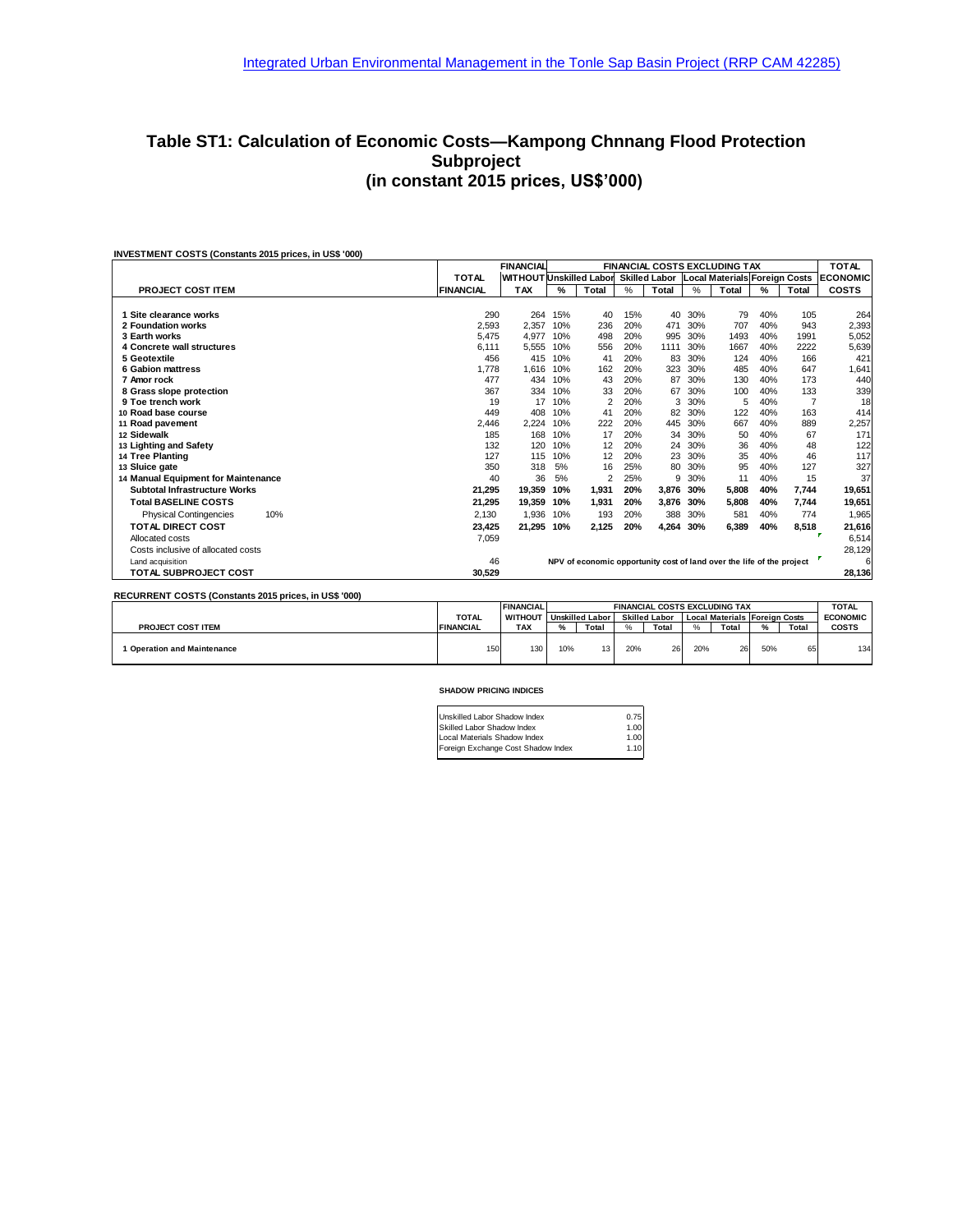### **Table ST2: Calculation of Economic Costs—Pursat Drainage and Flood Protection Subproject (in constant 2015 prices, US\$'000)**

|                                      |                  | <b>FINANCIAL</b><br><b>FINANCIAL COSTS EXCLUDING TAX</b> |               |          |      |                      |      |                                                                       |               | <b>TOTAL</b> |                 |
|--------------------------------------|------------------|----------------------------------------------------------|---------------|----------|------|----------------------|------|-----------------------------------------------------------------------|---------------|--------------|-----------------|
|                                      | <b>TOTAL</b>     | <b>WITHOUT Unskilled Labor</b>                           |               |          |      | <b>Skilled Labor</b> |      | <b>Local Materials Foreign Costs</b>                                  |               |              | <b>ECONOMIC</b> |
| <b>PROJECT COST ITEM</b>             | <b>FINANCIAL</b> | <b>TAX</b>                                               | $\frac{9}{6}$ | Total    | $\%$ | Total                | $\%$ | Total                                                                 | $\frac{9}{6}$ | Total        | <b>COSTS</b>    |
| <b>A Embankment Protection</b>       |                  |                                                          |               |          |      |                      |      |                                                                       |               |              |                 |
| 1 Foundation works                   | 24               | 22                                                       | 10%           | 2        | 20%  | 4                    | 30%  | 7                                                                     | 40%           | 9            | 22              |
| 2 Slope works                        | 165              | 150                                                      | 10%           | 15       | 20%  | 30                   | 30%  | 45                                                                    | 40%           | 60           | 152             |
| 3 Apron works                        | 8                | 7                                                        | 10%           |          | 20%  |                      | 30%  | $\overline{2}$                                                        | 40%           | 3            | $\overline{7}$  |
| 4 Wall                               |                  |                                                          | 10%           | $\Omega$ | 20%  | 0                    | 30%  | 0                                                                     | 40%           | 0            | 1               |
| 5 Sidewalk                           | 27               | 24                                                       | 10%           | 2        | 20%  | 5                    | 30%  | 7                                                                     | 40%           | 10           | 25              |
| 6 Gabion                             | 263              | 239                                                      | 10%           | 24       | 20%  | 48                   | 30%  | 72                                                                    | 40%           | 96           | 243             |
| 7 Stone                              | 146              | 132                                                      | 10%           | 13       | 20%  | 26                   | 30%  | 40                                                                    | 40%           | 53           | 134             |
| 8 Geotextile                         | 13               | 12                                                       | 10%           |          | 20%  | 2                    | 30%  | 4                                                                     | 40%           | 5            | 12              |
| 9 Manual Equipment for Maintenance   | 40               | 36                                                       | 10%           | 4        | 20%  |                      | 30%  | 11                                                                    | 40%           | 15           | 37              |
| Subtotal (A)                         | 686              | 624                                                      | 9%            | 59       | 19%  | 118                  | 28%  | 176                                                                   | 38%           | 235          | 596             |
| <b>B Drainage System</b>             |                  |                                                          |               |          |      |                      |      |                                                                       |               |              |                 |
| 1 Site Infrastructure                | 7.468            | 6.789                                                    | 10%           | 679      | 20%  | 1358                 | 30%  | 2037                                                                  | 40%           | 2716         | 6,891           |
| <b>3 Overlfow structures</b>         | 180              | 164                                                      | 10%           | 16       | 20%  | 33                   | 30%  | 49                                                                    | 40%           | 65           | 166             |
| 4 Preliminary treatment              | 500              | 455                                                      | 10%           | 45       | 20%  | 91                   | 30%  | 136                                                                   | 40%           | 182          | 461             |
| 5 Manual Equipment for Maintenance   | 40               |                                                          |               |          |      |                      |      |                                                                       |               |              |                 |
| Subtotal (B)                         | 8.188            | 7.407                                                    | 10%           | 741      | 20%  | 1.481                | 30%  | 2.222                                                                 | 40%           | 2.963        | 7,518           |
| Subtotal Infrastructure Works (A+B)  | 8.874            | 8.031                                                    | 10%           | 799      | 20%  | 1.599                | 30%  | 2,398                                                                 | 40%           | 3,198        | 8,115           |
| <b>Total BASELINE COSTS</b>          | 8.874            | 8,031                                                    | 10%           | 799      | 20%  | 1.599                | 30%  | 2,398                                                                 | 40%           | 3,198        | 8,115           |
| 10%<br><b>Physical Contingencies</b> | 887              | 803                                                      | 10%           | 80       | 20%  | 160                  | 30%  | 240                                                                   | 40%           | 320          | 811             |
| <b>TOTAL DIRECT COST</b>             | 9.762            | 8.834                                                    | 10%           | 879      | 20%  | 1.759                | 30%  | 2.638                                                                 | 40%           | 3,518        | 8,926           |
| Allocated costs                      | 2,948            |                                                          |               |          |      |                      |      |                                                                       |               |              | 2,696           |
| Costs inclusive of allocated costs   |                  |                                                          |               |          |      |                      |      |                                                                       |               |              | 11,622          |
| Land acquisition                     | 14               |                                                          |               |          |      |                      |      | NPV of economic opportunity cost of land over the life of the project |               |              | ×.<br>9         |
| <b>TOTAL SUBPROJECT COST</b>         | 12.724           |                                                          |               |          |      |                      |      |                                                                       |               |              | 11,631          |

| RECURRENT COSTS (Constants 2015 brices, in US\$ 000) |                  |                  |      |                        |      |                                      |      |                                      |      |        |                 |
|------------------------------------------------------|------------------|------------------|------|------------------------|------|--------------------------------------|------|--------------------------------------|------|--------|-----------------|
|                                                      |                  | <b>FINANCIAL</b> |      |                        |      | <b>FINANCIAL COSTS EXCLUDING TAX</b> |      |                                      |      |        | <b>TOTAL</b>    |
|                                                      | <b>TOTAL</b>     | <b>WITHOUT</b>   |      | <b>Unskilled Labor</b> |      | <b>Skilled Labor</b>                 |      | <b>Local Materials Foreign Costs</b> |      |        | <b>ECONOMIC</b> |
| <b>PROJECT COST ITEM</b>                             | <b>FINANCIAL</b> | <b>TAX</b>       | %    | Total                  | %    | Total                                | %    | Total                                | $\%$ | Total  | <b>COSTS</b>    |
| <b>Operation and Maintenance</b>                     | 496              | 431.30           | 0.10 | 43.13                  | 0.20 | 86.26                                | 0.20 | 86.26                                | 0.50 | 215.65 | 444.24          |

#### **SHADOW PRICING INDICES**

| Unskilled Labor Shadow Index       | 0.75 |
|------------------------------------|------|
| Skilled Labor Shadow Index         | 1.00 |
| Local Materials Shadow Index       | 1.00 |
| Foreign Exchange Cost Shadow Index | 1.10 |
|                                    |      |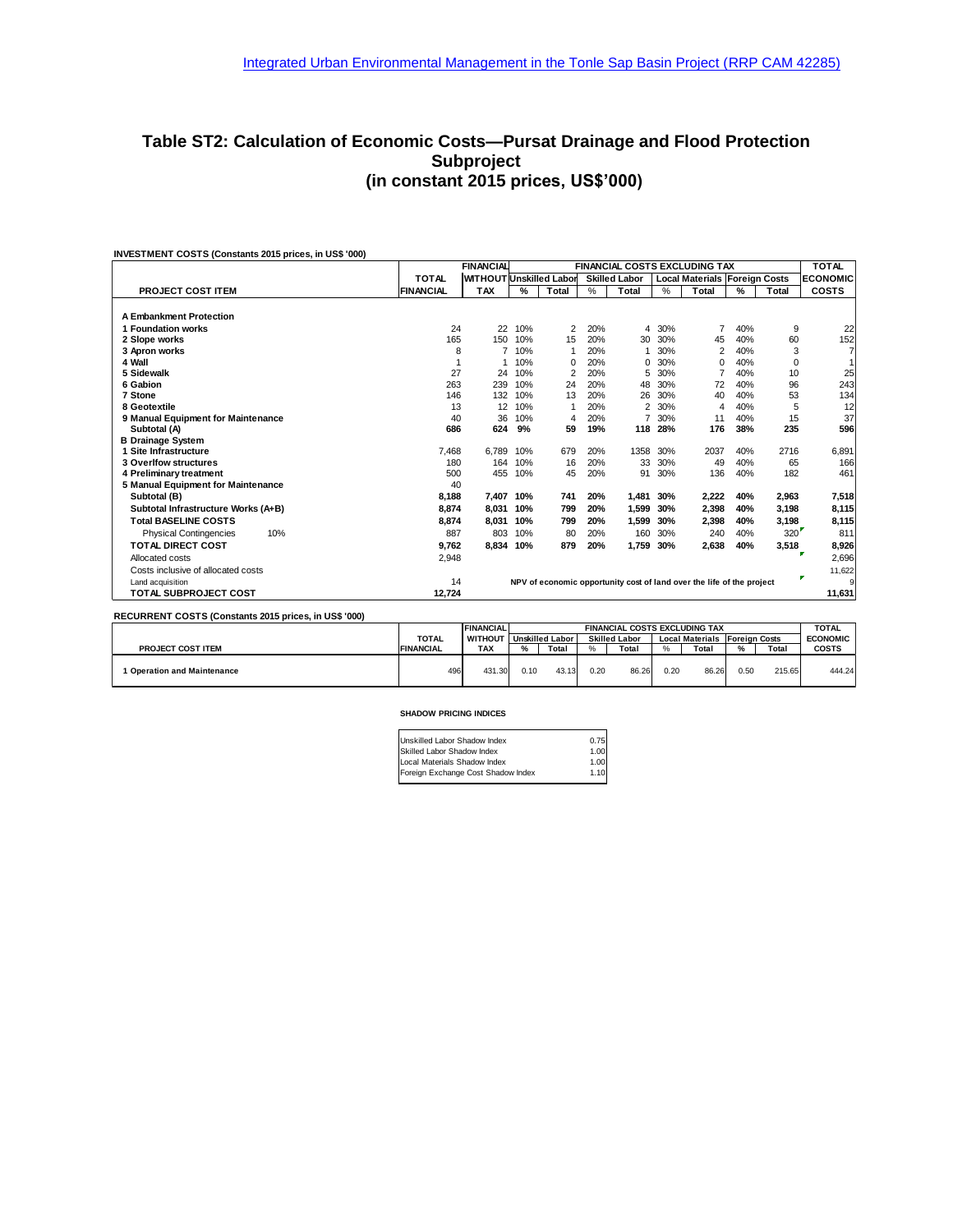### **Table ST3: Estimation of Economic Benefits—Kampong Chhnang Flood Protection Subproject (in constant 2015 prices, US\$'000)**

| A. Savings from Property Damages Avoided                      | Unit                | Amount |  |
|---------------------------------------------------------------|---------------------|--------|--|
| Households heavily affected by flooding                       | HH/year             | 1,882  |  |
| Households moderately affected by flooding                    | HH/year             | 1,255  |  |
| Estimated cost of repairs/cleaning for heavy damage           | \$/HH               | 250    |  |
| Estimated cost of cleaning/repairs for moderate damage        | \$/HH               | 50     |  |
| Total cost of repairs/cleaning for heavily damaged houses     | \$'000/year         | 471    |  |
| Total cost of repairs/cleaning for moderately damaged houses  | \$'000/year         | 63     |  |
| <b>Total Savings from Property Damages Avoided</b>            | \$'000/year         | 533    |  |
| <b>B. Net Revenue from Agriculture Land Recovered</b>         |                     |        |  |
| Total Agricultural Land to be Recovered                       | hectare             | 720    |  |
| Net Revenue from Harvest:                                     |                     |        |  |
| Dry Season                                                    | $$'000$ /year       | 233    |  |
| Early Wet Season                                              | $$'000$ /year       | 191    |  |
| Wet Season                                                    | $$'000$ /year       | 212    |  |
| <b>Total Net Revenue from Agricultural Land Recovered</b>     | \$'000/year         | 637    |  |
| C. Lease Income from Industrial Land Recovered                |                     |        |  |
| Total Industrial Land to be Recovered                         | hectare             | 705    |  |
| Average lease fee                                             | \$/hectare/month    | 583    |  |
| <b>Total Additional Income from Industrial Land Recovered</b> | $$'000/\text{year}$ | 4,935  |  |
| TOTAL ESTIMATED ECONOMIC BENEFITS                             | \$'000/year         | 6,105  |  |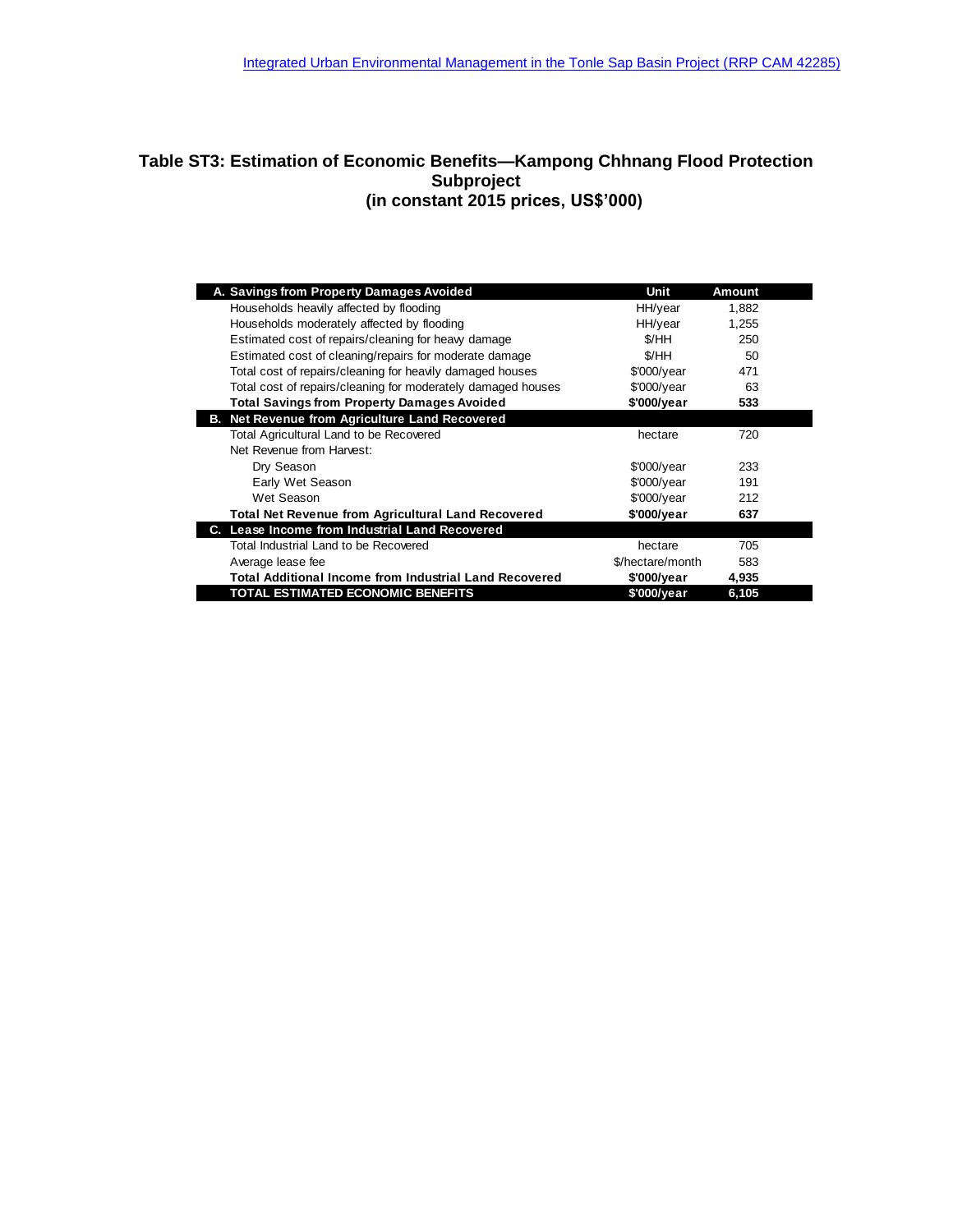### **Table ST3a: Estimation of Economic Benefits (Rice Crop Budget Model)—Kampong Chhnang Flood Protection Subproject (in constant 2015 prices, US\$'000)**

| Dry Season (Mid December to Mid March)   |                  | Area                     | Ave. Yield  | Produced              | Econ. Price    | Econ.Revenue          |
|------------------------------------------|------------------|--------------------------|-------------|-----------------------|----------------|-----------------------|
|                                          |                  | (ha)                     | (tons/ha)   | (tons/year)           | (US\$/ton)     | (US\$'000/year)       |
| <b>Paddy Rice Production Revenue</b>     |                  | 720                      | 4.0         | 2,880                 | 214            | 617                   |
| <b>Paddy Rice Productions Costs</b>      |                  |                          | Econ. Price | Econ. Price           | Econ. Price    | Econ. Costs           |
|                                          | Unit             |                          | (KR/Unit)   |                       | (US\$/ha)      |                       |
| Inputs<br>Seed                           | kg/ha            | Quantity<br>125          | 2,000       | (Riel '000/ha)<br>250 | 62             | (US\$'000/year)<br>45 |
| Urea                                     | kg/ha            |                          | 2,064       | 310                   | 77             | 55                    |
| <b>DAP</b>                               |                  | 150                      |             |                       |                |                       |
|                                          | kg/ha            | 150                      | 2,688       | 403                   | 100            | 72                    |
| Agro Chemicals                           | KR'000/ha        | 2                        | 64,500      | 129                   | 32             | 23                    |
| Land Preparation (mechanized)            | KR'000/ha        | $\mathbf{1}$             | 320,000     | 320                   | 79             | 57                    |
| Land Preparation (labor for transplant)  | person days/ha   | $\overline{\phantom{a}}$ | 13,500      | $\blacksquare$        |                |                       |
| Harvesting (mechanized)                  | KR'000/ha        | 1                        | 360,000     | 360                   | 89             | 64                    |
| Harvesting (labor)                       | person days/ha   | $\blacksquare$           | 13,500      |                       |                |                       |
| Other Labor                              | person days/ha   | 10                       | 13,500      | 135                   | 33             | 24                    |
| Bags for paddy                           | pieces/ha        | 40                       | 2,000       | 80                    | 20             | 14                    |
| Pumping from canal                       | hrs/ha           | 16                       | 10,200      | 163                   | 40             | 29                    |
| <b>Total Production Costs</b>            |                  |                          |             |                       |                | 384                   |
| Net Revenue - Dry Season                 |                  |                          |             |                       |                | 233                   |
| Early Wet Season (April to early July)   |                  | Area                     | Ave. Yield  | Produced              | Econ. Price    | Econ.Revenue          |
|                                          |                  | (ha)                     | (tons/ha)   | (tons/year)           | (US\$/ton)     | (US\$'000/year)       |
| <b>Paddy Rice Production Revenue</b>     |                  | 720                      | 4.0         | 2,880                 | 214            | 617                   |
| <b>Paddy Rice Productions Costs</b>      |                  |                          | Econ. Price | Econ. Price           | Econ. Price    | Econ. Costs           |
|                                          |                  |                          |             |                       |                |                       |
| Inputs                                   | Unit             | Quantity                 | (KR/Unit)   | (Riel '000/ha)        | (US\$/ha)      | (US\$'000/year)       |
| Seed                                     | kg/ha            | 125                      | 2,000       | 250                   | 62             | 45                    |
| Urea                                     | kg/ha            | 150                      | 2,064       | 310                   | 77             | 55                    |
| <b>DAP</b>                               | kg/ha            | 150                      | 2.688       | 403                   | 100            | 72                    |
| Agro Chemicals                           | <b>KR'000/ha</b> | 1                        | 64,500      | 65                    | 16             | 12                    |
| Land Preparation (mechanized)            | KR'000/ha        | 1                        | 320,000     | 320                   | 79             | 57                    |
| Land Preparation (labor for transplant)  | person days/ha   | 25                       | 13,500      | 338                   | 84             | 60                    |
| Harvesting (mechanized)                  | KR'000/ha        | $\blacksquare$           | 360,000     | $\blacksquare$        | $\blacksquare$ |                       |
| Harvesting (labor)                       | person days/ha   | 30                       | 13,500      | 405                   | 100            | 72                    |
| Other Labor                              | person days/ha   | 10                       | 13,500      | 135                   | 33             | 24                    |
| Bags for paddy                           | pieces/ha        | 40                       | 2,000       | 80                    | 20             | 14                    |
| Pumping from canal                       | hrs/ha           | 8                        | 10,200      | 82                    | 20             | 15                    |
| <b>Total Production Costs</b>            |                  |                          |             |                       |                | 426                   |
| Net Revenue - Early Wet Season           |                  |                          |             |                       |                | 191                   |
|                                          |                  |                          |             |                       |                |                       |
| Wet Season (Mid July to late November)   |                  | Area                     | Ave. Yield  | Produced              | Econ. Price    | Econ.Revenue          |
|                                          |                  | (ha)                     | (tons/ha)   | (tons/year)           | (US\$/ton)     | (US\$'000/year)       |
| <b>Paddy Rice Production Revenue</b>     |                  | 720                      | 3.5         | 2,520                 | 214            | 540                   |
| <b>Paddy Rice Productions Costs</b>      |                  |                          | Econ. Price | Econ. Price           | Econ. Price    | Econ. Costs           |
| Inputs                                   | Unit             | Quantity                 | (KR/Unit)   | (Riel '000/ha)        | (US\$/ha)      | (US\$'000/year)       |
| Seed                                     | kg/ha            | 100                      | 2,000       | 200                   | 50             | 36                    |
| Urea                                     | kg/ha            | 100                      | 2,064       | 206                   | 51             | 37                    |
| <b>DAP</b>                               | kg/ha            | 100                      | 2,688       | 269                   | 67             | 48                    |
| Agro Chemicals                           | <b>KR'000/ha</b> | 1                        | 64,500      | 65                    | 16             | 12                    |
| Land Preparation (mechanized)            | KR'000/ha        | 1                        | 320,000     | 320                   | 79             | 57                    |
| Land Preparation (labor for transplant)  | person days/ha   | $\blacksquare$           | 13,500      |                       | $\overline{a}$ |                       |
| Harvesting (mechanized)                  | KR'000/ha        | 1                        | 360,000     | 360                   | 89             | 64                    |
| Harvesting (labor)                       | person days/ha   | $\overline{\phantom{a}}$ | 13,500      |                       | $\overline{a}$ |                       |
| Other Labor                              | person days/ha   | 15                       | 13,500      | 203                   | 50             | 36                    |
| Bags for paddy                           | pieces/ha        | 25                       | 2,000       | 50                    | 12             | 9                     |
| Pumping from canal                       | hrs/ha           | 16                       | 10,200      | 163                   | 40             | 29                    |
| <b>Total Production Costs</b>            |                  |                          |             |                       |                | 328                   |
| Net Revenue - Wet Season                 |                  |                          |             |                       |                | 212                   |
|                                          |                  |                          |             |                       |                |                       |
| Total Annual Net Revenue (US\$'000/year) |                  |                          |             |                       |                | 637                   |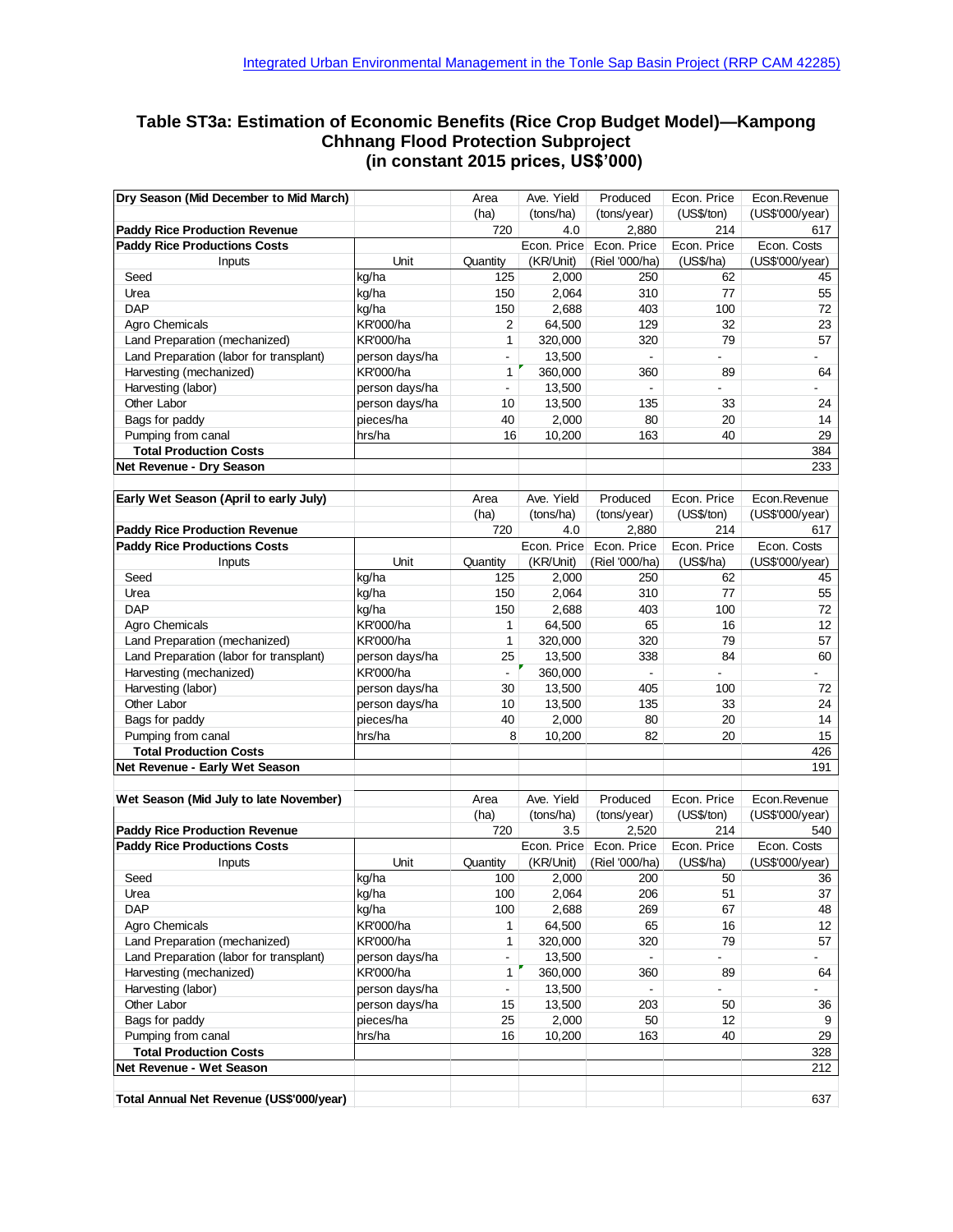# **Table ST3b: Economic Prices of Output and Inputs Used in Rice Crop Budget Model— Kampong Chhnang Flood Protection Subproject (in constant 2015 prices, US\$'000)**<br>(in constant 2015 prices, US\$'000)<br>Rice paddy: (Export parity in 2013 currencies)<sup>a/</sup>

| Rice paddy: (Export parity in 2013 currencies) <sup>a/</sup>                                                                                                             |                    |                  |     |
|--------------------------------------------------------------------------------------------------------------------------------------------------------------------------|--------------------|------------------|-----|
| Thailand (current $$)^{a/}$                                                                                                                                              | \$/t               | 540              |     |
| Thailand (constant 2005 \$) <sup>a/</sup>                                                                                                                                | \$/t               | 440              |     |
| Rice FOB Bangkok (constant 2013 \$)                                                                                                                                      | \$/t               | 540              |     |
| Quality Adjustment <sup>c/</sup>                                                                                                                                         | \$/t               | 432              |     |
| Freight, insurance, etc.                                                                                                                                                 | \$/t               | 20               |     |
| <b>CIF Sihanoukville</b>                                                                                                                                                 | \$/t               | 412              |     |
| CIF Sihanoukville in Riel d/                                                                                                                                             | 000 Riel/t         | 1,660            |     |
| Freight & handling Sihanoukville to project area 000 Riel/t                                                                                                              |                    | 230              |     |
| Conversion to paddy <sup>f/</sup>                                                                                                                                        | 000 Riel/t         | 887              |     |
| Milling Charge net of bran and husks                                                                                                                                     | 000 Riel/t         | $\Omega$         |     |
| Handling and transport farm to mill <sup>e/</sup>                                                                                                                        | 000 Riel/t         | 23               |     |
| Economic Farmgate Price per tonne                                                                                                                                        | 000 Riel/t         | 864              |     |
| Economic Farmgate Price per kg                                                                                                                                           | Riel/kg            | 864              |     |
| Economic Variety adjusted Price per kg                                                                                                                                   | Riel/kg            | 864              |     |
| a/ WB Commodity Price Projections prepared January 15, 2013 for 2013-2020 and 2025.<br>c/ Adjustment for Quality relative to the standard of Thai white rice, 5% broken. |                    |                  | 20% |
| e/ Standard Conversion Factor (SCF) --- applied on half the amount of handling, tranportation and r                                                                      |                    |                  | 90% |
| f/ Conversion factor of paddy to rice                                                                                                                                    |                    |                  | 62% |
| g/ Varietal adjustment                                                                                                                                                   |                    |                  | 0%  |
|                                                                                                                                                                          |                    |                  |     |
| <b>Inputs</b>                                                                                                                                                            |                    |                  |     |
| Seed                                                                                                                                                                     | Riel/kg            | 2,000            |     |
| Fertilizer                                                                                                                                                               |                    |                  |     |
| Urea                                                                                                                                                                     | Riel/kg            | 2,064            |     |
| <b>DAP</b>                                                                                                                                                               | Riel/kg            | 2,688            |     |
| Manure                                                                                                                                                                   | Riel/kg            | 200              |     |
| Agro-Chemicals                                                                                                                                                           | Riel/ha<br>Rent/hr | 64,500           |     |
| Pump rental + fuel per hour                                                                                                                                              | Riel/each          | 10,200           |     |
| Bags for paddy harvest                                                                                                                                                   | Riel/ha            | 2,000<br>320,000 |     |
| Mechanicl land preparation<br>Combine harvester rent                                                                                                                     | Riel/ha            | 360,000          |     |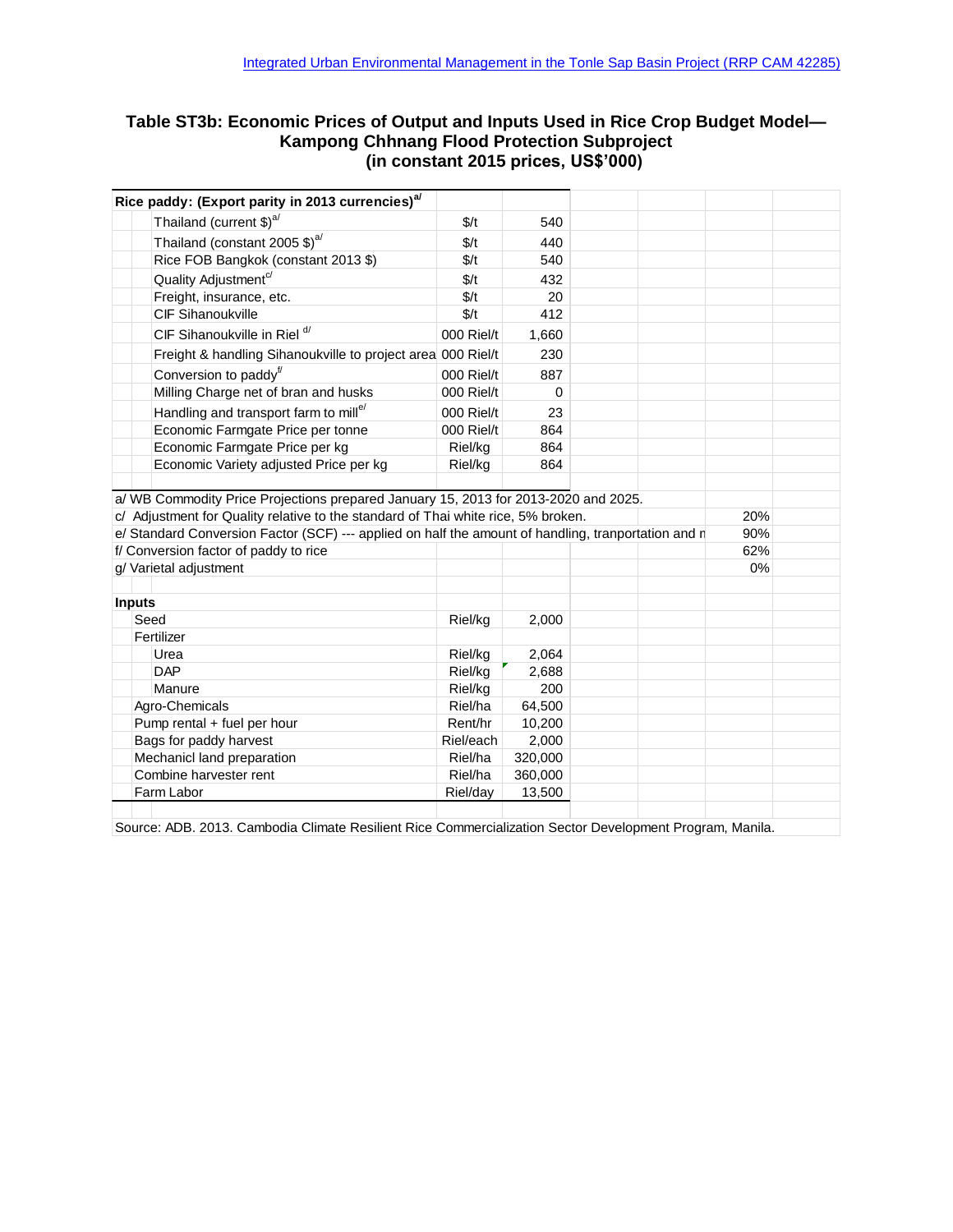### **Table ST4: Estimation of Economic Benefits—Pursat Drainage and Flood Protection Subproject (in constant 2015 prices, US\$'000)**

| A. Savings from Households Property Damages Avoided          | Unit          | <b>Amount</b> |  |
|--------------------------------------------------------------|---------------|---------------|--|
| Households heavily affected by flooding                      | HH/year       | 980           |  |
| Households moderately affected by flooding                   | HH/year       | 245           |  |
| Estimated cost of repairs/cleaning for heavy damage          | \$/HH         | 250           |  |
| Estimated cost of cleaning/repairs for moderate damage       | \$/HH         | 50            |  |
| Total cost of repairs/cleaning for heavily damaged houses    | $$'000$ /year | 245           |  |
| Total cost of repairs/cleaning for moderately damaged houses | \$'000/year   | 12            |  |
| <b>Total Household Property Damages Avoided</b>              | \$'000/year   | 257           |  |
| <b>B. Savings from Agriculture Losses Avoided</b>            |               |               |  |
| a. Total Rice Land Heavily Affected by Flooding              |               |               |  |
| (Harvest Completely Destroyed)                               | hectare       | 2,376         |  |
| Agricultural Losses Avoided (a)                              | \$'000/year   | 701           |  |
| b. Total Rice Land Moderately Affected by Flooding           |               |               |  |
| (Harvest Partially Affected and Reduced by 50%)              | hectare       | 5,544         |  |
| Agricultural Losses Avoided (b)                              | \$'000/year   | 818           |  |
| <b>Total Agricultural Losses Avoided</b>                     | \$'000/year   | 1,519         |  |
| C. Savings from Business Losses Avoided                      |               |               |  |
| <b>Estimated Business Losses</b>                             |               |               |  |
| (Public Market Temporary Closure due to Flooding)            |               |               |  |
| Textiles shops                                               | \$/month      | 180           |  |
| Hardware shops                                               | \$/month      | 150           |  |
| Electronic shops                                             | \$/month      | 90            |  |
| Jewelry shops                                                | \$/month      | 150           |  |
| Food & grocery stores                                        | \$/month      | 240           |  |
| Meat & fish shops                                            | \$/month      | 90            |  |
| Vegetable shops                                              | \$/month      | 42            |  |
| <b>Total Business Losses Avoided</b>                         | \$'000/year   | 942           |  |
| TOTAL ESTIMATED ECONOMIC BENEFITS                            | \$'000/year   | 2.718         |  |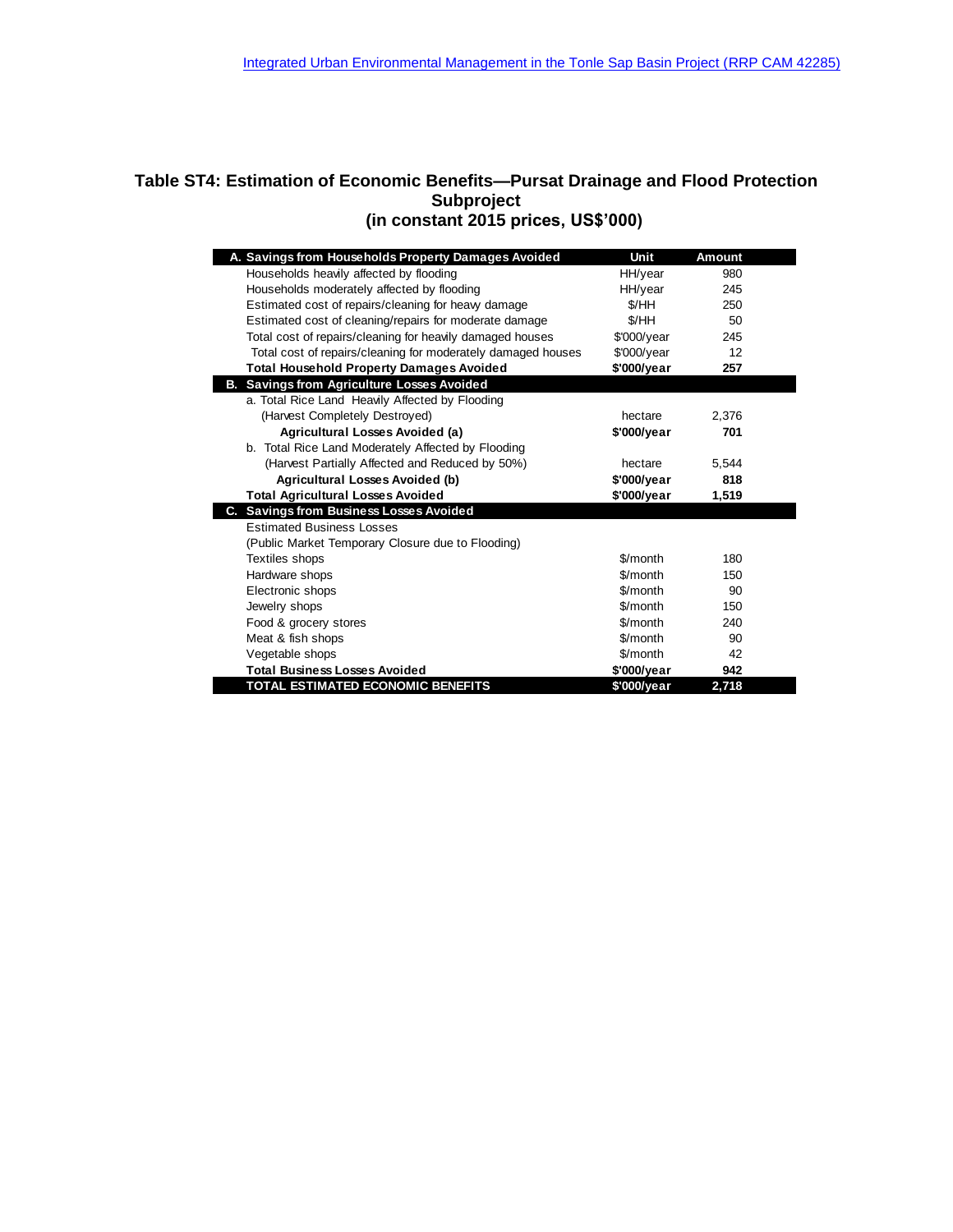### **Table ST4a: Estimation of Agricultural Losses Avoided (Rice Crop Budget Model)— Pursat Flood Protection Subproject (in constant 2015 prices, US\$'000)**

| <b>Harvest Completely Destroyed</b>               |                  |                |             |                |                |                 |
|---------------------------------------------------|------------------|----------------|-------------|----------------|----------------|-----------------|
|                                                   |                  | Area           | Ave. Yield  | Produced       | Econ. Price    | Econ.Revenue    |
|                                                   |                  | (ha)           | (tons/ha)   | (tons/year)    | (US\$/ton)     | (US\$'000/year) |
| <b>Paddy Rice Production Revenue</b>              |                  | 2,376          | 3.5         | 8,316          | 214            | 1,783           |
| <b>Paddy Rice Productions Costs</b>               |                  |                | Econ. Price | Econ. Price    | Econ. Price    | Econ. Costs     |
| Inputs                                            | Unit             | Quantity       | (KR/Unit)   | (Riel '000/ha) | (US\$/ha)      | (US\$'000/year) |
| Seed                                              | kg/ha            | 100            | 2,000       | 200            | 50             | 118             |
| Urea                                              | kg/ha            | 100            | 2,064       | 206            | 51             | 122             |
| <b>DAP</b>                                        | kg/ha            | 100            | 2,688       | 269            | 67             | 158             |
| Agro Chemicals                                    | <b>KR'000/ha</b> | 1              | 64,500      | 65             | 16             | 38              |
| Land Preparation (mechanized)                     | <b>KR'000/ha</b> | 1              | 320,000     | 320            | 79             | 189             |
| Land Preparation (labor for transplant)           | person days/ha   | $\blacksquare$ | 13,500      | ÷,             | $\overline{a}$ |                 |
| Harvesting (mechanized)                           | <b>KR'000/ha</b> | $\mathbf{1}$   | 360,000     | 360            | 89             | 212             |
| Harvesting (labor)                                | person days/ha   | $\blacksquare$ | 13,500      | $\blacksquare$ | L.             |                 |
| Other Labor                                       | person days/ha   | 15             | 13,500      | 203            | 50             | 119             |
| Bags for paddy                                    | pieces/ha        | 25             | 2,000       | 50             | 12             | 29              |
| Pumping from canal                                | hrs/ha           | 16             | 10,200      | 163            | 40             | 96              |
| <b>Total Production Costs</b>                     |                  |                |             |                |                | 1,082           |
| <b>Avoided Losses</b>                             |                  |                |             |                |                | 701             |
| Harvest Partially Affected and Reduced by 50%     |                  | Area           | Ave. Yield  | Produced       | Econ. Price    | Econ.Revenue    |
|                                                   |                  | (ha)           | (tons/ha)   | (tons/year)    | (US\$/ton)     | (US\$'000/year) |
| <b>Paddy Rice Production Revenue</b>              |                  | 5,544          | 3.5         | 19,404         | 214            | 4,160           |
| <b>Paddy Rice Productions Costs</b>               |                  |                | Econ. Price | Econ. Price    | Econ. Price    | Econ. Costs     |
| Inputs                                            | Unit             | Quantity       | (KR/Unit)   | (Riel '000/ha) | (US\$/ha)      | (US\$'000/year) |
| Seed                                              | kg/ha            | 100            | 2,000       | 200            | 50             | 275             |
| Urea                                              | kg/ha            | 100            | 2,064       | 206            | 51             | 284             |
| <b>DAP</b>                                        | kg/ha            | 100            | 2,688       | 269            | 67             | 370             |
| Agro Chemicals                                    | <b>KR'000/ha</b> | 1              | 64,500      | 65             | 16             | 89              |
| Land Preparation (mechanized)                     | <b>KR'000/ha</b> | 1              | 320,000     | 320            | 79             | 440             |
| Land Preparation (labor for transplant)           | person days/ha   | $\blacksquare$ | 13,500      | ÷,             |                |                 |
| Harvesting (mechanized)                           | <b>KR'000/ha</b> | 1              | 360,000     | 360            | 89             | 495             |
| Harvesting (labor)                                | person days/ha   | $\blacksquare$ | 13,500      | $\overline{a}$ |                |                 |
| Other Labor                                       | person days/ha   | 15             | 13,500      | 203            | 50             | 279             |
| Bags for paddy                                    | pieces/ha        | 25             | 2,000       | 50             | 12             | 69              |
| Pumping from canal                                | hrs/ha           | 16             | 10,200      | 163            | 40             | 225             |
| <b>Total Production Costs</b>                     |                  |                |             |                |                | 2.525           |
| <b>Net Revenue</b>                                |                  |                |             |                |                | 1,635           |
| <b>Avoided Losses</b>                             | 50%              |                |             |                |                | 818             |
|                                                   |                  |                |             |                |                |                 |
| Total Avoided Agricultural Losses (US\$'000/year) |                  |                |             |                |                | 1,519           |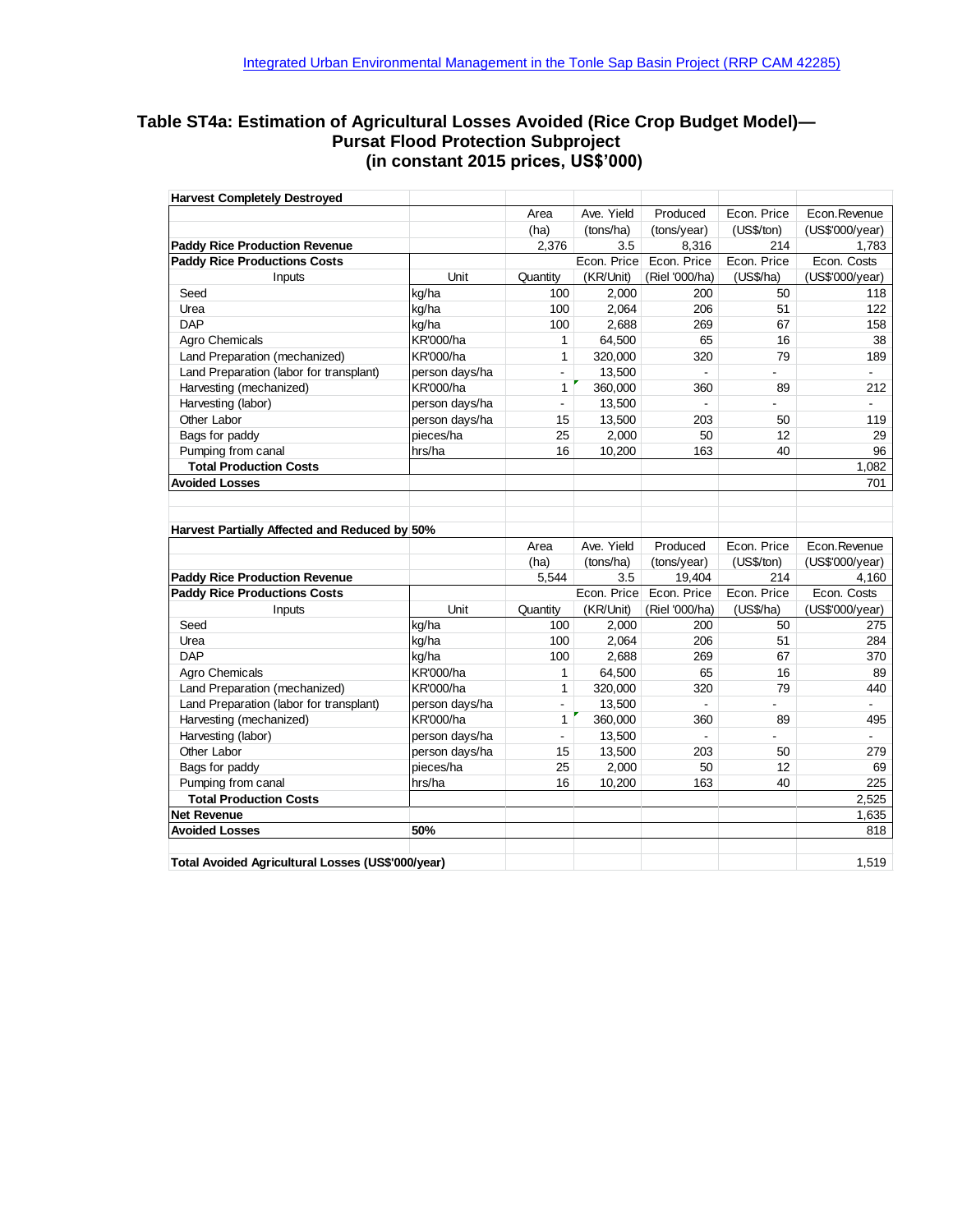### **Table ST5: EIRR Calculation and Sensitivity Analysis— Kampong Chnnang Flood Protection Subproject (in constant 2015 prices, US\$'000)**

#### **Sensitivity Analysis Scenarios**

Case 1: 10% Increase in Capital Cost

Case 2: 10% Increase in O & M Case 3: 10 % decrease in benefits

Case 5: delay in project benefits by one year

Kampong Chhnang Flood Protection Case 4: 10 % increase in capital costs + O&M; 10 % decrease in benefits<br>(US\$'000) Case 5: delay in project benefits by one year **Economic Incremental Economic Net** 

г

**CALCULATION OF ECONOMIC INTERNAL RATE OF RETURN (EIRR)**

|      | Luunumu<br>Costs | 11161 <del>c</del> hichtai<br><b>O &amp; M</b> | Luunumu<br><b>Benefits</b> | IVGL<br><b>Benefits</b> |
|------|------------------|------------------------------------------------|----------------------------|-------------------------|
| Year |                  |                                                |                            |                         |
|      |                  |                                                |                            |                         |
| 2015 |                  |                                                |                            |                         |
| 2016 | 1,413            |                                                |                            | (1, 413)                |
| 2017 | 4,219            |                                                |                            | (4, 219)                |
| 2018 | 11,252           |                                                |                            | (11, 252)               |
| 2019 | 8,439            |                                                |                            | (8, 439)                |
| 2020 | 2,813            | 134                                            | 6,105                      | 3,158                   |
| 2021 |                  | 134                                            | 6,105                      | 5,971                   |
| 2022 |                  | 134                                            | 6,105                      | 5,971                   |
| 2023 |                  | 134                                            | 6,105                      | 5,971                   |
| 2024 |                  | 134                                            | 6,105                      | 5,971                   |
| 2025 |                  | 134                                            | 6,105                      | 5,971                   |
| 2026 |                  | 134                                            | 6,105                      | 5,971                   |
| 2027 |                  | 134                                            | 6,105                      | 5,971                   |
| 2028 |                  | 134                                            | 6,105                      | 5,971                   |
| 2029 |                  | 134                                            | 6,105                      | 5,971                   |
| 2030 |                  | 134                                            | 6,105                      | 5,971                   |
| 2031 |                  | 134                                            | 6,105                      | 5,971                   |
| 2032 |                  | 134                                            | 6,105                      | 5,971                   |
| 2033 |                  | 134                                            | 6,105                      | 5,971                   |
| 2034 |                  | 134                                            | 6,105                      | 5,971                   |
| 2035 |                  | 134                                            | 6,105                      | 5,971                   |
| 2036 |                  | 134                                            | 6,105                      | 5,971                   |
| 2037 |                  | 134                                            | 6,105                      | 5,971                   |
| 2038 |                  | 134                                            | 6,105                      | 5,971                   |
| 2039 |                  | 134                                            | 6,105                      | 5,971                   |
| 2040 |                  | 134                                            | 6,105                      | 5,971                   |
| 2041 |                  | 134                                            | 6,105                      | 5,971                   |
| 2042 |                  | 134                                            | 6,105                      | 5,971                   |
| 2043 |                  | 134                                            | 6,105                      | 5,971                   |
| 2044 |                  | 134                                            | 6,105                      | 5,971                   |
| 2045 |                  | 134                                            | 6,105                      | 5,971                   |
|      |                  | $EIRR =$                                       | 18.22%                     |                         |
|      |                  |                                                |                            |                         |

|      | Economic | Incremental      | Economic        | Net             |             | <b>NET BENEFITS (US\$ MILLION)</b> |           |           |           |           |           |  |
|------|----------|------------------|-----------------|-----------------|-------------|------------------------------------|-----------|-----------|-----------|-----------|-----------|--|
| Year | Costs    | <b>O &amp; M</b> | <b>Benefits</b> | <b>Benefits</b> | Year        | <b>Base Case</b>                   | Case 1    | Case 2    | Case 3    | Case 4    | Case 5    |  |
|      |          |                  |                 |                 |             |                                    |           |           |           |           |           |  |
| 2015 |          |                  |                 |                 | 2015        |                                    |           |           |           |           |           |  |
| 2016 | 1,413    |                  |                 | (1, 413)        | 2016        | (1, 413)                           | (1, 554)  | (1, 413)  | (1, 413)  | (1, 554)  | (1, 413)  |  |
| 2017 | 4,219    |                  |                 | (4, 219)        | 2017        | (4, 219)                           | (4,641)   | (4, 219)  | (4, 219)  | (4,641)   | (4, 219)  |  |
| 2018 | 11,252   |                  |                 | (11, 252)       | 2018        | (11, 252)                          | (12, 377) | (11, 252) | (11, 252) | (12, 377) | (11, 252) |  |
| 2019 | 8,439    | ٠                |                 | (8, 439)        | 2019        | (8, 439)                           | (9, 283)  | (8, 439)  | (8, 439)  | (9, 283)  | (8, 439)  |  |
| 2020 | 2,813    | 134              | 6,105           | 3,158           | 2020        | 3,158                              | 2,877     | 3,156     | 2,547     | 2,253     | (2, 947)  |  |
| 2021 |          | P.<br>134        | 6,105           | 5,971           | 2021        | 5,971                              | 5,971     | 5,957     | 5,360     | 5,347     | 5,971     |  |
| 2022 |          | 134              | 6,105           | 5,971           | 2022        | 5,971                              | 5,971     | 5,957     | 5,360     | 5,347     | 5,971     |  |
| 2023 |          | 134              | 6,105           | 5,971           | 2023        | 5,971                              | 5,971     | 5,957     | 5,360     | 5,347     | 5,971     |  |
| 2024 |          | 134              | 6,105           | 5,971           | 2024        | 5,971                              | 5,971     | 5,957     | 5,360     | 5,347     | 5,971     |  |
| 2025 |          | 134              | 6,105           | 5,971           | 2025        | 5,971                              | 5,971     | 5,957     | 5,360     | 5,347     | 5,971     |  |
| 2026 |          | 134              | 6,105           | 5,971           | 2026        | 5,971                              | 5,971     | 5,957     | 5,360     | 5,347     | 5,971     |  |
| 2027 |          | 134              | 6,105           | 5,971           | 2027        | 5,971                              | 5,971     | 5,957     | 5,360     | 5,347     | 5,971     |  |
| 2028 |          | 134              | 6,105           | 5,971           | 2028        | 5,971                              | 5,971     | 5,957     | 5,360     | 5,347     | 5,971     |  |
| 2029 |          | 134              | 6,105           | 5,971           | 2029        | 5,971                              | 5,971     | 5,957     | 5,360     | 5,347     | 5,971     |  |
| 2030 |          | 134              | 6,105           | 5,971           | 2030        | 5,971                              | 5,971     | 5,957     | 5,360     | 5,347     | 5,971     |  |
| 2031 |          | 134              | 6,105           | 5,971           | 2031        | 5,971                              | 5,971     | 5,957     | 5,360     | 5,347     | 5,971     |  |
| 2032 |          | 134              | 6,105           | 5,971           | 2032        | 5,971                              | 5,971     | 5,957     | 5,360     | 5,347     | 5,971     |  |
| 2033 |          | 134              | 6,105           | 5,971           | 2033        | 5,971                              | 5,971     | 5,957     | 5,360     | 5,347     | 5,971     |  |
| 2034 |          | 134              | 6,105           | 5,971           | 2034        | 5,971                              | 5,971     | 5,957     | 5,360     | 5,347     | 5,971     |  |
| 2035 |          | 134              | 6,105           | 5,971           | 2035        | 5,971                              | 5,971     | 5,957     | 5,360     | 5,347     | 5,971     |  |
| 2036 |          | 134              | 6,105           | 5,971           | 2036        | 5,971                              | 5,971     | 5,957     | 5,360     | 5,347     | 5,971     |  |
| 2037 |          | 134              | 6,105           | 5,971           | 2037        | 5,971                              | 5,971     | 5,957     | 5,360     | 5,347     | 5,971     |  |
| 2038 |          | 134              | 6,105           | 5,971           | 2038        | 5,971                              | 5,971     | 5,957     | 5,360     | 5,347     | 5,971     |  |
| 2039 |          | 134              | 6,105           | 5,971           | 2039        | 5,971                              | 5,971     | 5,957     | 5,360     | 5,347     | 5,971     |  |
| 2040 |          | 134              | 6,105           | 5,971           | 2040        | 5,971                              | 5,971     | 5,957     | 5,360     | 5,347     | 5,971     |  |
| 2041 |          | 134              | 6,105           | 5,971           | 2041        | 5,971                              | 5,971     | 5,957     | 5,360     | 5,347     | 5,971     |  |
| 2042 |          | 134              | 6,105           | 5,971           | 2042        | 5,971                              | 5,971     | 5,957     | 5,360     | 5,347     | 5,971     |  |
| 2043 |          | 134              | 6,105           | 5,971           | 2043        | 5,971                              | 5,971     | 5,957     | 5,360     | 5,347     | 5,971     |  |
| 2044 |          | 134              | 6,105           | 5,971           | 2044        | 5,971                              | 5,971     | 5,957     | 5,360     | 5,347     | 5,971     |  |
| 2045 |          | 134              | 6,105           | 5,971           | 2045        | 5,971                              | 5,971     | 5,957     | 5,360     | 5,347     | 5,971     |  |
|      |          | $EIRR =$         | 18.22%          |                 | <b>EIRR</b> | 18.22%                             | 16.67%    | 18.19%    | 16.48%    | 15.00%    | 15.77%    |  |
|      |          |                  |                 |                 | <b>NPV</b>  | 9,257                              | 7,507     | 9,202     | 6,521     | 4,712     | 6,163     |  |
|      |          |                  |                 |                 | SV          |                                    | 40.23     | 1,921.37  | 35.70     |           |           |  |
|      |          |                  |                 |                 | SI          |                                    | 2.49      | 0.05      | 2.80      |           |           |  |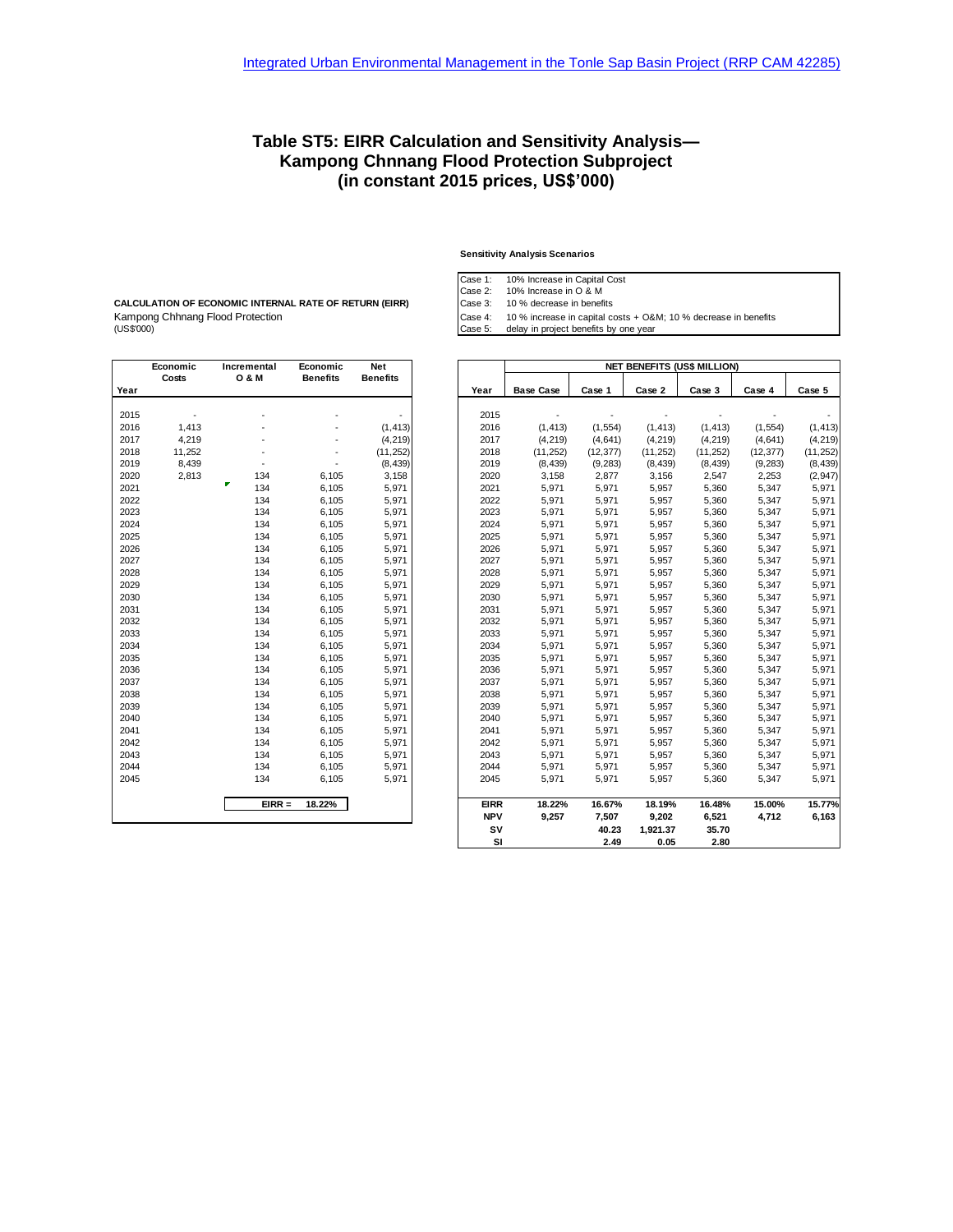### **Table ST6: EIRR Calculation and Sensitivity Analysis— Pursat Drainage and Flood Protection Subproject (in constant 2015 prices, US\$'000)**

#### **Sensitivity Analysis Scenarios**

Case 1: 10% Increase in Capital Cost

Case 2: 10% Increase in O & M

Case 3: 10 % decrease in benefits

Pursat River Embankment Protection and Case 4: 10 % increase in capital costs + O&M; 10 % decrease in benefits<br>(US\$'000) Case 5: delay in project benefits by one year **CALCULATION OF ECONOMIC INTERNAL RATE OF RETURN (EIRR)**

|      | Economic | Incremental      | Economic        | Net             |
|------|----------|------------------|-----------------|-----------------|
|      | Costs    | <b>O &amp; M</b> | <b>Benefits</b> | <b>Benefits</b> |
| Year |          |                  |                 |                 |
|      |          |                  |                 |                 |
| 2015 |          |                  |                 |                 |
| 2016 | 590      |                  |                 | (590)           |
| 2017 | 1,743    |                  |                 | (1, 743)        |
| 2018 | 4,649    |                  |                 | (4,649)         |
| 2019 | 3,487    |                  |                 | (3, 487)        |
| 2020 | 1,162    | 444              | 2,718           | 1,111           |
| 2021 |          | 444              | 2,718           | 2,274           |
| 2022 |          | 444              | 2,718           | 2,274           |
| 2023 |          | 444              | 2,718           | 2,274           |
| 2024 |          | 444              | 2,718           | 2,274           |
| 2025 |          | 444              | 2,718           | 2,274           |
| 2026 |          | 444              | 2,718           | 2,274           |
| 2027 |          | 444              | 2,718           | 2,274           |
| 2028 |          | 444              | 2,718           | 2,274           |
| 2029 |          | 444              | 2,718           | 2,274           |
| 2030 |          | 444              | 2,718           | 2,274           |
| 2031 |          | 444              | 2,718           | 2,274           |
| 2032 |          | 444              | 2,718           | 2,274           |
| 2033 |          | 444              | 2,718           | 2,274           |
| 2034 |          | 444              | 2,718           | 2,274           |
| 2035 |          | 444              | 2,718           | 2,274           |
| 2036 |          | 444              | 2,718           | 2,274           |
| 2037 |          | 444              | 2,718           | 2,274           |
| 2038 |          | 444              | 2,718           | 2,274           |
| 2039 |          | 444              | 2,718           | 2,274           |
| 2040 |          | 444              | 2,718           | 2,274           |
| 2041 |          | 444              | 2,718           | 2,274           |
| 2042 |          | 444              | 2,718           | 2,274           |
| 2043 |          | 444              | 2,718           | 2,274           |
| 2044 |          | 444              | 2,718           | 2,274           |
| 2045 |          | 444              | 2,718           | 2,274           |
|      |          | $EIRR =$         | 16.88%          |                 |
|      |          |                  |                 |                 |

|      | Economic | Incremental      | Economic        | <b>Net</b>      |             | <b>NET BENEFITS (US\$ MILLION)</b> |          |          |          |          |          |  |  |
|------|----------|------------------|-----------------|-----------------|-------------|------------------------------------|----------|----------|----------|----------|----------|--|--|
| Year | Costs    | <b>O &amp; M</b> | <b>Benefits</b> | <b>Benefits</b> | Year        | <b>Base Case</b>                   | Case 1   | Case 2   | Case 3   | Case 4   | Case 5   |  |  |
|      |          |                  |                 |                 |             |                                    |          |          |          |          |          |  |  |
| 2015 |          |                  |                 |                 | 2015        |                                    |          |          |          |          |          |  |  |
| 2016 | 590      |                  |                 | (590)           | 2016        | (590)                              | (649)    | (590)    | (590)    | (649)    | (590)    |  |  |
| 2017 | 1,743    |                  |                 | (1, 743)        | 2017        | (1,743)                            | (1,918)  | (1,743)  | (1,743)  | (1, 918) | (1,743)  |  |  |
| 2018 | 4,649    |                  |                 | (4, 649)        | 2018        | (4,649)                            | (5, 114) | (4,649)  | (4,649)  | (5, 114) | (4, 649) |  |  |
| 2019 | 3,487    |                  |                 | (3, 487)        | 2019        | (3, 487)                           | (3, 835) | (3, 487) | (3, 487) | (3,835)  | (3, 487) |  |  |
| 2020 | 1,162    | 444              | 2,718           | 1,111           | 2020        | 1,111                              | 995      | 1,107    | 840      | 679      | (1,606)  |  |  |
| 2021 |          | 444              | 2,718           | 2,274           | 2021        | 2,274                              | 2,274    | 2,229    | 2,002    | 1,957    | 2,274    |  |  |
| 2022 |          | 444              | 2,718           | 2,274           | 2022        | 2,274                              | 2,274    | 2,229    | 2,002    | 1,957    | 2,274    |  |  |
| 2023 |          | 444              | 2,718           | 2,274           | 2023        | 2,274                              | 2,274    | 2,229    | 2,002    | 1,957    | 2,274    |  |  |
| 2024 |          | 444              | 2,718           | 2,274           | 2024        | 2,274                              | 2,274    | 2,229    | 2,002    | 1,957    | 2,274    |  |  |
| 2025 |          | 444              | 2,718           | 2,274           | 2025        | 2,274                              | 2,274    | 2,229    | 2,002    | 1,957    | 2,274    |  |  |
| 2026 |          | 444              | 2,718           | 2,274           | 2026        | 2,274                              | 2,274    | 2,229    | 2,002    | 1,957    | 2,274    |  |  |
| 2027 |          | 444              | 2,718           | 2,274           | 2027        | 2,274                              | 2,274    | 2,229    | 2,002    | 1,957    | 2,274    |  |  |
| 2028 |          | 444              | 2,718           | 2,274           | 2028        | 2,274                              | 2,274    | 2,229    | 2,002    | 1,957    | 2,274    |  |  |
| 2029 |          | 444              | 2,718           | 2,274           | 2029        | 2,274                              | 2,274    | 2,229    | 2,002    | 1,957    | 2,274    |  |  |
| 2030 |          | 444              | 2,718           | 2,274           | 2030        | 2,274                              | 2,274    | 2,229    | 2,002    | 1,957    | 2,274    |  |  |
| 2031 |          | 444              | 2,718           | 2,274           | 2031        | 2,274                              | 2,274    | 2,229    | 2,002    | 1,957    | 2,274    |  |  |
| 2032 |          | 444              | 2,718           | 2,274           | 2032        | 2,274                              | 2,274    | 2,229    | 2,002    | 1,957    | 2,274    |  |  |
| 2033 |          | 444              | 2,718           | 2,274           | 2033        | 2,274                              | 2,274    | 2,229    | 2,002    | 1,957    | 2,274    |  |  |
| 2034 |          | 444              | 2,718           | 2,274           | 2034        | 2,274                              | 2,274    | 2,229    | 2,002    | 1,957    | 2,274    |  |  |
| 2035 |          | 444              | 2,718           | 2,274           | 2035        | 2,274                              | 2,274    | 2,229    | 2,002    | 1,957    | 2,274    |  |  |
| 2036 |          | 444              | 2,718           | 2,274           | 2036        | 2,274                              | 2,274    | 2,229    | 2,002    | 1,957    | 2,274    |  |  |
| 2037 |          | 444              | 2,718           | 2,274           | 2037        | 2,274                              | 2,274    | 2,229    | 2,002    | 1,957    | 2,274    |  |  |
| 2038 |          | 444              | 2,718           | 2,274           | 2038        | 2,274                              | 2,274    | 2,229    | 2,002    | 1,957    | 2,274    |  |  |
| 2039 |          | 444              | 2,718           | 2,274           | 2039        | 2,274                              | 2,274    | 2,229    | 2,002    | 1,957    | 2,274    |  |  |
| 2040 |          | 444              | 2,718           | 2,274           | 2040        | 2,274                              | 2,274    | 2,229    | 2,002    | 1,957    | 2,274    |  |  |
| 2041 |          | 444              | 2,718           | 2,274           | 2041        | 2,274                              | 2,274    | 2,229    | 2,002    | 1,957    | 2,274    |  |  |
| 2042 |          | 444              | 2,718           | 2,274           | 2042        | 2,274                              | 2,274    | 2,229    | 2,002    | 1,957    | 2,274    |  |  |
| 2043 |          | 444              | 2,718           | 2,274           | 2043        | 2,274                              | 2,274    | 2,229    | 2,002    | 1,957    | 2,274    |  |  |
| 2044 |          | 444              | 2,718           | 2,274           | 2044        | 2,274                              | 2,274    | 2,229    | 2,002    | 1,957    | 2,274    |  |  |
| 2045 |          | 444              | 2,718           | 2,274           | 2045        | 2,274                              | 2,274    | 2,229    | 2,002    | 1,957    | 2,274    |  |  |
|      |          |                  |                 |                 |             |                                    |          |          |          |          |          |  |  |
|      |          | $EIRR =$         | 16.88%          |                 | <b>EIRR</b> | 16.88%                             | 15.41%   | 16.61%   | 14.94%   | 13.28%   | 14.35%   |  |  |
|      |          |                  |                 |                 | <b>NPV</b>  | 2,953                              | 2,230    | 2,774    | 1,735    | 813      | 1,576    |  |  |
|      |          |                  |                 |                 | SV          |                                    | 33.29    | 180.58   | 25.17    |          |          |  |  |
|      |          |                  |                 |                 | SI          |                                    | 3.00     | 0.55     | 3.97     |          |          |  |  |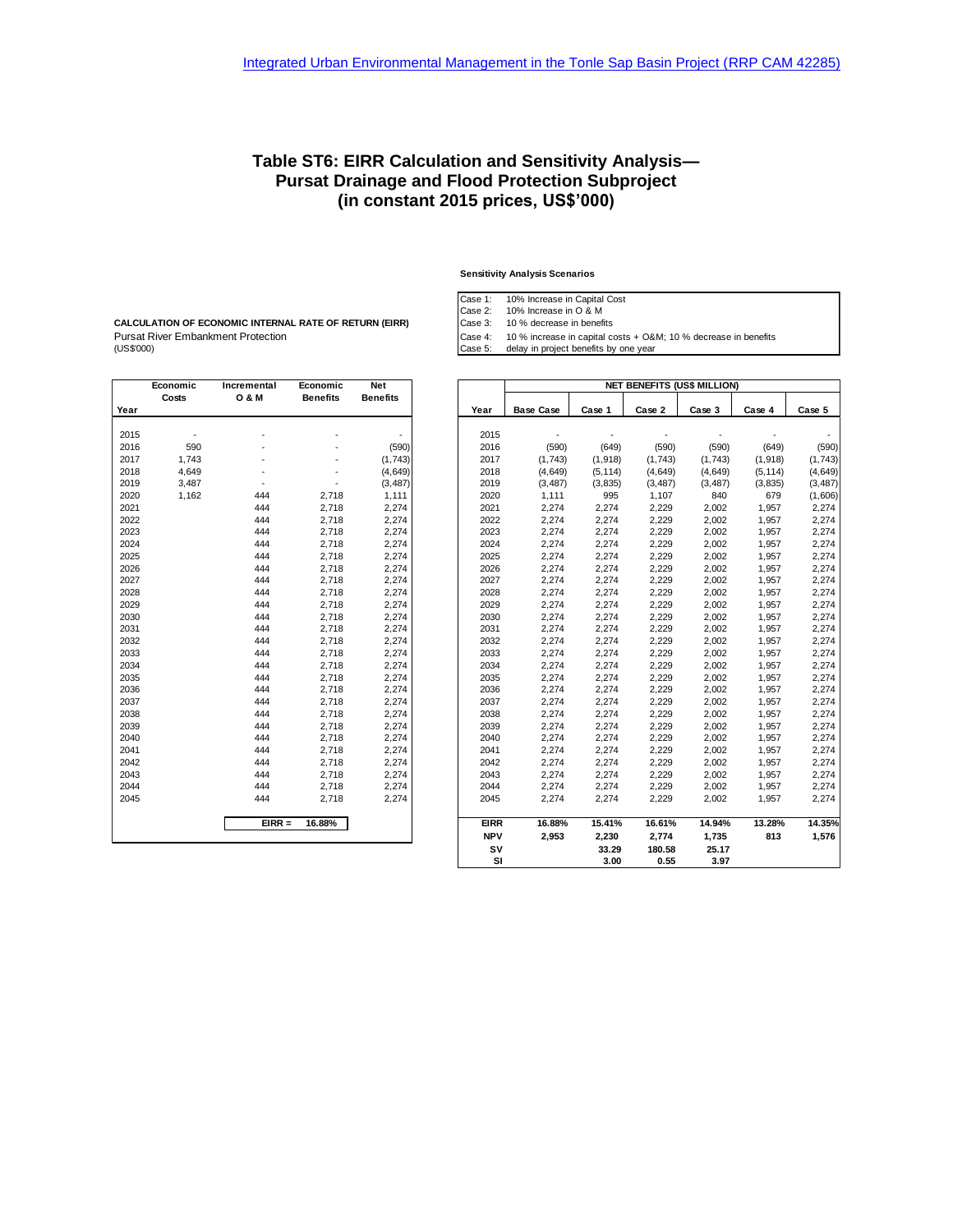### **Table ST7: Calculation of Economic Costs—Kampong Chnnang Solid Waste Management Subproject (in constant 2015 prices, US\$'000)**

| INVESTMENT COSTS (Constants 2015 prices, in US\$ '000) |                                                          |                                |     |          |     |          |              |                                             |        |       |                 |
|--------------------------------------------------------|----------------------------------------------------------|--------------------------------|-----|----------|-----|----------|--------------|---------------------------------------------|--------|-------|-----------------|
|                                                        | <b>FINANCIAL</b><br><b>FINANCIAL COSTS EXCLUDING TAX</b> |                                |     |          |     |          | <b>TOTAL</b> |                                             |        |       |                 |
|                                                        | <b>TOTAL</b>                                             | <b>WITHOUT Unskilled Labor</b> |     |          |     |          |              | Skilled Labor Local Materials Foreign Costs |        |       | <b>ECONOMIC</b> |
| <b>PROJECT COST ITEM</b>                               | <b>FINANCIAL</b>                                         | <b>TAX</b>                     | %   | Total    | %   | Total    | %            | Total                                       | %      | Total | <b>COSTS</b>    |
|                                                        |                                                          |                                |     |          |     |          |              |                                             |        |       |                 |
|                                                        |                                                          |                                |     |          |     |          |              |                                             |        |       |                 |
| Landfill construction cost                             | 480                                                      | 436                            | 10% | 44       | 20% | 87       | 30%          | 131                                         | 40%    | 175   | 443             |
| 2 Landfill operating equipment                         | 482                                                      | 438                            | 0%  | $\Omega$ | 0%  | $\Omega$ | 0%           |                                             | 0 100% | 438   | 482             |
| 3 Waste colletion fleet equipment                      | 497                                                      | 452                            | 0%  | $\Omega$ | 0%  | 0        | 0%           |                                             | 0.100% | 452   | 497             |
| <b>Subtotal Infrastructure Works</b>                   | 1.459                                                    | 1.326                          | 3%  | 44       | 7%  | 87       | 10%          | 131                                         | 80%    | 1.065 | 1,422           |
| <b>Total BASELINE COSTS</b>                            | 1.459                                                    | 1.326                          | 3%  | 44       | 7%  | 87       | 10%          | 131                                         | 80%    | 1.065 | 1.422           |
| 10%<br><b>Physical Contingencies</b>                   | 146                                                      | 133                            | 3%  | 4        | 7%  | 9        | 10%          | 13                                          | 80%    | 106   | 142             |
| <b>TOTAL SUBPROJECT COST</b>                           | 1.605                                                    | 1,459                          | 3%  | 48       | 7%  | 96       | 10%          | 144                                         | 80%    | 1,171 | 1,564           |
| Allocated costs                                        | 480                                                      |                                |     |          |     |          |              |                                             |        |       | 468             |
| Final adjusted costs inclusive of allocated costs      |                                                          |                                |     |          |     |          |              |                                             |        |       | 2,031           |

**RECURRENT COSTS (Constants 2015 prices, in US\$ '000)**

|                                  |                  | <b>FINANCIAL</b> | <b>FINANCIAL COSTS EXCLUDING TAX</b> |                        |     |                      |     |                                      |     |       | <b>TOTAL</b>    |
|----------------------------------|------------------|------------------|--------------------------------------|------------------------|-----|----------------------|-----|--------------------------------------|-----|-------|-----------------|
|                                  | <b>TOTAL</b>     | <b>WITHOUT</b>   |                                      | <b>Unskilled Labor</b> |     | <b>Skilled Labor</b> |     | <b>Local Materials Foreign Costs</b> |     |       | <b>ECONOMIC</b> |
| <b>PROJECT COST ITEM</b>         | <b>FINANCIAL</b> | TAX              | ∕″ه                                  | Total                  |     | Total                |     | Total                                | %   | Total | <b>COSTS</b>    |
| <b>Operation and Maintenance</b> | 344              | 299              | 10%                                  | 30                     | 20% | 60                   | 20% | 60                                   | 50% | 150   | 308             |
|                                  |                  |                  |                                      |                        |     |                      |     |                                      |     |       |                 |

#### **SHADOW PRICING INDICES**

| Unskilled Labor Shadow Index       | 0.75 |
|------------------------------------|------|
| Skilled Labor Shadow Index         | 1.00 |
| Local Materials Shadow Index       | 1.00 |
| Foreign Exchange Cost Shadow Index | 1.10 |
|                                    |      |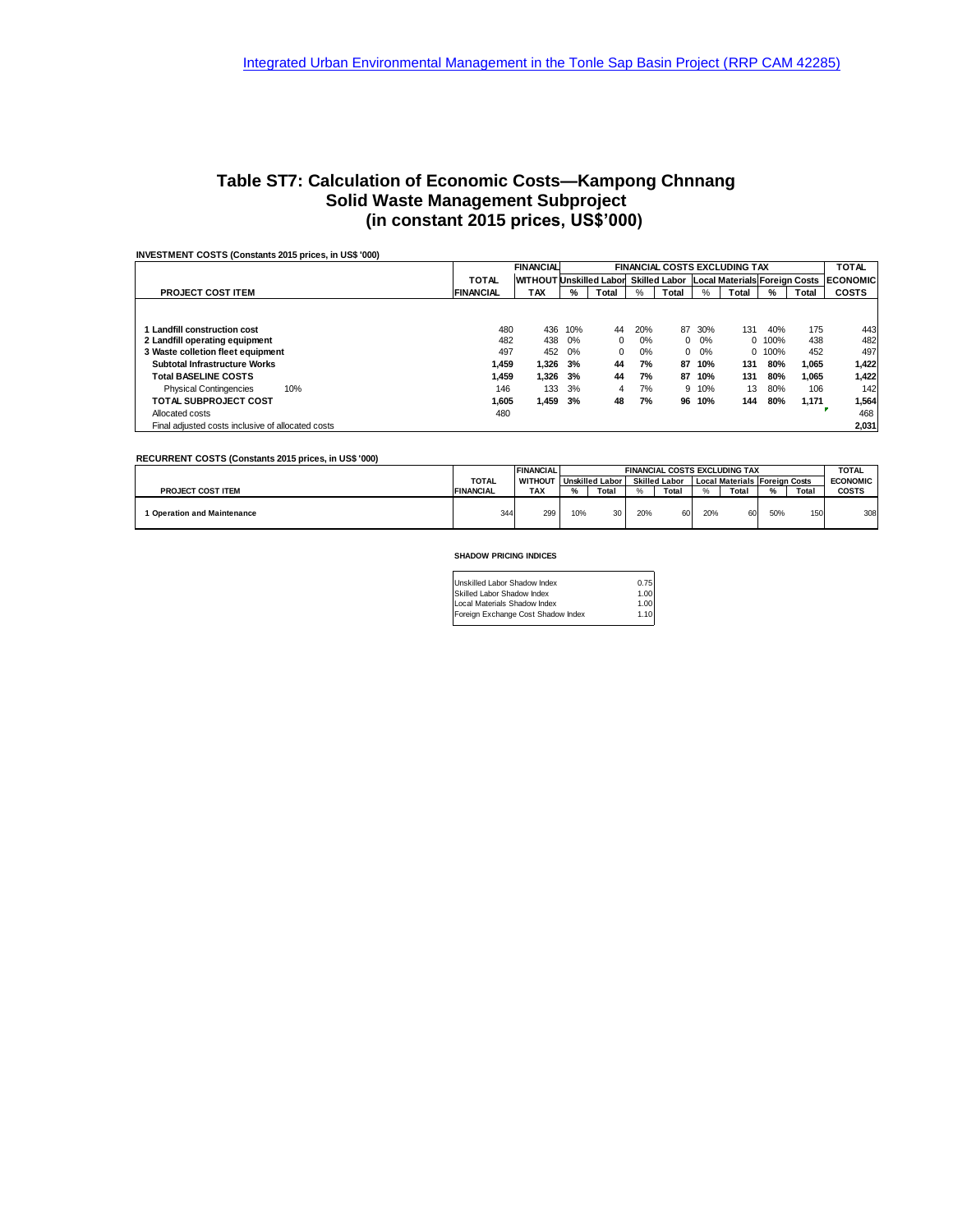### **Table ST8: Calculation of Economic Costs—Pursat Solid Waste Management Subproject (in constant 2015 prices, US\$'000)**

#### **INVESTMENT COSTS (Constant 2015 prices, in US\$ '000)**

|                                                   |                  | <b>FINANCIAL</b>               | <b>FINANCIAL COSTS EXCLUDING TAX</b> |          |      |       |     | <b>TOTAL</b>                                |        |       |                 |
|---------------------------------------------------|------------------|--------------------------------|--------------------------------------|----------|------|-------|-----|---------------------------------------------|--------|-------|-----------------|
|                                                   | <b>TOTAL</b>     | <b>WITHOUT Unskilled Labor</b> |                                      |          |      |       |     | Skilled Labor Local Materials Foreign Costs |        |       | <b>ECONOMIC</b> |
| <b>PROJECT COST ITEM</b>                          | <b>FINANCIAL</b> | TAX                            | %                                    | Total    | $\%$ | Total | %   | Total                                       | %      | Total | <b>COSTS</b>    |
|                                                   |                  |                                |                                      |          |      |       |     |                                             |        |       |                 |
|                                                   |                  |                                |                                      |          |      |       |     |                                             |        |       |                 |
| Landfill construction cost                        | 1.137            | 1.034                          | 10%                                  | 103      | 20%  | 207   | 30% | 310                                         | 40%    | 413   | 1.049           |
| 2 Landfill operating equipment                    | 482              | 438                            | $0\%$                                | 0        | 0%   | 0     | 0%  |                                             | 0.100% | 438   | 482             |
| 3 Waste colletion fleet equipment                 | 609              | 554                            | 0%                                   | $\Omega$ | 0%   | 0     | 0%  |                                             | 0.100% | 554   | 609             |
| Subtotal Infrastructure Works                     | 2.228            | 2.025                          | 5%                                   | 103      | 10%  | 207   | 15% | 310                                         | 69%    | 1.405 | 2.140           |
| <b>Total BASELINE COSTS</b>                       | 2.228            | 2.025                          | 5%                                   | 103      | 10%  | 207   | 15% | 310                                         | 69%    | 1.405 | 2.140           |
| 10%<br><b>Physical Contingencies</b>              | 223              | 203                            | 5%                                   | 10       | 10%  | 21    | 15% | 31                                          | 69%    | 141   | 214             |
| <b>TOTAL SUBPROJECT COST</b>                      | 2.451            | 2.228                          | 5%                                   | 114      | 10%  | 227   | 15% | 341                                         | 69%    | 1,546 | 2,354           |
| Allocated costs                                   | 733              |                                |                                      |          |      |       |     |                                             |        |       | 705             |
| Final adjusted costs inclusive of allocated costs |                  |                                |                                      |          |      |       |     |                                             |        |       | 3,059           |

#### **RECURRENT COSTS (Constants 2015 prices, in US\$ '000)**

|                                  |                  | <b>FINANCIAL</b> | <b>FINANCIAL COSTS EXCLUDING TAX</b> |                        |     |                      |      | <b>TOTAL</b>                         |     |       |                 |
|----------------------------------|------------------|------------------|--------------------------------------|------------------------|-----|----------------------|------|--------------------------------------|-----|-------|-----------------|
|                                  | <b>TOTAL</b>     | <b>WITHOUT</b>   |                                      | <b>Unskilled Labor</b> |     | <b>Skilled Labor</b> |      | <b>Local Materials Foreign Costs</b> |     |       | <b>ECONOMIC</b> |
| <b>PROJECT COST ITEM</b>         | <b>FINANCIAL</b> | TAX              | ℅                                    | Total                  |     | Total                | $\%$ | Total                                | %   | Total | COSTS           |
|                                  |                  |                  |                                      |                        |     |                      |      |                                      |     |       |                 |
| <b>Operation and Maintenance</b> | 490              | 426              | 10%                                  | 43                     | 20% | 85                   | 20%  | 85                                   | 50% | 213   | 439             |

#### **SHADOW PRICING INDICES**

| Unskilled Labor Shadow Index       | 0.75 |
|------------------------------------|------|
| Skilled Labor Shadow Index         | 1.00 |
| Local Materials Shadow Index       | 1.00 |
| Foreign Exchange Cost Shadow Index | 1.10 |
|                                    |      |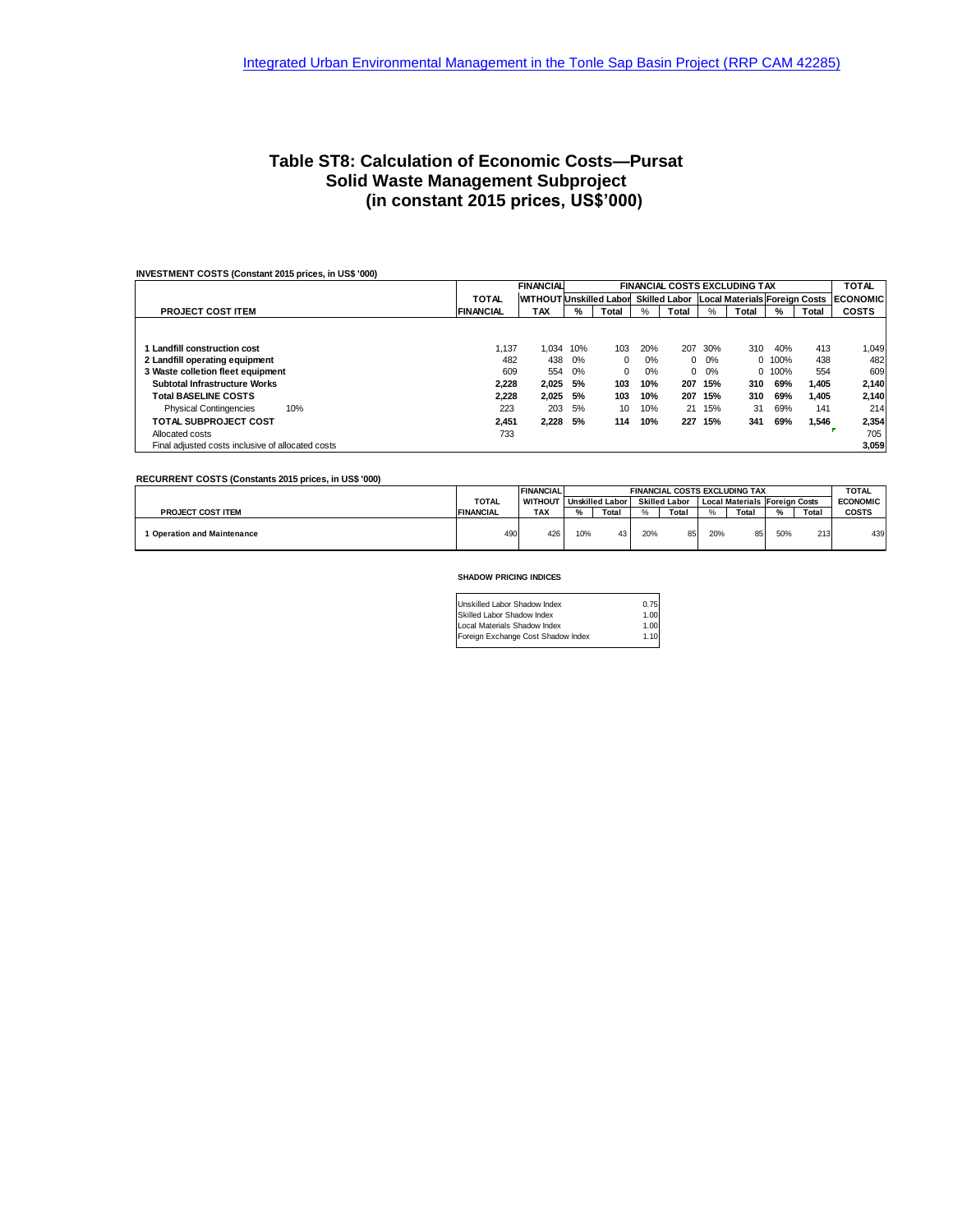### **Table ST9: Estimation of Economic Benefits—Kampong Chhnang Solid Waste Management Subproject (in constant 2015 prices, US\$'000)**

| Benefits from Reduced Outdoor Pollution (Measured in DALY)           |        |        |        |                             |        |        |        |
|----------------------------------------------------------------------|--------|--------|--------|-----------------------------|--------|--------|--------|
|                                                                      | 2019   | 2020   | 2026   | 2031                        | 2035   | 2040   | 2045   |
| DALYs in Cambodia (per 100,000 population) due to SWM mismanagement  | 385    | 385    | 385    | 385                         | 385    | 385    | 385    |
| Population in Kampong Chhnang (persons)                              | 59.200 | 60.300 | 71.600 | 81.900                      | 86.200 | 91.100 | 95.700 |
| DALYs in KC due to SWM mismanagement                                 | 228    | 232    | 275    | 315                         | 331    | 350    | 368    |
| Economic value of DALY in Cambodia (\$ thousand/DALY)                | 3.029  | 3.090  | 3.480  | 3.842                       | 4.159  | 4.592  | 5.069  |
| Economic value of DALYs in KC (\$ thousand) due to SWM mismanagement | 690    | 716    | 958    | 1.210                       | 1.378  | 1.608  | 1.865  |
| Savings in DALY due to subproject (%)                                |        |        |        | 75.00% 75.00% 75.00% 75.00% | 75.00% | 75.00% | 75.00% |
| Savings in DALY due to subproject (\$ thousand)                      | 517    | 537    | 719    | 907                         | 1.034  | 1.206  | 1.399  |
| <b>Estimated Economic Health Benefits (per annum)</b>                | 517    | 537    | 719    | 907                         | 1.034  | 1.206  | 1.399  |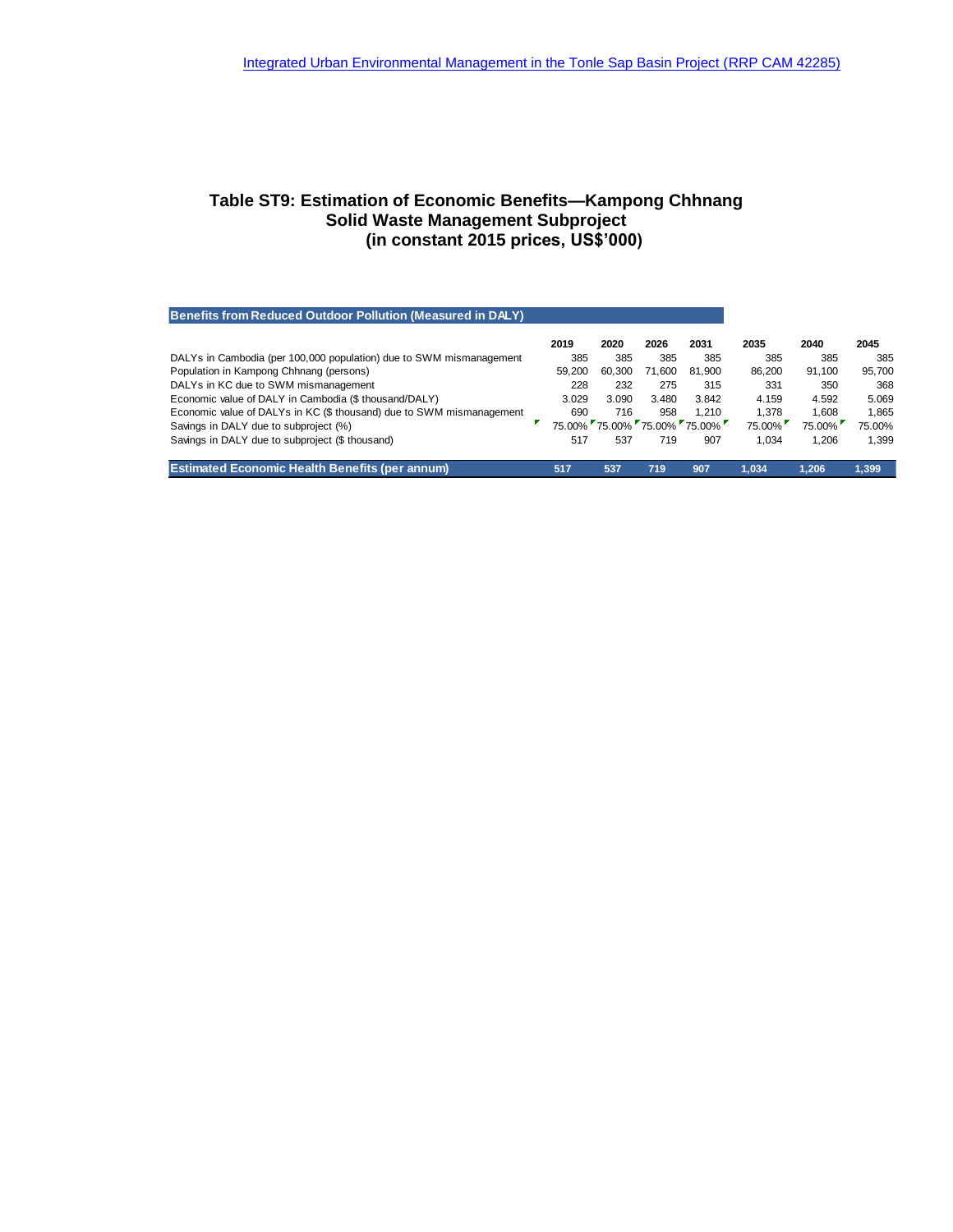### **Table ST10: Estimation of Economic Benefits—Pursat Solid Waste Management Subproject (in constant 2015 prices, US\$'000)**

| Benefits from Reduced Ground and Outdoor Pollution (Measured in DALY) |        |        |         |         |         |         |
|-----------------------------------------------------------------------|--------|--------|---------|---------|---------|---------|
|                                                                       | 2020   | 2025   | 2030    | 2035    | 2040    | 2045    |
| DALYs in Cambodia (per 100,000 population) due to SWM mismanagement   | 385    | 385    | 385     | 385     | 385     | 385     |
| Population in Kampong Chhnang (persons)                               | 83,600 | 94.600 | 107.000 | 122.200 | 133.000 | 141.200 |
| DALYs in KC due to SWM mismanagement                                  | 321    | 364    | 411     | 470     | 511     | 543     |
| Economic value of DALY in Cambodia (\$ thousand/DALY)                 | 3.090  | 3.412  | 3.767   | 4.242   | 4.683   | 5.171   |
| Economic value of DALYs in KC (\$ thousand) due to SWM mismanagement  | 993    | 1.241  | 1.550   | 1.993   | 2.395   | 2.807   |
| Savings in DALY due to subproject (%)                                 | 75.00% | 75.00% | 75.00%  | 75.00%  | 75.00%  | 75.00%  |
| Savings in DALY due to subproject (\$ thousand)                       | 745    | 931    | 1.162   | 1.495   | 1.796   | 2.106   |
| <b>Estimated Economic Health Benefits (per annum)</b>                 | 745    | 931    | 1.162   | 1.495   | 1.796   | 2.106   |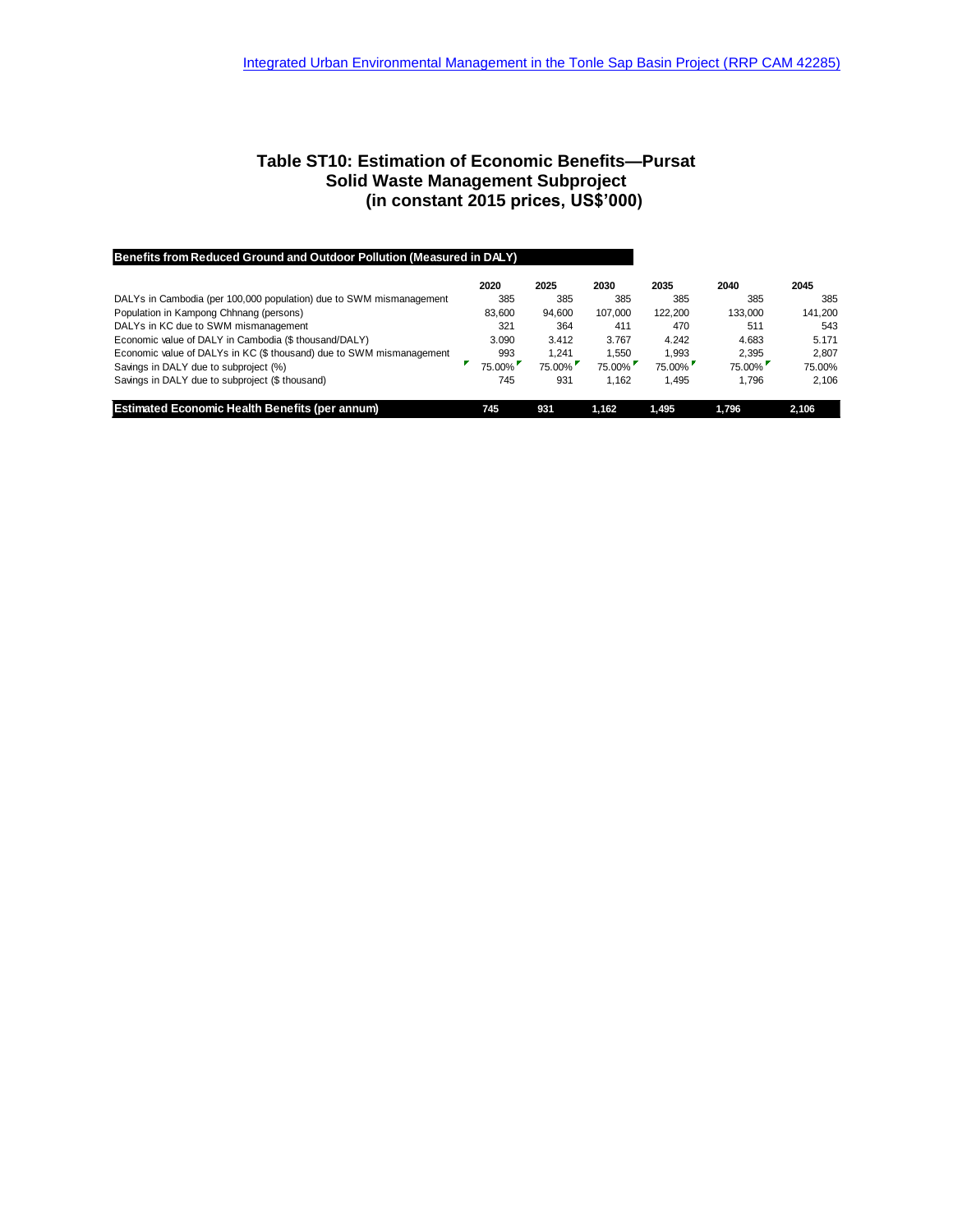### **Table ST11: EIRR Calculation and Sensitivity Analysis— Kampong Chnnang Solid Waste Management Subproject (in constant 2015 prices, US\$'000)**

**Sensitivity Analysis Scenarios**

Case 1: 10% Increase in Capital Cost

Case 2: 10% Increase in O & M

Case 3: 10 % decrease in benefits

Case 5: delay in project benefits by one year

Kampong Chhnang Solid Waste Management Subproject Case 4: 10 % increase in capital costs + O&M; 10 % decrease in benefits<br>(US\$'000) Case 5: delay in project benefits by one year **CALCULATION OF ECONOMIC INTERNAL RATE OF RETURN (EIRR)**

|      | Economic | Incremental      | Economic        | <b>Net</b>      |
|------|----------|------------------|-----------------|-----------------|
|      | Costs    | <b>O &amp; M</b> | <b>Benefits</b> | <b>Benefits</b> |
| Year |          |                  |                 |                 |
|      |          |                  |                 |                 |
| 2015 |          |                  |                 |                 |
| 2016 | 203      |                  |                 | (203)           |
| 2017 | 914      |                  |                 | (914)           |
| 2018 | 711      |                  |                 | (711)           |
| 2019 | 203      | 308              | 517             | 6               |
| 2020 |          | 308              | 537             | 229             |
| 2021 |          | 308              | 567             | 259             |
| 2022 |          | 308              | 597             | 289             |
| 2023 |          | 308              | 629             | 321             |
| 2024 |          | 308              | 661             | 353             |
| 2025 |          | 308              | 694             | 386             |
| 2026 |          | 308              | 719             | 410             |
| 2027 |          | 308              | 744             | 436             |
| 2028 |          | 308              | 771             | 462             |
| 2029 |          | 308              | 798             | 490             |
| 2030 |          | 308              | 878             | 570             |
| 2031 |          | 308              | 907             | 599             |
| 2032 |          | 308              | 938             | 630             |
| 2033 |          | 308              | 968             | 660             |
| 2034 |          | 308              | 1,001           | 692             |
| 2035 |          | 308              | 1,034           | 726             |
| 2036 |          | 308              | 1,068           | 760             |
| 2037 |          | 308              | 1,099           | 791             |
| 2038 |          | 308              | 1,135           | 827             |
| 2039 |          | 308              | 1,171           | 863             |
| 2040 |          | 308              | 1,207           | 899             |
| 2041 |          | 308              | 1,244           | 935             |
| 2042 |          | 308              | 1,280           | 972             |
| 2043 |          | 308              | 1,319           | 1,011           |
| 2044 |          | 308              | 1,360           | 1,052           |
| 2045 |          | 308              | 1,400           | 1,092           |
|      |          | $EIRR =$         | 16.64%          |                 |
|      |          |                  |                 |                 |

|      | Economic       | Incremental      | Economic        | <b>Net</b>      |             |                  |         |                | <b>NET BENEFITS (US\$ MILLION)</b> |         |        |
|------|----------------|------------------|-----------------|-----------------|-------------|------------------|---------|----------------|------------------------------------|---------|--------|
|      | Costs          | <b>O &amp; M</b> | <b>Benefits</b> | <b>Benefits</b> |             |                  |         |                |                                    |         |        |
| Year |                |                  |                 |                 | Year        | <b>Base Case</b> | Case 1  | Case 2         | Case 3                             | Case 4  | Case 5 |
|      |                |                  |                 |                 |             |                  |         |                |                                    |         |        |
| 2015 |                |                  |                 | $\overline{a}$  | 2015        | ÷,               |         | $\overline{a}$ | $\blacksquare$                     |         |        |
| 2016 | 203            |                  |                 | (203)           | 2016        | (203)            | (223)   | (203)          | (203)                              | (223)   | (203)  |
| 2017 | 914            |                  |                 | (914)           | 2017        | (914)            | (1,006) | (914)          | (914)                              | (1,006) | (914)  |
| 2018 | 711            | ٠                |                 | (711)           | 2018        | (711)            | (782)   | (711)          | (711)                              | (782)   | (711)  |
| 2019 | 203            | 308              | 517             | 6               | 2019        | 6                | (526)   | (536)          | (505.91)                           | (557)   | (511)  |
| 2020 | $\overline{a}$ | 308              | 537             | 229             | 2020        | 229              | 209     | 206            | 157                                | 127     | (79)   |
| 2021 |                | 308              | 567             | 259             | 2021        | 259              | 229     | 198            | 175                                | 145     | 209    |
| 2022 |                | 308              | 597             | 289             | 2022        | 289              | 259     | 228            | 202                                | 172     | 229    |
| 2023 |                | 308              | 629             | 321             | 2023        | 321              | 289     | 258            | 229                                | 198     | 259    |
| 2024 |                | 308              | 661             | 353             | 2024        | 353              | 321     | 290            | 258                                | 227     | 289    |
| 2025 |                | 308              | 694             | 386             | 2025        | 386              | 353     | 322            | 287                                | 256     | 321    |
| 2026 |                | 308              | 719             | 410             | 2026        | 410              | 386     | 355            | 316                                | 285     | 353    |
| 2027 |                | 308              | 744             | 436             | 2027        | 436              | 410     | 380            | 339                                | 308     | 386    |
| 2028 |                | 308              | 771             | 462             | 2028        | 462              | 436     | 405            | 362                                | 331     | 410    |
| 2029 |                | 308              | 798             | 490             | 2029        | 490              | 462     | 432            | 385                                | 355     | 436    |
| 2030 |                | 308              | 878             | 570             | 2030        | 570              | 490     | 459            | 410                                | 379     | 462    |
| 2031 |                | 308              | 907             | 599             | 2031        | 599              | 570     | 539            | 482                                | 451     | 490    |
| 2032 |                | 308              | 938             | 630             | 2032        | 630              | 599     | 569            | 509                                | 478     | 570    |
| 2033 |                | 308              | 968             | 660             | 2033        | 660              | 630     | 599            | 536                                | 505     | 599    |
| 2034 |                | 308              | 1,001           | 692             | 2034        | 692              | 660     | 629            | 563                                | 533     | 630    |
| 2035 |                | 308              | 1,034           | 726             | 2035        | 726              | 692     | 662            | 592                                | 562     | 660    |
| 2036 |                | 308              | 1,068           | 760             | 2036        | 760              | 726     | 695            | 622                                | 591     | 692    |
| 2037 |                | 308              | 1,099           | 791             | 2037        | 791              | 760     | 729            | 653                                | 622     | 726    |
| 2038 |                | 308              | 1,135           | 827             | 2038        | 827              | 791     | 760            | 681                                | 650     | 760    |
| 2039 |                | 308              | 1,171           | 863             | 2039        | 863              | 827     | 796            | 713                                | 683     | 791    |
| 2040 |                | 308              | 1,207           | 899             | 2040        | 899              | 863     | 832            | 745                                | 715     | 827    |
| 2041 |                | 308              | 1,244           | 935             | 2041        | 935              | 899     | 868            | 778                                | 748     | 863    |
| 2042 |                | 308              | 1,280           | 972             | 2042        | 972              | 935     | 905            | 811                                | 780     | 899    |
| 2043 |                | 308              | 1,319           | 1,011           | 2043        | 1,011            | 972     | 941            | 844                                | 813     | 935    |
| 2044 |                | 308              | 1,360           | 1,052           | 2044        | 1,052            | 1,011   | 980            | 879                                | 848     | 972    |
| 2045 |                | 308              | 1,400           | 1,092           | 2045        | 1,092            | 1,052   | 1,021          | 916                                | 885     | 1,011  |
|      |                | $EIRR =$         | 16.64%          |                 | <b>EIRR</b> | 16.64%           | 13.00%  | 13.04%         | 12.02%                             | 10.44%  | 12.30% |
|      |                |                  |                 |                 | <b>NPV</b>  | 760              | 192     | 188            | 3                                  | (290)   | 57     |
|      |                |                  |                 |                 | <b>SV</b>   |                  | 12.73   | 12.88          | 10.04                              |         |        |
|      |                |                  |                 |                 | SI          |                  | 7.86    | 7.76           | 9.96                               |         |        |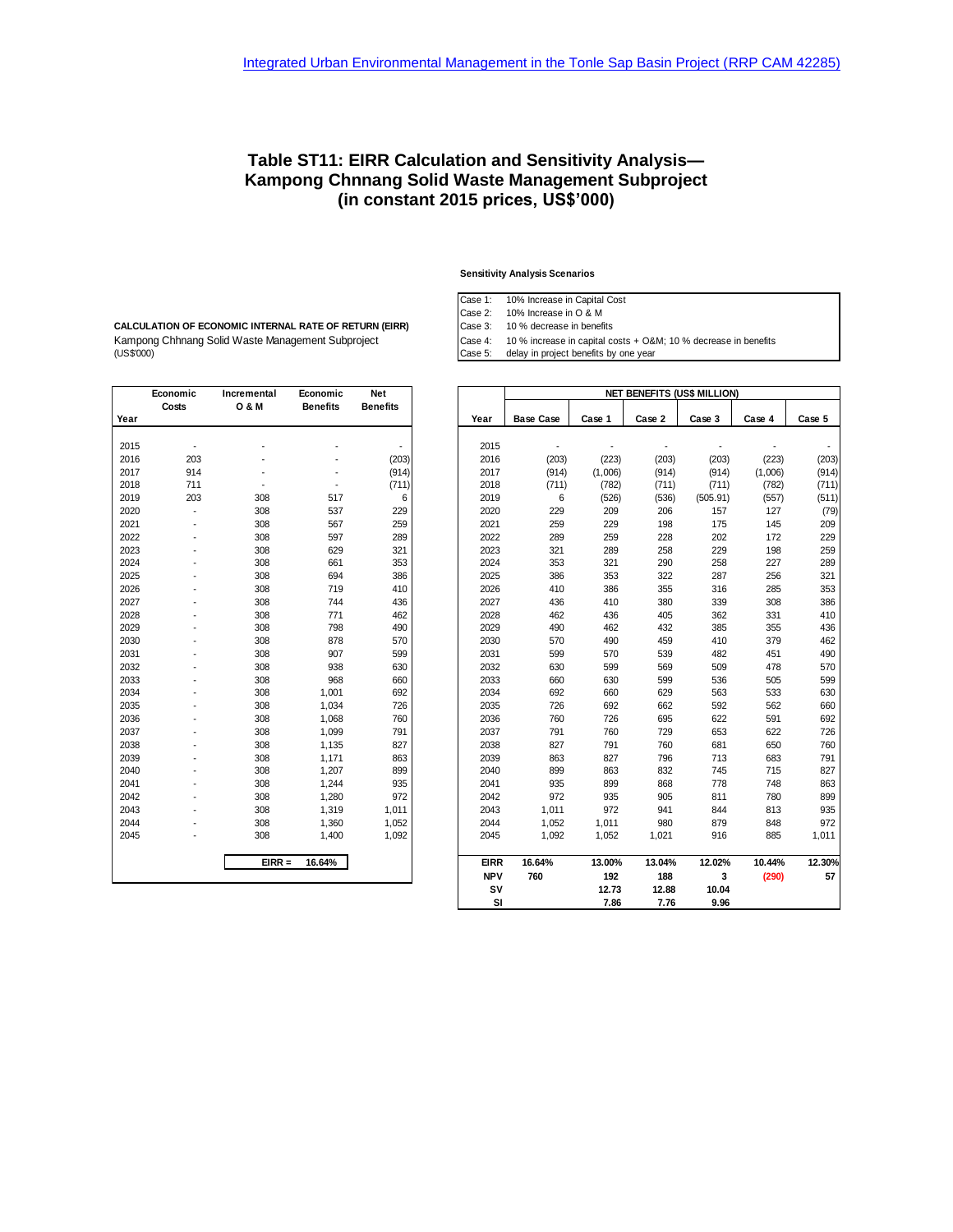### **Table ST12: EIRR Calculation and Sensitivity Analysis— Pursat Solid Waste Management Subproject (in constant 2015 prices, US\$'000)**

#### **Sensitivity Analysis Scenarios**

Case 1: 10% Increase in Capital Cost

Case 3: 10 % decrease in benefits

Case 5: delay in project benefits by one year

Pursat Solid Waste Management Subproject Case 4: 10 % increase in capital costs + O&M; 10 % decrease in benefits (US\$'000)<br>(Case 5: delay in project benefits by one year **CALCULATION OF ECONOMIC INTERNAL RATE OF RETURN (EIRR)**

| <b>O &amp; M</b><br><b>Benefits</b><br><b>Benefits</b><br>Costs<br>Year<br>2015<br>2016<br>306<br>2017<br>1,376<br>2018<br>1,071<br>2019<br>306<br>2020<br>439<br>745<br>2021<br>439<br>779<br>2022<br>439<br>815<br>2023<br>439<br>852<br>439<br>890<br>451<br>2024<br>2025<br>439<br>931<br>2026<br>439<br>973<br>439<br>2027<br>1,017<br>439<br>2028<br>1,064<br>439<br>2029<br>1,112<br>2030<br>439<br>1,162<br>2031<br>439<br>1,214<br>2032<br>439<br>1,269<br>439<br>2033<br>1,324<br>439<br>2034<br>1,380<br>941<br>439<br>2035<br>1,438<br>439<br>2036<br>1,495<br>439<br>2037<br>1,555<br>439<br>2038<br>1,614<br>439<br>2039<br>1,675<br>2040<br>439<br>1,735<br>2041<br>439<br>1,796<br>2042<br>439<br>1,858<br>2043<br>439<br>1,919<br>1,481<br>2044<br>439<br>1,981<br>2045<br>439<br>2,044<br>$EIRR =$<br>14.50% | Economic | Incremental | Economic | Net      |
|--------------------------------------------------------------------------------------------------------------------------------------------------------------------------------------------------------------------------------------------------------------------------------------------------------------------------------------------------------------------------------------------------------------------------------------------------------------------------------------------------------------------------------------------------------------------------------------------------------------------------------------------------------------------------------------------------------------------------------------------------------------------------------------------------------------------------------|----------|-------------|----------|----------|
|                                                                                                                                                                                                                                                                                                                                                                                                                                                                                                                                                                                                                                                                                                                                                                                                                                |          |             |          |          |
|                                                                                                                                                                                                                                                                                                                                                                                                                                                                                                                                                                                                                                                                                                                                                                                                                                |          |             |          |          |
|                                                                                                                                                                                                                                                                                                                                                                                                                                                                                                                                                                                                                                                                                                                                                                                                                                |          |             |          |          |
|                                                                                                                                                                                                                                                                                                                                                                                                                                                                                                                                                                                                                                                                                                                                                                                                                                |          |             |          |          |
|                                                                                                                                                                                                                                                                                                                                                                                                                                                                                                                                                                                                                                                                                                                                                                                                                                |          |             |          | (306)    |
|                                                                                                                                                                                                                                                                                                                                                                                                                                                                                                                                                                                                                                                                                                                                                                                                                                |          |             |          | (1, 376) |
|                                                                                                                                                                                                                                                                                                                                                                                                                                                                                                                                                                                                                                                                                                                                                                                                                                |          |             |          | (1,071)  |
|                                                                                                                                                                                                                                                                                                                                                                                                                                                                                                                                                                                                                                                                                                                                                                                                                                |          |             |          | (306)    |
|                                                                                                                                                                                                                                                                                                                                                                                                                                                                                                                                                                                                                                                                                                                                                                                                                                |          |             |          | 306      |
|                                                                                                                                                                                                                                                                                                                                                                                                                                                                                                                                                                                                                                                                                                                                                                                                                                |          |             |          | 340      |
|                                                                                                                                                                                                                                                                                                                                                                                                                                                                                                                                                                                                                                                                                                                                                                                                                                |          |             |          | 376      |
|                                                                                                                                                                                                                                                                                                                                                                                                                                                                                                                                                                                                                                                                                                                                                                                                                                |          |             |          | 413      |
|                                                                                                                                                                                                                                                                                                                                                                                                                                                                                                                                                                                                                                                                                                                                                                                                                                |          |             |          |          |
|                                                                                                                                                                                                                                                                                                                                                                                                                                                                                                                                                                                                                                                                                                                                                                                                                                |          |             |          | 492      |
|                                                                                                                                                                                                                                                                                                                                                                                                                                                                                                                                                                                                                                                                                                                                                                                                                                |          |             |          | 535      |
|                                                                                                                                                                                                                                                                                                                                                                                                                                                                                                                                                                                                                                                                                                                                                                                                                                |          |             |          | 579      |
|                                                                                                                                                                                                                                                                                                                                                                                                                                                                                                                                                                                                                                                                                                                                                                                                                                |          |             |          | 625      |
|                                                                                                                                                                                                                                                                                                                                                                                                                                                                                                                                                                                                                                                                                                                                                                                                                                |          |             |          | 673      |
|                                                                                                                                                                                                                                                                                                                                                                                                                                                                                                                                                                                                                                                                                                                                                                                                                                |          |             |          | 723      |
|                                                                                                                                                                                                                                                                                                                                                                                                                                                                                                                                                                                                                                                                                                                                                                                                                                |          |             |          | 775      |
|                                                                                                                                                                                                                                                                                                                                                                                                                                                                                                                                                                                                                                                                                                                                                                                                                                |          |             |          | 830      |
|                                                                                                                                                                                                                                                                                                                                                                                                                                                                                                                                                                                                                                                                                                                                                                                                                                |          |             |          | 886      |
|                                                                                                                                                                                                                                                                                                                                                                                                                                                                                                                                                                                                                                                                                                                                                                                                                                |          |             |          |          |
|                                                                                                                                                                                                                                                                                                                                                                                                                                                                                                                                                                                                                                                                                                                                                                                                                                |          |             |          | 999      |
|                                                                                                                                                                                                                                                                                                                                                                                                                                                                                                                                                                                                                                                                                                                                                                                                                                |          |             |          | 1,056    |
|                                                                                                                                                                                                                                                                                                                                                                                                                                                                                                                                                                                                                                                                                                                                                                                                                                |          |             |          | 1,116    |
|                                                                                                                                                                                                                                                                                                                                                                                                                                                                                                                                                                                                                                                                                                                                                                                                                                |          |             |          | 1,175    |
|                                                                                                                                                                                                                                                                                                                                                                                                                                                                                                                                                                                                                                                                                                                                                                                                                                |          |             |          | 1,236    |
|                                                                                                                                                                                                                                                                                                                                                                                                                                                                                                                                                                                                                                                                                                                                                                                                                                |          |             |          | 1,296    |
|                                                                                                                                                                                                                                                                                                                                                                                                                                                                                                                                                                                                                                                                                                                                                                                                                                |          |             |          | 1,357    |
|                                                                                                                                                                                                                                                                                                                                                                                                                                                                                                                                                                                                                                                                                                                                                                                                                                |          |             |          | 1,420    |
|                                                                                                                                                                                                                                                                                                                                                                                                                                                                                                                                                                                                                                                                                                                                                                                                                                |          |             |          |          |
|                                                                                                                                                                                                                                                                                                                                                                                                                                                                                                                                                                                                                                                                                                                                                                                                                                |          |             |          | 1,542    |
|                                                                                                                                                                                                                                                                                                                                                                                                                                                                                                                                                                                                                                                                                                                                                                                                                                |          |             |          | 1,605    |
|                                                                                                                                                                                                                                                                                                                                                                                                                                                                                                                                                                                                                                                                                                                                                                                                                                |          |             |          |          |
|                                                                                                                                                                                                                                                                                                                                                                                                                                                                                                                                                                                                                                                                                                                                                                                                                                |          |             |          |          |

|      | Economic | Incremental      | Economic        | <b>Net</b>      |             |                  |          |          | <b>NET BENEFITS (US\$ MILLION)</b> |          |          |
|------|----------|------------------|-----------------|-----------------|-------------|------------------|----------|----------|------------------------------------|----------|----------|
| Year | Costs    | <b>O &amp; M</b> | <b>Benefits</b> | <b>Benefits</b> | Year        | <b>Base Case</b> | Case 1   | Case 2   | Case 3                             | Case 4   | Case 5   |
|      |          |                  |                 |                 |             |                  |          |          |                                    |          |          |
| 2015 |          |                  |                 |                 | 2015        | $\overline{a}$   |          |          |                                    |          |          |
| 2016 | 306      |                  |                 | (306)           | 2016        | (306)            | (336)    | (306)    | (306)                              | (336)    | (306)    |
| 2017 | 1,376    |                  |                 | (1, 376)        | 2017        | (1, 376)         | (1, 514) | (1, 376) | (1, 376)                           | (1, 514) | (1, 376) |
| 2018 | 1,071    |                  |                 | (1,071)         | 2018        | (1,071)          | (1, 178) | (1,071)  | (1,071)                            | (1, 178) | (1,071)  |
| 2019 | 306      |                  |                 | (306)           | 2019        | (306)            | (336)    | (306)    | (306)                              | (336)    | (306)    |
| 2020 | ä,       | 439              | 745             | 306             | 2020        | 306              | 306      | 302      | 232                                | 188      | (439)    |
| 2021 |          | 439              | 779             | 340             | 2021        | 340              | 340      | 296      | 262                                | 218      | 306      |
| 2022 |          | 439              | 815             | 376             | 2022        | 376              | 376      | 332      | 295                                | 251      | 340      |
| 2023 |          | 439              | 852             | 413             | 2023        | 413              | 413      | 369      | 328                                | 284      | 376      |
| 2024 |          | 439              | 890             | 451             | 2024        | 451              | 451      | 408      | 362                                | 318      | 413      |
| 2025 |          | 439              | 931             | 492             | 2025        | 492              | 492      | 448      | 399                                | 355      | 451      |
| 2026 |          | 439              | 973             | 535             | 2026        | 535              | 535      | 491      | 437                                | 393      | 492      |
| 2027 |          | 439              | 1,017           | 579             | 2027        | 579              | 579      | 535      | 477                                | 433      | 535      |
| 2028 |          | 439              | 1,064           | 625             | 2028        | 625              | 625      | 581      | 519                                | 475      | 579      |
| 2029 |          | 439              | 1,112           | 673             | 2029        | 673              | 673      | 629      | 562                                | 518      | 625      |
| 2030 |          | 439              | 1,162           | 723             | 2030        | 723              | 723      | 680      | 607                                | 563      | 673      |
| 2031 |          | 439              | 1,214           | 775             | 2031        | 775              | 775      | 732      | 654                                | 610      | 723      |
| 2032 |          | 439              | 1,269           | 830             | 2032        | 830              | 830      | 786      | 703                                | 659      | 775      |
| 2033 |          | 439              | 1,324           | 886             | 2033        | 886              | 886      | 842      | 753                                | 709      | 830      |
| 2034 |          | 439              | 1,380           | 941             | 2034        | 941              | 941      | 898      | 803                                | 760      | 886      |
| 2035 |          | 439              | 1,438           | 999             | 2035        | 999              | 999      | 955      | 855                                | 811      | 941      |
| 2036 |          | 439              | 1,495           | 1,056           | 2036        | 1,056            | 1,056    | 1,012    | 906                                | 863      | 999      |
| 2037 |          | 439              | 1,555           | 1,116           | 2037        | 1,116            | 1,116    | 1,072    | 960                                | 916      | 1,056    |
| 2038 |          | 439              | 1,614           | 1,175           | 2038        | 1,175            | 1,175    | 1,131    | 1,014                              | 970      | 1,116    |
| 2039 |          | 439              | 1,675           | 1,236           | 2039        | 1,236            | 1,236    | 1,192    | 1,068                              | 1,024    | 1,175    |
| 2040 |          | 439              | 1,735           | 1,296           | 2040        | 1,296            | 1,296    | 1,252    | 1,122                              | 1,078    | 1,236    |
| 2041 |          | 439              | 1,796           | 1,357           | 2041        | 1,357            | 1,357    | 1,314    | 1,178                              | 1,134    | 1,296    |
| 2042 |          | 439              | 1,858           | 1,420           | 2042        | 1,420            | 1,420    | 1,376    | 1,234                              | 1,190    | 1,357    |
| 2043 |          | 439              | 1,919           | 1,481           | 2043        | 1,481            | 1,481    | 1,437    | 1,289                              | 1,245    | 1,420    |
| 2044 |          | 439              | 1,981           | 1,542           | 2044        | 1,542            | 1,542    | 1,498    | 1,344                              | 1,300    | 1,481    |
| 2045 |          | 439              | 2,044           | 1,605           | 2045        | 1,605            | 1,605    | 1,561    | 1,401                              | 1,357    | 1,542    |
|      |          | $EIRR =$         | 14.50%          |                 | <b>EIRR</b> | 14.50%           | 13.58%   | 13.82%   | 12.69%                             | 11.10%   | 12.30%   |
|      |          |                  |                 |                 | <b>NPV</b>  | 637              | 429      | 460      | 169                                | (235)    | 81       |
|      |          |                  |                 |                 | SV          |                  | 27.11    | 36.80    | 13.80                              |          |          |
|      |          |                  |                 |                 | SI          |                  | 3.69     | 2.72     | 7.25                               |          |          |

# Case 2: 10% Increase in O & M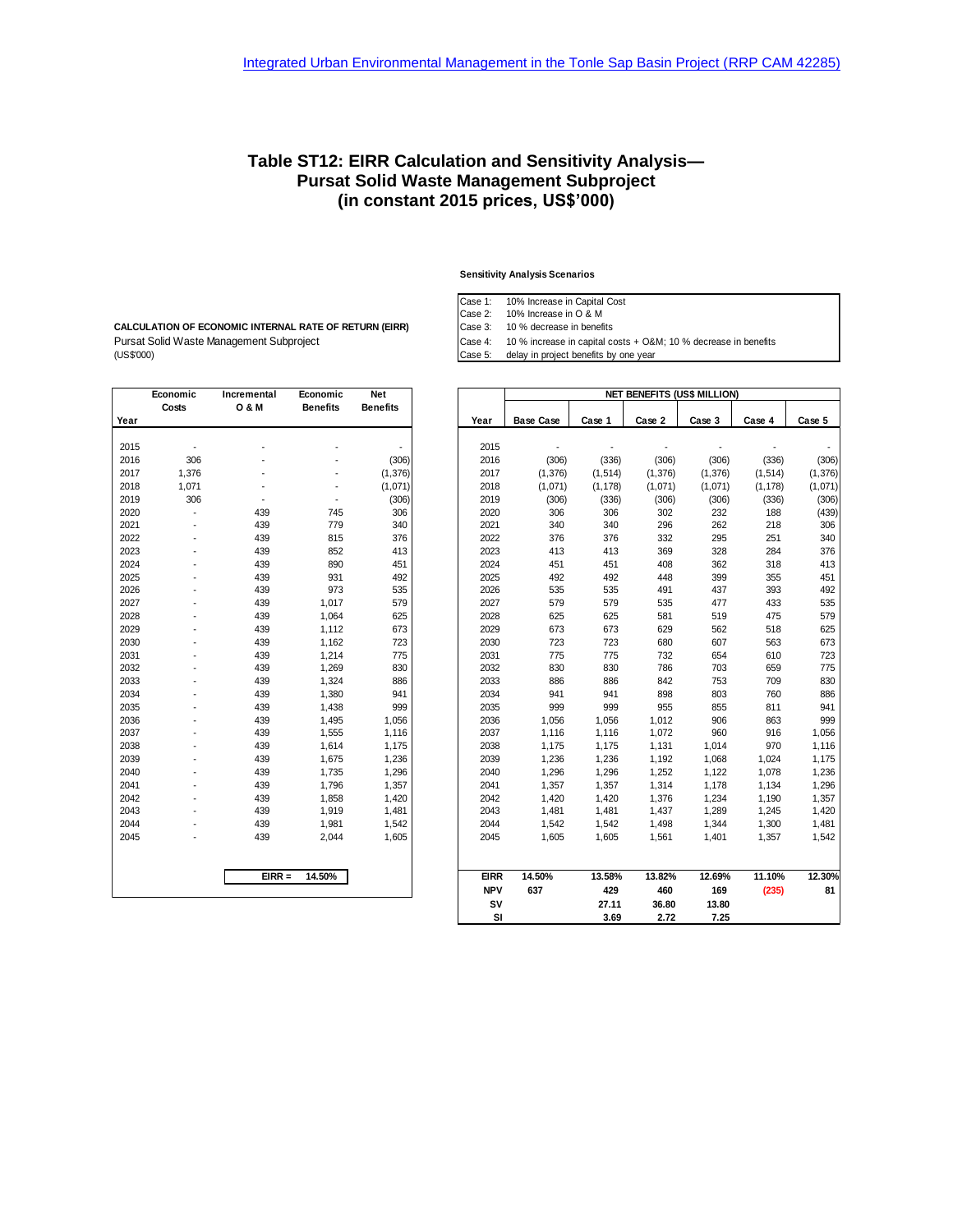### **Table ST 13: Derivation of WACC— Kampong Chhnang Solid Waste Management Subproject (in constant 2015 prices, US\$'000)**

|                                                |                 | <b>Financing Component</b> |       |
|------------------------------------------------|-----------------|----------------------------|-------|
| ltem                                           | <b>ADB Loan</b> | <b>Government Funds</b>    | Total |
| A. Amount (US\$'000)                           | 1.444.50        | 160.50                     | 1,605 |
| B. Weight                                      | 90.00%          | 10.00%                     | 100%  |
| C. Nominal Cost <sup>a</sup>                   | 1.50            | 10.00                      |       |
| D. Tax Rate                                    | $0.00\%$        | $0.00\%$                   |       |
| E. Tax Adjusted Nominal Cost                   | 1.50            | 10.00                      |       |
| F. Inflation Rate                              | 1.80%           | 3.50%                      |       |
| G. Real Cost                                   | 1.48%           | 9.96%                      |       |
| H. Weighted Component of WACC                  | 1.33%           | 1.00%                      | 2.33% |
| <b>Weighted Average Cost of Capital (Real)</b> | 2.33%           |                            |       |

ADB= Asian Development Bank, WACC = w eighted average cost of capital.

a In the absence of a bond market in Cambodia, the nominal cost of funds is based on the latest recorded 5-year bond yield of its neighboring Viet Nam plus a premium for project associated risks.

### **Table ST 14: Derivation of WACC— Kampong Chhnang Solid Waste Management Subproject (in constant 2015 prices, US\$'000)**

|                                                |                 | <b>Financing Component</b> |       |
|------------------------------------------------|-----------------|----------------------------|-------|
| ltem                                           | <b>ADB Loan</b> | <b>Government Funds</b>    | Total |
| A. Amount (US\$'000)                           | 2.205.90        | 245.10                     | 2,451 |
| B. Weight                                      | 90.00%          | 10.00%                     | 100%  |
| C. Nominal Cost <sup>a</sup>                   | 1.50            | 10.00                      |       |
| D. Tax Rate                                    | $0.00\%$        | $0.00\%$                   |       |
| E. Tax Adjusted Nominal Cost                   | 1.50            | 10.00                      |       |
| F. Inflation Rate                              | 1.80%           | 3.50%                      |       |
| G. Real Cost                                   | 1.48%           | 9.96%                      |       |
| H. Weighted Component of WACC                  | 1.33%           | 1.00%                      | 2.33% |
| <b>Weighted Average Cost of Capital (Real)</b> | 2.33%           |                            |       |

ADB= Asian Development Bank, WACC = w eighted average cost of capital.

a In the absence of a bond market in Cambodia, the nominal cost of funds is based on the latest recorded 5-year bond yield of its neighboring Viet Nam plus a premium for project associated risks.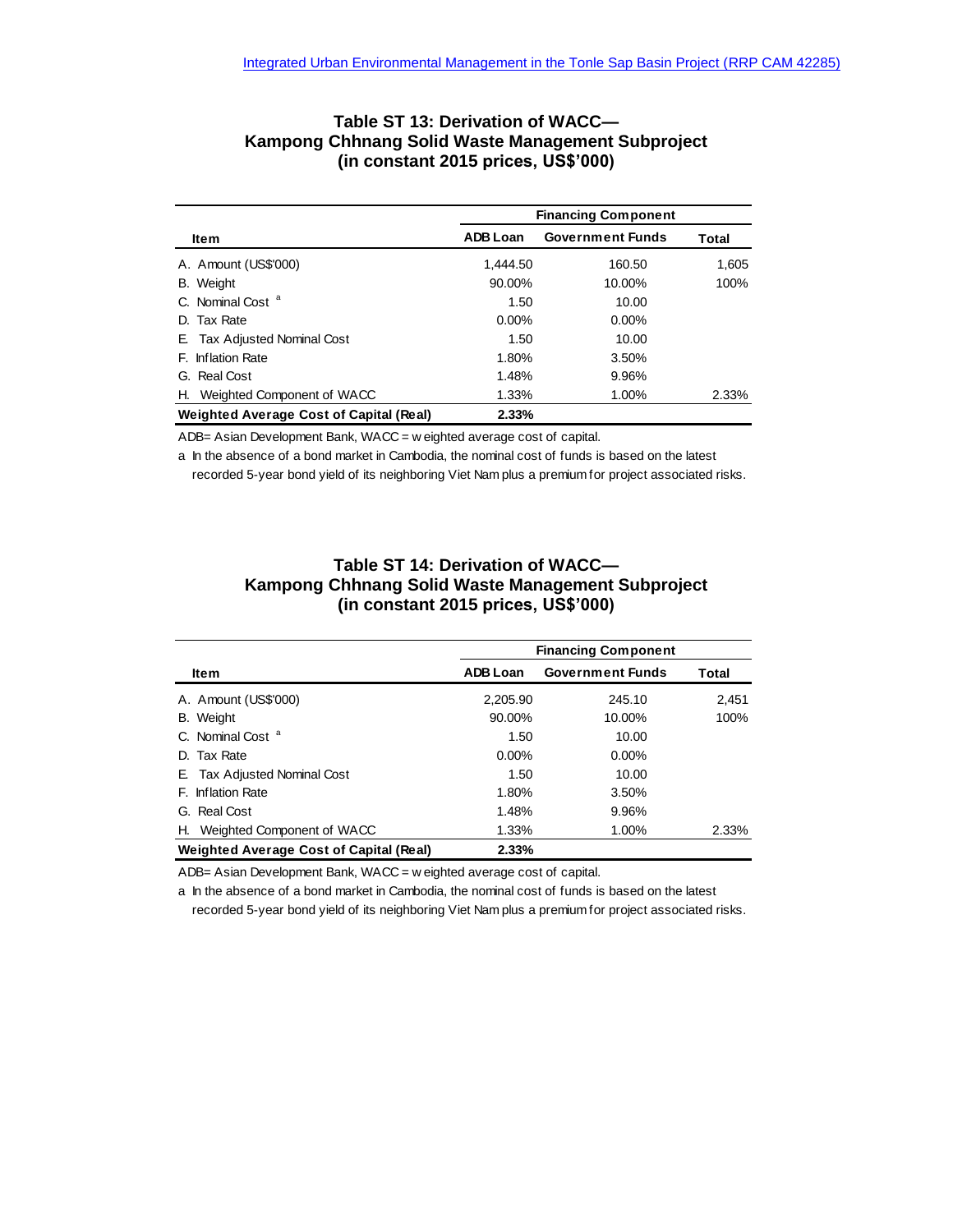### **Table ST15: Estimation of Financial Revenues— Kampong Chhnang Solid Waste Management Subproject (in constant 2015 prices, US\$'000)**

| <b>Forecast Item</b>                              | Unit             | 2019   | 2020   | 2025    | 2030    | 2035    | 2040      | 2041      | 2042      | 2043      | 2044      | 2045      |
|---------------------------------------------------|------------------|--------|--------|---------|---------|---------|-----------|-----------|-----------|-----------|-----------|-----------|
|                                                   |                  |        |        |         |         |         |           |           |           |           |           |           |
| Projected Population                              | people           | 59,200 | 60,300 | 70,500  | 80,800  | 86,200  | 91,100    | 92,000    | 92,900    | 93,800    | 94,800    | 95,700    |
| <b>Estimated Households</b>                       | total households | 11,473 | 11,686 | 13,663  | 15,659  | 16,705  | 17,655    | 17,829    | 18,004    | 18,178    | 18,372    | 18,547    |
| Garbage Collection & Disposal Fees /              | \$/month         | 1.05   | 1.05   | 1.16    | 1.22    | 1.34    | 1.34      | 1.34      | 1.34      | 1.34      | 1.34      | 1.34      |
| <b>Estimated Garbage Collection Revenues</b>      |                  |        |        |         |         |         |           |           |           |           |           |           |
| <b>Without Project</b>                            | \$/month         | 602    | 632    | 807     | 1.030   | 1,315   | 1,678     | 1.762     | 1.850     | 1,943     | 2,040     | 2,142     |
| With Project                                      | \$/month         | 2,409  | 3.068  | 9.490   | 13,324  | 17,909  | 20.110    | 20,309    | 20,508    | 20,706    | 20,927    | 21,127    |
| Incremental Garbage Collection Revenues (\$/year) |                  | 21,684 | 29,222 | 104,194 | 147,520 | 199.131 | 221,189   | 222,560   | 223,895   | 225,164   | 226,650   | 227,818   |
| Business Garbage Collection & Disposal Charges /2 |                  |        |        |         |         |         |           |           |           |           |           |           |
| Large Businesses                                  | \$/year          | 300    | 330    | 531     | 855     | 1378    | 2221      | 2443      | 2687      | 2956      | 3252      | 3577      |
| Medium Sized Businesses                           | \$/year          | 200    | 220    | 354     | 570     | 919     | 1480      | 1628      | 1791      | 1970      | 2167      | 2384      |
| <b>Small Businesses</b>                           | \$/year          | 100    | 110    | 177     | 287     | 463     | 746       | 821       | 903       | 993       | 1092      | 1201      |
| No of Large Businesses                            |                  | 30     | 31     | 36      | 41      | 46      | 51        | 52        | 53        | 54        | 55        | 56        |
| No of Medium usinesses                            |                  | 150    | 155    | 180     | 209     | 242     | 280       | 288       | 297       | 306       | 315       | 324       |
| No of Small Businesses                            |                  | 220    | 231    | 295     | 377     | 482     | 615       | 646       | 678       | 712       | 748       | 785       |
| Estimated Incremental Revenues (\$/year)          |                  | 58,800 | 67,199 | 129,830 | 251,564 | 486,635 | 940,582   | 1,073,229 | 1,225,349 | 1,398,758 | 1,596,599 | 1,821,235 |
| <b>Total Revenues</b>                             |                  | 80,484 | 96,421 | 234,023 | 399,084 | 685,766 | 1,161,771 | ,295,790  | 1,449,244 | 1,623,922 | 1,823,249 | 2,049,053 |

### Notes:

- 1. Current garbage collection fee for residential households is KR3,000-KR5,000 per month.
- 2. Payable upon renewal of business licenses.
- 3. Average Household size is 5.16 based on Resettlement Plan as of April 16, 2014.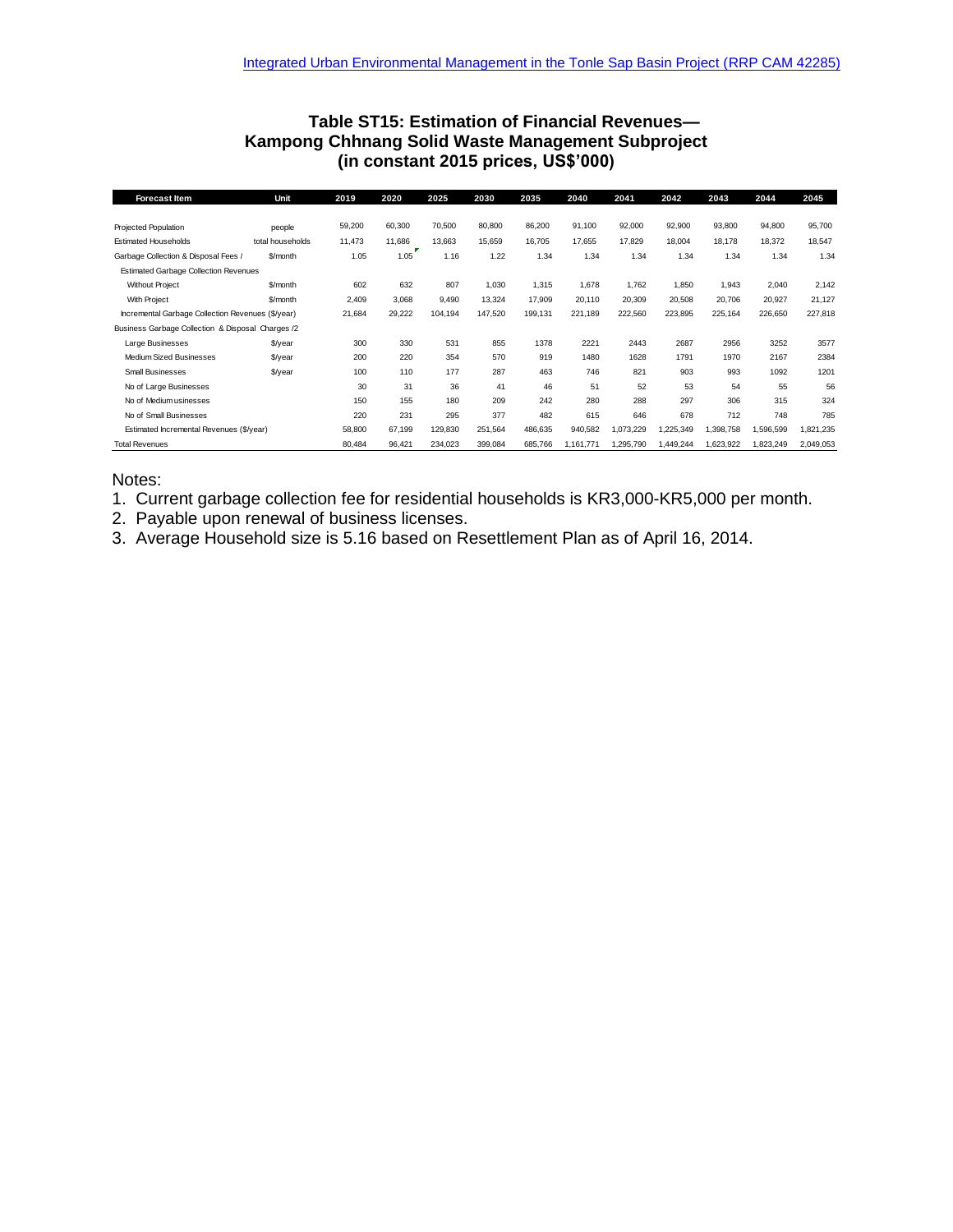# **Table ST16: Estimation of Financial Revenues— Pursat Solid Waste Management Subproject (in constant 2015 prices, US\$'000)**

| <b>Forecast Item</b>                              | Unit             | 2019    | 2020    | 2025    | 2030    | 2035     | 2040      | 2041      | 2042      | 2043      | 2044      | 2045      |
|---------------------------------------------------|------------------|---------|---------|---------|---------|----------|-----------|-----------|-----------|-----------|-----------|-----------|
|                                                   |                  |         |         |         |         |          |           |           |           |           |           |           |
| Projected Population                              | people           | 83,600  | 85,700  | 97,000  | 109,600 | 122,200  | 133,000   | 134,900   | 136,600   | 138,200   | 139,800   | 141,200   |
| <b>Estimated Households</b>                       | total households | 16,202  | 16,609  | 18.798  | 21,240  | 23,682   | 25,775    | 26,143    | 26,473    | 26.783    | 27,093    | 27,364    |
| Garbage Collection Fee Rate /1                    | \$/month         | 1.05    | 1.05    | 1.16    | 1.22    | 1.34     | 1.48      | 1.48      | 1.48      | 1.55      | 1.55      | 1.55      |
| <b>Estimated Garbage Collection Revenues</b>      |                  |         |         |         |         |          |           |           |           |           |           |           |
| <b>Without Project</b>                            | \$/month         | 851     | 893     | 1.140   | 1.455   | 1,857    | 2,370     | 2.488     | 2,613     | 2,743     | 2,880     | 3,024     |
| With Project                                      | \$/month         | 3,402   | 4,360   | 13,057  | 18,072  | 25,389   | 32,369    | 32,831    | 33,246    | 35,317    | 35,726    | 36,083    |
| Incremental Garbage Collection Revenues (\$/year) |                  | 30,622  | 41,601  | 143,001 | 199,408 | 282,386  | 359,993   | 364,117   | 367,597   | 390,883   | 394,142   | 396,702   |
| Business Environmental Charge /2                  |                  |         |         |         |         |          |           |           |           |           |           |           |
| Large Businesses                                  | \$/year          | 500     | 540     | 793     | 1164    | 1711     | 2514      | 2715      | 2932      | 3167      | 3420      | 3694      |
| Medium Sized Businesses                           | \$/year          | 300     | 324     | 476     | 699     | 1026     | 1508      | 1629      | 1759      | 1900      | 2052      | 2216      |
| <b>Small Businesses</b>                           | $$$ /year        | 75      | 81      | 119     | 175     | 257      | 378       | 408       | 441       | 476       | 514       | 555       |
| No of Large Businesses                            |                  | 48      | 49      | 54      | 59      | 64       | 69        | 70        | 71        | 72        | 73        | 74        |
| No of Medium usinesses                            |                  | 360     | 371     | 430     | 499     | 578      | 670       | 690       | 711       | 732       | 754       | 777       |
| No of Small Businesses                            |                  | 560     | 588     | 750     | 957     | 1221     | 1558      | 1636      | 1718      | 1804      | 1894      | 1989      |
| Estimated Incremental Revenues (\$/year)          |                  | 169,800 | 189,529 | 327,827 | 568,205 | 984,949  | 1,713,858 | 1,914,799 | 2,140,695 | 2,391,658 | 2,673,032 | 2,988,694 |
| <b>Total Revenues</b>                             |                  | 200,422 | 231,130 | 470,828 | 767,612 | ,267,335 | 2,073,851 | 2,278,917 | 2,508,293 | 2,782,540 | 3,067,174 | 3,385,395 |

### Notes:

1. Current garbage collection fee for residential households is KR3,000-KR5,000 per month.

2. Payable upon renewal of business licenses.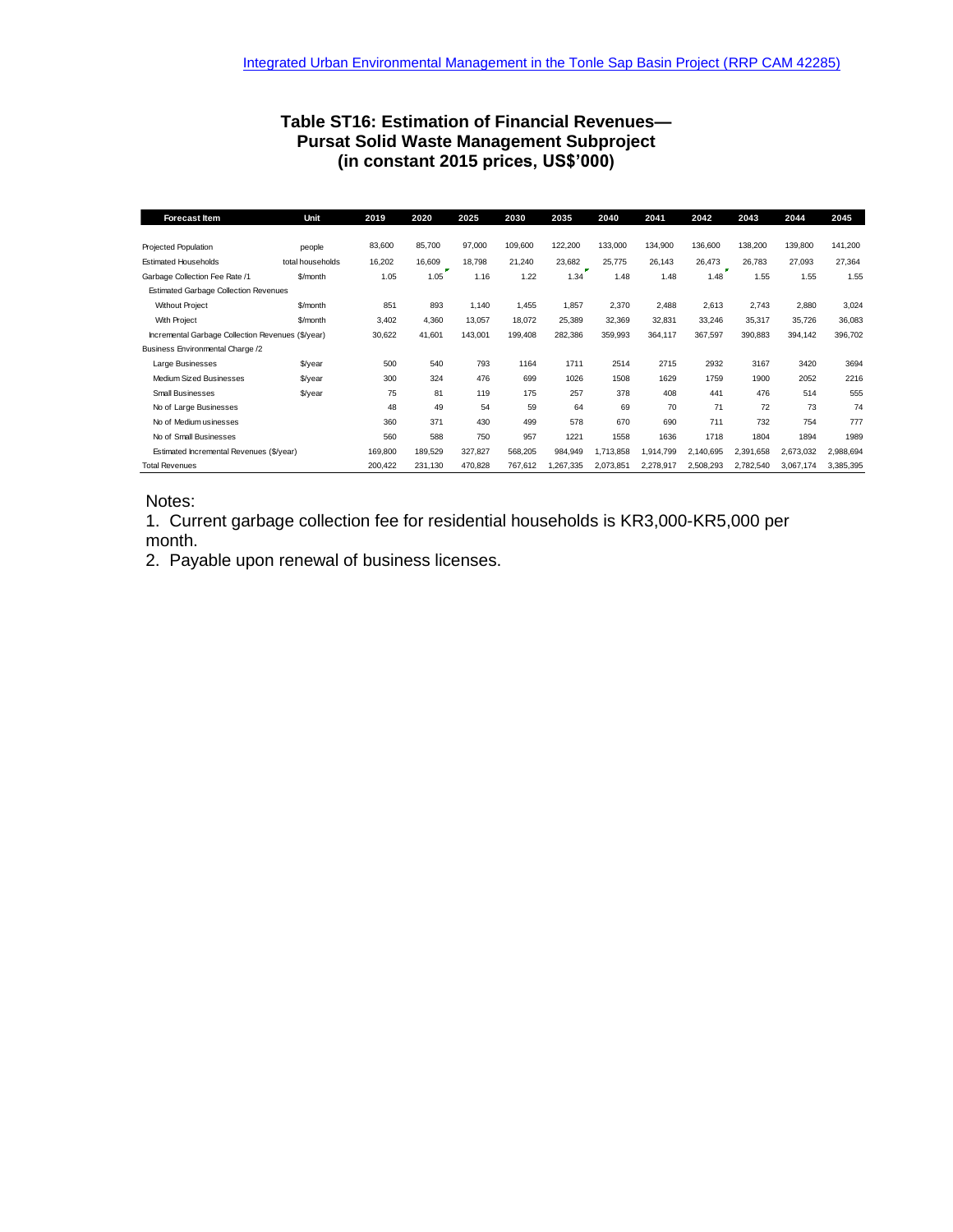| Table ST17: Calculation of FIRR and Sensitivity Analysis- |
|-----------------------------------------------------------|
| Kampong Chhnang Solid Waste Management Subproject         |
| (in constant 2015 prices, US\$'000)                       |

|      | <b>Incremental Costs</b> |                | Incremental              | <b>Net</b><br>Net Incremental Revenues (US\$'000)<br><b>Revenues</b><br><b>Base</b> |             |           |             |             |        |             |        |
|------|--------------------------|----------------|--------------------------|-------------------------------------------------------------------------------------|-------------|-----------|-------------|-------------|--------|-------------|--------|
|      | Investment               | <b>O&amp;M</b> | <b>Revenues</b>          |                                                                                     |             |           |             |             |        |             |        |
| Year | Costs                    | Costs          | Net of Taxes             |                                                                                     | Year        | Case      | Case 1      | Case 2      | Case 3 | Case 4      | Case 5 |
| 2015 |                          |                |                          | 0.00                                                                                | 2015        | $\pmb{0}$ | $\mathbf 0$ | $\mathsf 0$ | 0      | $\mathbf 0$ | 0      |
| 2016 | 160.44                   |                |                          | (160.44)                                                                            | 2016        | (160)     | (176)       | (160)       | (160)  | (176)       | (160)  |
| 2017 | 721.99                   |                | ÷,                       | (721.99)                                                                            | 2017        | (722)     | (794)       | (722)       | (722)  | (794)       | (722)  |
| 2018 | 561.55                   |                | $\overline{\phantom{a}}$ | (561.55)                                                                            | 2018        | (562)     | (618)       | (562)       | (562)  | (618)       | (562)  |
| 2019 | 160.44                   | 348            | 80.48                    | (428.11)                                                                            | 2019        | (428)     | (444)       | (463)       | (436)  | (487)       | (509)  |
| 2020 |                          | 348            | 96.42                    | (251.73)                                                                            | 2020        | (252)     | (252)       | (287)       | (261)  | (296)       | (268)  |
| 2021 | ä,                       | 348            | 114.54                   | (233.61)                                                                            | 2021        | (234)     | (234)       | (268)       | (245)  | (280)       | (252)  |
| 2022 |                          | 348            | 137.01                   | (211.14)                                                                            | 2022        | (211)     | (211)       | (246)       | (225)  | (260)       | (234)  |
| 2023 | ÷,                       | 348            | 159.37                   | (188.78)                                                                            | 2023        | (189)     | (189)       | (224)       | (205)  | (240)       | (211)  |
| 2024 |                          | 348            | 192.56                   | (155.59)                                                                            | 2024        | (156)     | (156)       | (190)       | (175)  | (210)       | (189)  |
| 2025 |                          | 348            | 234.02                   | (114.12)                                                                            | 2025        | (114)     | (114)       | (149)       | (138)  | (172)       | (156)  |
| 2026 |                          | 348            | 272.74                   | (75.41)                                                                             | 2026        | (75)      | (75)        | (110)       | (103)  | (137)       | (114)  |
| 2027 |                          | 348            | 295.55                   | (52.60)                                                                             | 2027        | (53)      | (53)        | (87)        | (82)   | (117)       | (75)   |
| 2028 |                          | 348            | 328.08                   | (20.06)                                                                             | 2028        | (20)      | (20)        | (55)        | (53)   | (88)        | (53)   |
| 2029 |                          | 348            | 357.00                   | 8.85                                                                                | 2029        | 9         | 9           | (26)        | (27)   | (62)        | (20)   |
| 2030 |                          | 348            | 399.08                   | 50.94                                                                               | 2030        | 51        | 51          | 16          | 11     | (24)        | 9      |
| 2031 | ä,                       | 348            | 468.44                   | 120.29                                                                              | 2031        | 120       | 120         | 85          | 73     | 39          | 51     |
|      |                          | 348            | 510.74                   | 162.59                                                                              | 2032        | 163       | 163         | 128         | 112    | 77          | 120    |
| 2033 | ä,                       | 348            | 558.95                   | 210.80                                                                              | 2033        | 211       | 211         | 176         | 155    | 120         | 163    |
| 2034 |                          | 348            | 623.67                   | 275.52                                                                              | 2034        | 276       | 276         | 241         | 213    | 178         | 211    |
| 2035 |                          | 348            | 685.77                   | 337.62                                                                              | 2035        | 338       | 338         | 303         | 269    | 234         | 276    |
| 2036 | ä,                       | 348            | 769.21                   | 421.07                                                                              | 2036        | 421       | 421         | 386         | 344    | 309         | 338    |
| 2037 |                          | 348            | 848.35                   | 500.20                                                                              | 2037        | 500       | 500         | 465         | 415    | 381         | 421    |
| 2038 |                          | 348            | 939.90                   | 591.75                                                                              | 2038        | 592       | 592         | 557         | 498    | 463         | 500    |
| 2039 |                          | 348            | 1,043.86                 | 695.72                                                                              | 2039        | 696       | 696         | 661         | 591    | 557         | 592    |
| 2040 |                          | 348            | 1,161.77                 | 813.62                                                                              | 2040        | 814       | 814         | 779         | 697    | 663         | 696    |
| 2041 | ä,                       | 348            | 1,295.79                 | 947.64                                                                              | 2041        | 948       | 948         | 913         | 818    | 783         | 814    |
| 2042 |                          | 348            | 1,449.24                 | 1,101.10                                                                            | 2042        | 1,101     | 1,101       | 1,066       | 956    | 921         | 948    |
| 2043 |                          | 348            | 1,623.92                 | 1,275.77                                                                            | 2043        | 1,276     | 1,276       | 1,241       | 1,113  | 1,079       | 1,101  |
| 2044 |                          | 348            | 1,823.25                 | 1,475.10                                                                            | 2044        | 1,475     | 1,475       | 1,440       | 1,293  | 1,258       | 1,276  |
| 2045 |                          | 348            | 2,049.05                 | 1,700.90                                                                            | 2045        | 1,701     | 1,701       | 1,666       | 1,496  | 1,461       | 1,475  |
|      |                          | $FIRR =$       | 5.98%                    |                                                                                     |             |           |             |             |        |             |        |
|      | (289)                    |                |                          |                                                                                     | <b>FIRR</b> | 5.98%     | 5.70%       | 5.18%       | 4.81%  | 3.75%       | 4.59%  |
|      |                          |                |                          |                                                                                     | <b>NPV</b>  | 2,998     | 2,849       | 2,367       | 1,919  | 1,139       | 1,771  |
|      |                          |                |                          |                                                                                     | SV          |           | 202.36      | 71.23       | 48.95  |             |        |
|      |                          |                |                          |                                                                                     | SI          |           | 0.49        | 1.40        | 2.04   |             |        |

#### **Sensitivity Analysis Scenarios**

| Case 1: | 10% Increase in investment cost                                    |
|---------|--------------------------------------------------------------------|
| Case 2: | 10% Increase in O&M costs                                          |
| Case 3: | 10 % decrease in revenues                                          |
| Case 4: | 10 % increase in capital costs + O&M and 10 % decrease in revenues |
| Case 5: | Delay in project revenues by one year                              |

**SI 0.49 1.40 2.04**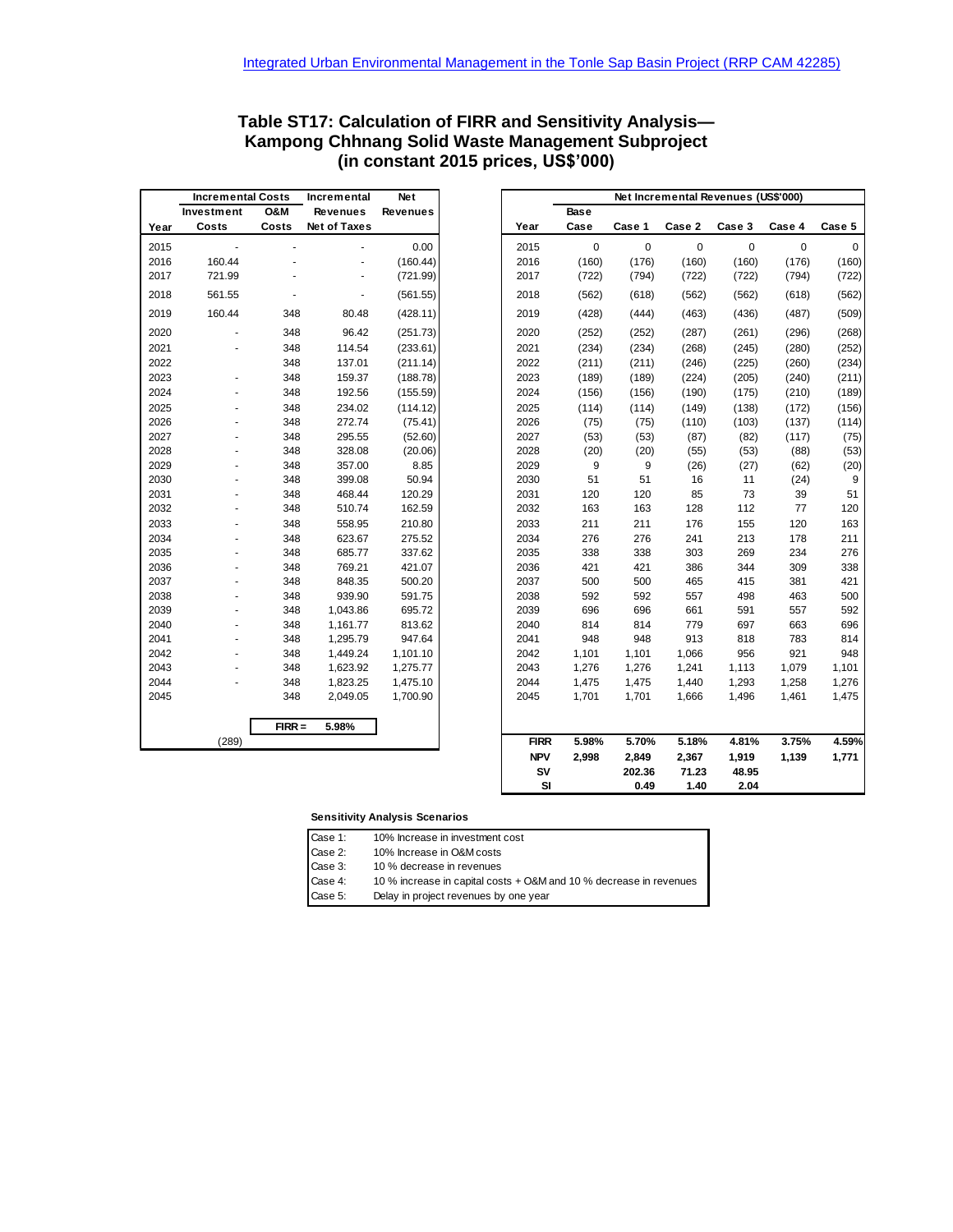|      | <b>Incremental Costs</b> |                | Incremental     | <b>Net</b>      |      |                |
|------|--------------------------|----------------|-----------------|-----------------|------|----------------|
|      | Investment               | <b>O&amp;M</b> | <b>Revenues</b> | <b>Revenues</b> |      | <b>Base</b>    |
| Year | Costs                    | Costs          | Net of Taxes    |                 | Year | Case           |
| 2015 |                          |                |                 | 0.00            | 2015 |                |
| 2016 | 245                      |                |                 | (245.11)        | 2016 | (24)           |
| 2017 | 1,103                    |                |                 | (1, 103.00)     | 2017 | (1, 10)        |
| 2018 | 1,708                    |                |                 | (1,707.60)      | 2018 | (1,70)         |
| 2019 | 245                      |                | 200             | (44.69)         | 2019 | (4)            |
| 2020 |                          | 400            | 231             | (168.47)        | 2020 | (16)           |
| 2021 |                          | 400            | 264             | (135.30)        | 2021 | (13)           |
| 2022 |                          | 400            | 305             | (95.06)         | 2022 | (9)            |
| 2023 |                          | 400            | 345             | (54.32)         | 2023 | (5)            |
| 2024 |                          | 400            | 402             | 2.13            | 2024 |                |
| 2025 |                          | 400            | 471             | 71.23           | 2025 | $\overline{7}$ |
| 2026 |                          | 400            | 539             | 139.63          | 2026 | 14             |
| 2027 |                          | 400            | 585             | 185.63          | 2027 | 18             |
| 2028 |                          | 400            | 646             | 246.75          | 2028 | 24             |
| 2029 |                          | 400            | 704             | 303.99          | 2029 | 30             |
| 2030 |                          | 400            | 768             | 368.01          | 2030 | 36             |
| 2031 |                          | 400            | 883             | 483.17          | 2031 | 48             |
| 2032 |                          | 400            | 961             | 561.65          | 2032 | 56             |
| 2033 |                          | 400            | 1,048           | 648.89          | 2033 | 64             |
| 2034 |                          | 400            | 1,160           | 759.97          | 2034 | 76             |
| 2035 |                          | 400            | 1,267           | 867.74          | 2035 | 86             |
| 2036 |                          | 400            | 1,407           | 1,007.21        | 2036 | 1,00           |
| 2037 |                          | 400            | 1,557           | 1,157.45        | 2037 | 1,15           |
| 2038 |                          | 400            | 1,705           | 1,305.78        | 2038 | 1,30           |
| 2039 |                          | 400            | 1,870           | 1,470.86        | 2039 | 1,47           |
| 2040 |                          | 400            | 2,074           | 1,674.25        | 2040 | 1,67           |
| 2041 |                          | 400            | 2,279           | 1,879.32        | 2041 | 1,87           |
| 2042 |                          | 400            | 2,508           | 2,108.69        | 2042 | 2,10           |
| 2043 |                          | 400            | 2,783           | 2,382.94        | 2043 | 2,38           |
| 2044 |                          | 400            | 3,067           | 2,667.57        | 2044 | 2,66           |
| 2045 |                          | 400            | 3,385           | 2,985.80        | 2045 | 2,98           |
|      |                          | $FIRR =$       | 9.59%           |                 |      |                |
|      |                          |                |                 |                 | EIDD | <b>Q 50</b>    |

### **Table ST18: Calculation of FIRR and Sensitivity Analysis— Pursat Solid Waste Management Subproject (in constant 2015 prices, US\$'000)**

|      | <b>Incremental Costs</b> |                | <b>Net</b><br>Incremental |                 |             |                |                | Net Incremental Revenues (US\$'000) |             |         |                |  |
|------|--------------------------|----------------|---------------------------|-----------------|-------------|----------------|----------------|-------------------------------------|-------------|---------|----------------|--|
|      | Investment               | <b>O&amp;M</b> | <b>Revenues</b>           | <b>Revenues</b> |             | Base           |                |                                     |             |         |                |  |
| Year | Costs                    | Costs          | <b>Net of Taxes</b>       |                 | Year        | Case           | Case 1         | Case 2                              | Case 3      | Case 4  | Case 5         |  |
| 2015 | $\blacksquare$           |                | ÷,                        | 0.00            | 2015        | $\mathbf 0$    | 0              | $\mathbf 0$                         | $\mathbf 0$ | 0       | 0              |  |
| 2016 | 245                      |                | $\overline{a}$            | (245.11)        | 2016        | (245)          | (270)          | (245)                               | (245)       | (270)   | (245)          |  |
| 2017 | 1,103                    |                | $\overline{\phantom{a}}$  | (1, 103.00)     | 2017        | (1, 103)       | (1,213)        | (1, 103)                            | (1, 103)    | (1,213) | (1, 103)       |  |
| 2018 | 1,708                    |                | $\overline{\phantom{a}}$  | (1,707.60)      | 2018        | (1,708)        | (1,878)        | (1,708)                             | (1,708)     | (1,878) | (1,708)        |  |
| 2019 | 245                      | $\blacksquare$ | 200                       | (44.69)         | 2019        | (45)           | (69)           | (45)                                | (65)        | (89)    | (245)          |  |
| 2020 |                          | 400            | 231                       | (168.47)        | 2020        | (168)          | (199)          | (208)                               | (192)       | (232)   | (199)          |  |
| 2021 |                          | 400            | 264                       | (135.30)        | 2021        | (135)          | (168)          | (175)                               | (162)       | (202)   | (168)          |  |
| 2022 |                          | 400            | 305                       | (95.06)         | 2022        | (95)           | (135)          | (135)                               | (126)       | (165)   | (135)          |  |
| 2023 |                          | 400            | 345                       | (54.32)         | 2023        | (54)           | (95)           | (94)                                | (89)        | (129)   | (95)           |  |
| 2024 | ٠                        | 400            | 402                       | 2.13            | 2024        | $\overline{2}$ | (54)           | (38)                                | (38)        | (78)    | (54)           |  |
| 2025 | ٠                        | 400            | 471                       | 71.23           | 2025        | 71             | $\overline{2}$ | 31                                  | 24          | (16)    | $\overline{2}$ |  |
| 2026 |                          | 400            | 539                       | 139.63          | 2026        | 140            | 71             | 100                                 | 86          | 46      | 71             |  |
| 2027 |                          | 400            | 585                       | 185.63          | 2027        | 186            | 140            | 146                                 | 127         | 87      | 140            |  |
| 2028 |                          | 400            | 646                       | 246.75          | 2028        | 247            | 186            | 207                                 | 182         | 142     | 186            |  |
| 2029 |                          | 400            | 704                       | 303.99          | 2029        | 304            | 247            | 264                                 | 234         | 194     | 247            |  |
| 2030 |                          | 400            | 768                       | 368.01          | 2030        | 368            | 304            | 328                                 | 291         | 251     | 304            |  |
| 2031 |                          | 400            | 883                       | 483.17          | 2031        | 483            | 368            | 443                                 | 395         | 355     | 368            |  |
| 2032 |                          | 400            | 961                       | 561.65          | 2032        | 562            | 483            | 522                                 | 466         | 426     | 483            |  |
| 2033 |                          | 400            | 1,048                     | 648.89          | 2033        | 649            | 562            | 609                                 | 544         | 504     | 562            |  |
| 2034 |                          | 400            | 1,160                     | 759.97          | 2034        | 760            | 649            | 720                                 | 644         | 604     | 649            |  |
| 2035 |                          | 400            | 1,267                     | 867.74          | 2035        | 868            | 760            | 828                                 | 741         | 701     | 760            |  |
| 2036 |                          | 400            | 1,407                     | 1,007.21        | 2036        | 1,007          | 868            | 967                                 | 867         | 827     | 868            |  |
| 2037 |                          | 400            | 1,557                     | 1,157.45        | 2037        | 1,157          | 1,007          | 1,117                               | 1,002       | 962     | 1,007          |  |
| 2038 |                          | 400            | 1,705                     | 1,305.78        | 2038        | 1,306          | 1,157          | 1,266                               | 1,135       | 1,095   | 1,157          |  |
| 2039 |                          | 400            | 1,870                     | 1,470.86        | 2039        | 1,471          | 1,306          | 1,431                               | 1,284       | 1,244   | 1,306          |  |
| 2040 |                          | 400            | 2,074                     | 1,674.25        | 2040        | 1,674          | 1,471          | 1,634                               | 1,467       | 1,427   | 1,471          |  |
| 2041 |                          | 400            | 2,279                     | 1,879.32        | 2041        | 1,879          | 1,674          | 1,839                               | 1,651       | 1,611   | 1,674          |  |
| 2042 |                          | 400            | 2,508                     | 2,108.69        | 2042        | 2,109          | 1,879          | 2,069                               | 1,858       | 1,818   | 1,879          |  |
| 2043 |                          | 400            | 2,783                     | 2,382.94        | 2043        | 2,383          | 2,109          | 2,343                               | 2,105       | 2,065   | 2,109          |  |
| 2044 |                          | 400            | 3,067                     | 2,667.57        | 2044        | 2,668          | 2,383          | 2,628                               | 2,361       | 2,321   | 2,383          |  |
| 2045 |                          | 400            | 3,385                     | 2,985.80        | 2045        | 2,986          | 2,668          | 2,946                               | 2,647       | 2,607   | 2,668          |  |
|      |                          | $FIRR =$       | 9.59%                     |                 |             |                |                |                                     |             |         |                |  |
|      |                          |                |                           |                 | <b>FIRR</b> | 9.59%          | 8.00%          | 9.04%                               | 8.45%       | 7.44%   | 8.21%          |  |
|      |                          |                |                           |                 | <b>NPV</b>  | 9.757          | 7,563          | 9,068                               | 7,789       | 6,796   | 7,689          |  |
|      |                          |                |                           |                 | SV          |                | 58.57          | 171.93                              | 82.18       |         |                |  |
|      |                          |                |                           |                 | SI          |                | 1.71           | 0.58                                | 1.22        |         |                |  |

#### **Sensitivity Analysis Scenarios**

| Case 1: |  | 10% Increase in investment cost |  |
|---------|--|---------------------------------|--|
|         |  |                                 |  |

Case 2: 10% Increase in O&M costs

Case 3: 10 % decrease in revenues<br>Case 4: 10 % increase in capital cos 10 % increase in capital costs + O&M and 10 % decrease in revenues

Case 5: Delay in project revenues by one year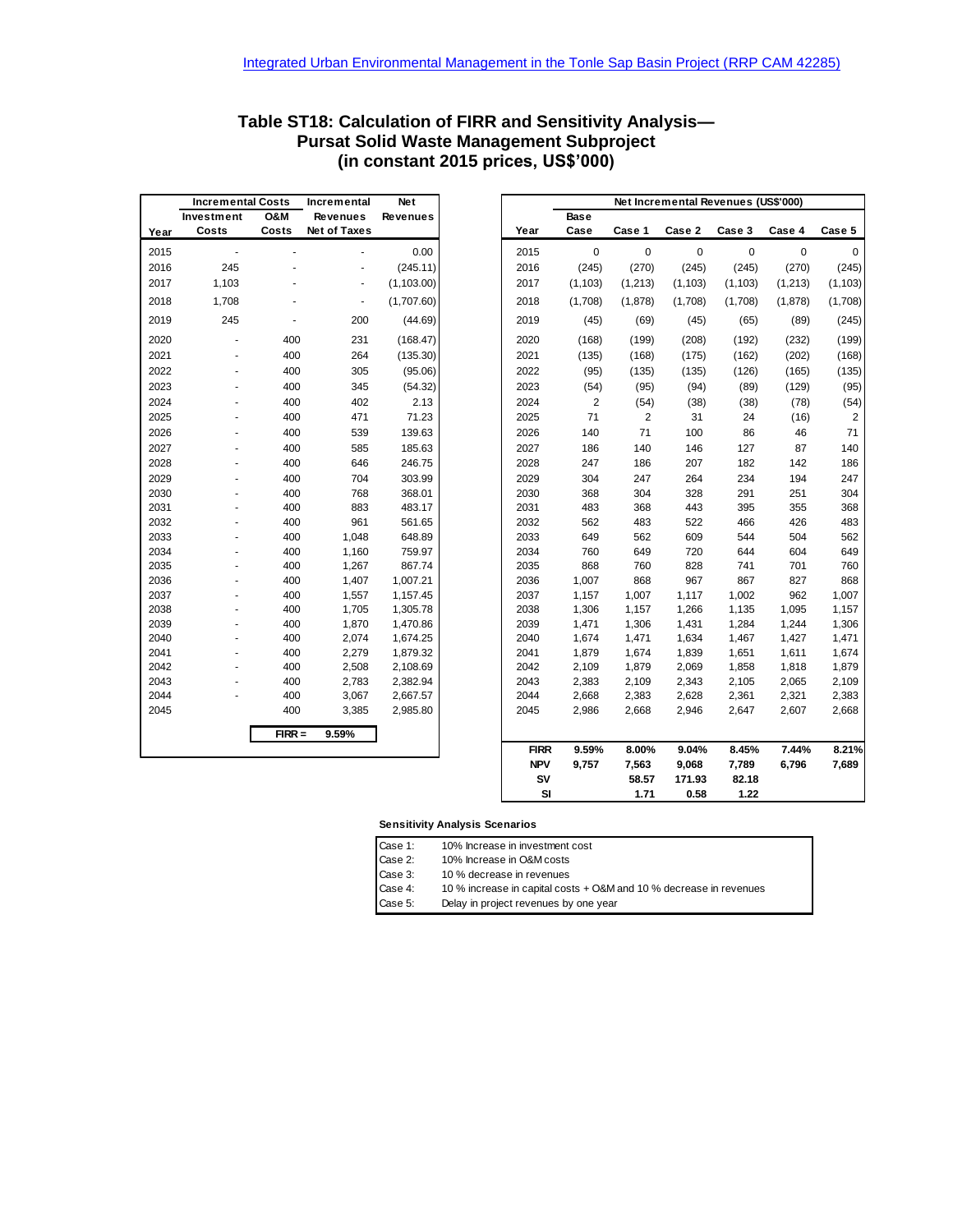### **Table ST19: CALCULATION OF FINANCIAL REVENUES Kampong Chhnang Flood Protection (Constant 2015 Prices -- US\$'000)**

| <b>Forecast Item</b>                                                                    | <b>Unit</b>      | 2019   | 2020        | 2025    | 2030    | 2035      | 2040      | 2041        | 2042        | 2043      | 2044      | 2045      |
|-----------------------------------------------------------------------------------------|------------------|--------|-------------|---------|---------|-----------|-----------|-------------|-------------|-----------|-----------|-----------|
| <b>Projected Population</b>                                                             | people           | 59,200 | 60,300      | 70,500  | 80,800  | 86,200    | 91,100    | 92,000      | 92,900      | 93,800    | 94,800    | 95,700    |
| <b>Estimated Households</b>                                                             | total households | 11,473 | 11,686      | 13,663  | 15,659  | 16,705    | 17,655    | 17,829      | 18,004      | 18,178    | 18,372    | 18,547    |
| <b>Flood Protection Fees</b>                                                            | \$/month         | 0.38   | 0.38        | 0.46    | 0.51    | 0.61      | 0.74      | 0.74        | 0.74        | 0.81      | 0.81      | 0.81      |
| <b>Estimated Flood Protection Revenues</b>                                              |                  |        |             |         |         |           |           |             |             |           |           |           |
| <b>Without Project</b>                                                                  | \$/month         | 0      | $\mathbf 0$ | 0       | 0       | $\pmb{0}$ | 0         | $\mathbf 0$ | $\mathbf 0$ | 0         | 0         | $\Omega$  |
| <b>With Project</b>                                                                     | \$/month         | 872    | 1,110       | 3,769   | 6,732   | 8,690     | 11,113    | 11,222      | 11,332      | 12,586    | 12,720    | 12,842    |
| Incremental Collection Revenues (\$/year)                                               |                  | 10,463 | 13,322      | 45,232  | 80,784  | 104,278   | 133,352   | 134,666     | 135,988     | 151,033   | 152,645   | 154,099   |
| Business Flood Protection Charges /2                                                    |                  |        |             |         |         |           |           |             |             |           |           |           |
| Large Businesses                                                                        | $\sqrt{$}$ /year | 300    | 330         | 531     | 855     | 1378      | 2221      | 2443        | 2687        | 2956      | 3252      | 3577      |
| <b>Medium Sized Businesses</b>                                                          | $\sqrt{$}$ /year | 200    | 220         | 354     | 570     | 919       | 1480      | 1628        | 1791        | 1970      | 2167      | 2384      |
| <b>Small Businesses</b>                                                                 | \$/year          | 100    | 110         | 177     | 287     | 463       | 746       | 821         | 903         | 993       | 1092      | 1201      |
| No of Large Businesses                                                                  |                  | 30     | 31          | 36      | 41      | 46        | 51        | 52          | 53          | 54        | 55        | 56        |
| No of Medium usinesses                                                                  |                  | 150    | 155         | 180     | 209     | 242       | 280       | 288         | 297         | 306       | 315       | 324       |
| No of Small Businesses                                                                  |                  | 220    | 231         | 295     | 377     | 482       | 615       | 646         | 678         | 712       | 748       | 785       |
| Estimated Incremental Revenues (\$/year)                                                |                  | 58,800 | 67,199      | 129,830 | 251,564 | 486,635   | 940,582   | 1,073,229   | 1,225,349   | 1,398,758 | 1,596,599 | 1,821,235 |
| <b>Total Revenues</b>                                                                   |                  | 69,263 | 80,521      | 175,062 | 332,348 | 590,914   | 1,073,934 | 1,207,896   | 1,361,337   | 1,549,791 | 1,749,244 | 1,975,333 |
| Notes:                                                                                  |                  |        |             |         |         |           |           |             |             |           |           |           |
| 1. Proposed drainage charges for residentia households is KR1,5000 or \$0.38 per month. |                  |        |             |         |         |           |           |             |             |           |           |           |
| 2. Payable upon renew al of business licenses.                                          |                  |        |             |         |         |           |           |             |             |           |           |           |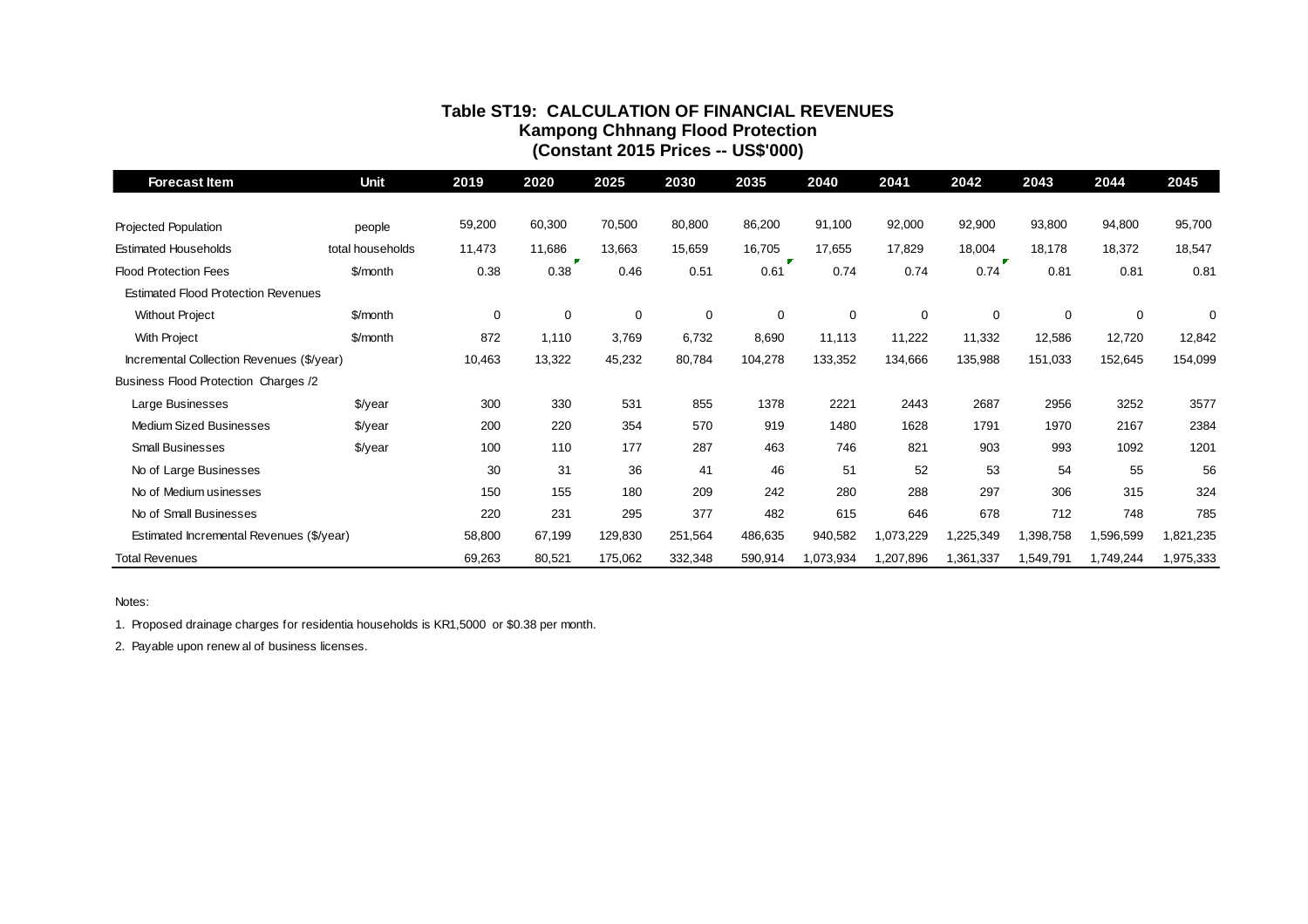### **Table ST20: CALCULATION OF FINANCIAL REVENUES Pursat Solid Waste Management Subproject (Constant 2015 Prices -- US\$'000)**

| Forecast Item                                                                             | Unit             | 2019        | 2020    | 2025    | 2030        | 2035        | 2040        | 2041      | 2042        | 2043        | 2044      | 2045      |
|-------------------------------------------------------------------------------------------|------------------|-------------|---------|---------|-------------|-------------|-------------|-----------|-------------|-------------|-----------|-----------|
|                                                                                           |                  |             |         |         |             |             |             |           |             |             |           |           |
| <b>Projected Population</b>                                                               | people           | 83,600      | 85,700  | 97,000  | 109,600     | 122,200     | 133,000     | 134,900   | 136,600     | 138,200     | 139,800   | 141,200   |
| <b>Estimated Households</b>                                                               | total households | 16,202      | 16,609  | 18,798  | 21,240      | 23,682      | 25,775      | 26,143    | 26,473      | 26,783      | 27,093    | 27,364    |
| Drainage/Flood Protection Fee                                                             | \$/month         | 0.38        | 0.38    | 0.41    | 0.43        | 0.48        | 0.53        | 0.53      | 0.53        | 0.55        | 0.55      | 0.55      |
| <b>Estimated Garbage Collection Revenues</b>                                              |                  |             |         |         |             |             |             |           |             |             |           |           |
| <b>Without Project</b>                                                                    | \$/month         | $\mathbf 0$ | 0       | 0       | $\mathbf 0$ | $\mathbf 0$ | $\mathbf 0$ | 0         | $\mathbf 0$ | $\mathbf 0$ | 0         | 0         |
| <b>With Project</b>                                                                       | \$/month         | 1,215       | 1,557   | 4,663   | 6,454       | 9,067       | 11,560      | 11,725    | 11,873      | 12,613      | 12,759    | 12,887    |
| Incremental Garbage Collection Revenues (\$/year)                                         |                  | 14,582      | 18,685  | 55,957  | 77,452      | 108,810     | 138,725     | 140,706   | 142,482     | 151,358     | 153,110   | 154,641   |
| Business Environmental Charge /2                                                          |                  |             |         |         |             |             |             |           |             |             |           |           |
| Large Businesses                                                                          | $\sqrt{$}$ /year | 200         | 216     | 318     | 467         | 686         | 1008        | 1089      | 1176        | 1270        | 1372      | 1482      |
| Medium Sized Businesses                                                                   | $\sqrt{$}$ /year | 150         | 162     | 238     | 350         | 514         | 755         | 815       | 880         | 950         | 1026      | 1108      |
| <b>Small Businesses</b>                                                                   | \$/year          | 50          | 54      | 79      | 116         | 171         | 252         | 272       | 294         | 318         | 343       | 370       |
| No of Large Businesses                                                                    |                  | 48          | 49      | 54      | 59          | 64          | 69          | 70        | 71          | 72          | 73        | 74        |
| No of Medium usinesses                                                                    |                  | 360         | 371     | 430     | 499         | 578         | 670         | 690       | 711         | 732         | 754       | 777       |
| No of Small Businesses                                                                    |                  | 560         | 588     | 750     | 957         | 1221        | 1558        | 1636      | 1718        | 1804        | 1894      | 1989      |
| Estimated Incremental Revenues (\$/year)                                                  |                  | 88,800      | 99,263  | 172,837 | 302,114     | 528,908     | 928,756     | 1,039,073 | 1,163,759   | 1,303,145   | 1,458,438 | 1,632,921 |
| <b>Total Revenues</b>                                                                     |                  | 103,382     | 117,948 | 228,794 | 379,566     | 637,718     | 1,067,482   | 1,179,779 | 1,306,241   | 1,454,503   | 1,611,548 | 1,787,562 |
|                                                                                           |                  |             |         |         |             |             |             |           |             |             |           |           |
| Notes:                                                                                    |                  |             |         |         |             |             |             |           |             |             |           |           |
| 1. Proposed drainage/flood protection fee for residentia households is KR1,500 per month. |                  |             |         |         |             |             |             |           |             |             |           |           |
| 2. Payable upon renew al of business licenses.                                            |                  |             |         |         |             |             |             |           |             |             |           |           |
|                                                                                           |                  |             |         |         |             |             |             |           |             |             |           |           |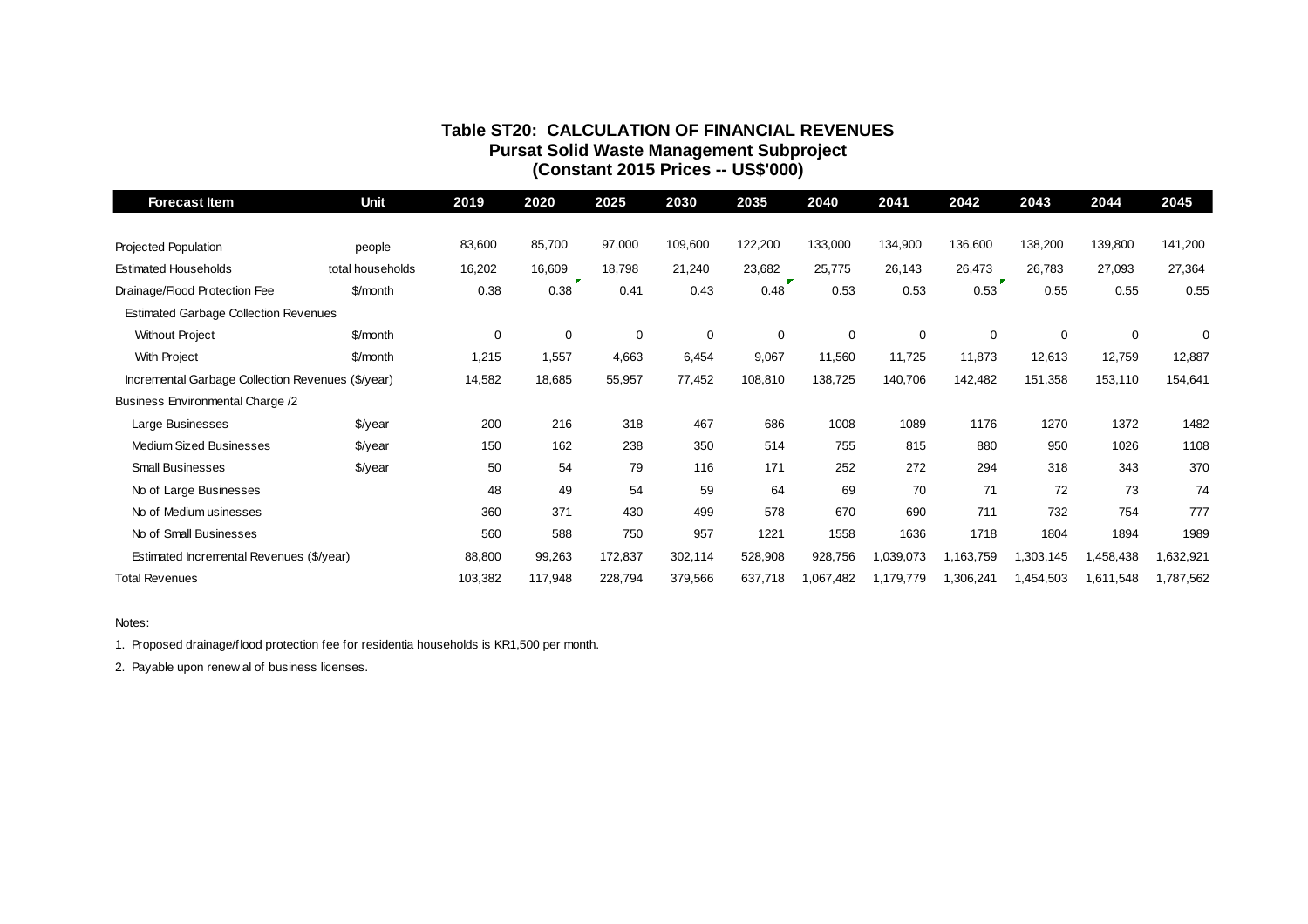### **Table ST21: Income and Expenditure Projections for Kampong Chhnang Project Implementation Unit (KR Thousand, in current prices for financial years ending 31 December)**

| ltem                                                        | 2015     | 2016     | 201      | 2018     | 2019         | 2020  | 2021         | 2022     | 2023     | 2024                    | 2025         | 2026     | 2027     | 2028     | 2029     | 2030        |
|-------------------------------------------------------------|----------|----------|----------|----------|--------------|-------|--------------|----------|----------|-------------------------|--------------|----------|----------|----------|----------|-------------|
| A Sources of Funds                                          |          |          |          |          |              |       |              |          |          |                         |              |          |          |          |          |             |
| 1. Own Source Revenues                                      |          |          |          |          |              |       |              |          |          |                         |              |          |          |          |          |             |
| Solid Waste Collection Fees                                 |          | 0        |          | 0        | 101          | 124   | 151          | 185      | 222      | 275                     | 341          | 410      | 463      | 534      | 606      | 702         |
| Drainage and Flood Protection Charges                       |          | $\Omega$ | $\Omega$ | $\Omega$ | 41           | 50    | 61           | 79       | 94       | 111                     | 139          | 167      | 194      | 233      | 269      | 311         |
| Other Urban Service Fees                                    |          |          | 0        | $\Omega$ | 8            | 30    | 37           | 46       | 56       | 67                      | 83           | 102      | 121      | 70       | 161      | 183         |
| <b>Subtotal (Recurrent Revenues)</b>                        |          |          | U        | ŋ        | 150          | 204   | 249          | 310      | 371      | 452                     | 564          | 679      | 778      | 837      | 1,036    | 1,196       |
| 2. Support for Infrastructure Subprojects                   |          |          |          |          |              |       |              |          |          |                         |              |          |          |          |          |             |
| ADB and PPCR Loan and Grant Proceeds Passed on as Grants    |          | ,330     | 4,359    | 10,481   | 7,800        | 2,655 | 0            | 0        | 0        | 0                       | 0            | 0        |          |          | 157      | 286         |
| <b>Subtotal (Support for Infrastructure Subprojects)</b>    | $\Omega$ | 1,330    | 4,359    | 10,481   | 7,800        | 2,655 | 0            | 0        | 0        | $\overline{\mathbf{0}}$ | $\mathbf{0}$ | O        | 0        | 0        | 157      | 286         |
| 3. Other Government Grants and Subsidies                    | 184      | 191      | 197      | 204      | -61          | 263   | 419          | 381      | 343      | 289                     | 203          | 114      | 43       | 13       | 0        | $\bf{0}$    |
| <b>Total Sources of Funds</b>                               | 184      | 1.521    | 4,556    | 10.685   | 8,011        | 3,122 | 668          | 691      | 715      | 741                     | 766          | 793      | 821      | 850      | 1,193    | 1,482       |
| <b>B. Uses of Funds</b>                                     |          |          |          |          |              |       |              |          |          |                         |              |          |          |          |          |             |
| 1. Infrastructure Operations and Maintenance                |          |          |          |          |              |       |              |          |          |                         |              |          |          |          |          |             |
| <b>Subproject Flood Protection</b>                          | 0        | 0        | 0        | 0        | 0            | 0     | 184          | 191      | 198      | 204                     | 212          | 219      | 227      | 235      | 243      | 251         |
| Subproject Solid Waste Management                           |          |          |          | $\Omega$ | 0            | 248   | 257          | 266      | 275      | 285                     | 295          | 305      | 316      | 327      | 338      | 350         |
| <b>Subtotal (Infrastructure Operations and Maintenance)</b> |          |          |          |          |              | 248   | 441          | 457      | 473      | 489                     | 507          | 524      | 543      | 562      | 581      | 602         |
| 2. Administration and Overheads                             |          |          |          |          |              |       |              |          |          |                         |              |          |          |          |          |             |
| Incremental Administration                                  | 184      | 191      | 197      | 204      | 211          | 219   | 226          | 234      | 242      | 251                     | 260          | 269      | 278      | 288      | 298      | 308         |
| <b>Subtotal (Administration and Overheads)</b>              | 184      | 191      | 197      | 204      | 211          | 219   | 226          | 234      | 242      | 251                     | 260          | 269      | 278      | 288      | 298      | 308         |
| 3. Investment                                               |          |          |          |          |              |       |              |          |          |                         |              |          |          |          |          |             |
| Subproject Flood Protection                                 |          | .165     | 3,598    | 9,875    | 7,623        | 2,655 | 0            | 0        | $\Omega$ | 0                       | $\Omega$     | $\Omega$ | 0        | $\Omega$ | 157      | 0           |
| Subproject Solid Waste Management                           |          | 165      | 761      | 606      | 178          | 0     | 0            | $\Omega$ | $\Omega$ | $\Omega$                | $\Omega$     | $\Omega$ | $\Omega$ | $\Omega$ | $\Omega$ | $\mathbf 0$ |
| Subtotal (Investment)                                       |          | 1,330    | 4,359    | 10,481   | 7,800        | 2,655 | n            |          |          |                         |              |          |          |          | 157      | 286         |
| <b>Other Investments</b>                                    |          | O        | 0        | 0        | $\mathbf{0}$ | 0     | $\mathbf{0}$ | $\bf{0}$ | O        | $\bf{0}$                | O            | $\Omega$ | ŋ        | O        | 156      | 287         |
| <b>Total Uses of Funds</b>                                  | 184      | 1.521    | 4.556    | 10.685   | 8,011        | 3,122 | 668          | 691      | 715      | 740                     | 766          | 793      | 821      | 849      | 1,192    | 1,483       |
| <b>D.</b> Indicators                                        |          |          |          |          |              |       |              |          |          |                         |              |          |          |          |          |             |
| 1. Price Index                                              | 1.00     | 1.04     | 1.07     | 1.11     | 1.15         | 1.19  | 1.23         | 1.27     | 1.32     | 1.36                    | 1.41         | 1.46     | 1.51     | 1.56     | 1.62     | 1.68        |
| 2. Own Source Revenue                                       |          |          |          |          |              |       |              |          |          |                         |              |          |          |          |          |             |
| <b>Collection Efficiency</b>                                | 20%      | 25%      | 30%      | 35%      | 40%          | 50%   | 60%          | 70%      | 70%      | 70%                     | 70%          | 70%      | 80%      | 80%      | 80%      | 80%         |
| Real Growth in Income                                       |          |          |          |          |              | 30%   | 18%          | 19%      | 15%      | 16%                     | 18%          | 14%      | 10%      | 5%       | 15%      | 9%          |
| As a Share of Total Income                                  |          |          |          |          | 2%           | 7%    | 37%          | 45%      | 52%      | 61%                     | 74%          | 86%      | 95%      | 98%      | 87%      | 81%         |
| As a Share of Direct Cost of Services and Maintenance       |          |          |          |          |              | 82%   | 56%          | 68%      | 79%      | 92%                     | 111%         | 130%     | 143%     | 149%     | 178%     | 199%        |
| 3. Expenditure                                              |          |          |          |          |              |       |              |          |          |                         |              |          |          |          |          |             |
| Real Growth in Recurrent Expenditure                        |          | 3%       | 3%       | 3%       | 3%           | 46%   | 24%          | 3%       | 3%       | 2%                      | 2%           | 2%       | 2%       | 2%       | 2%       | 2%          |